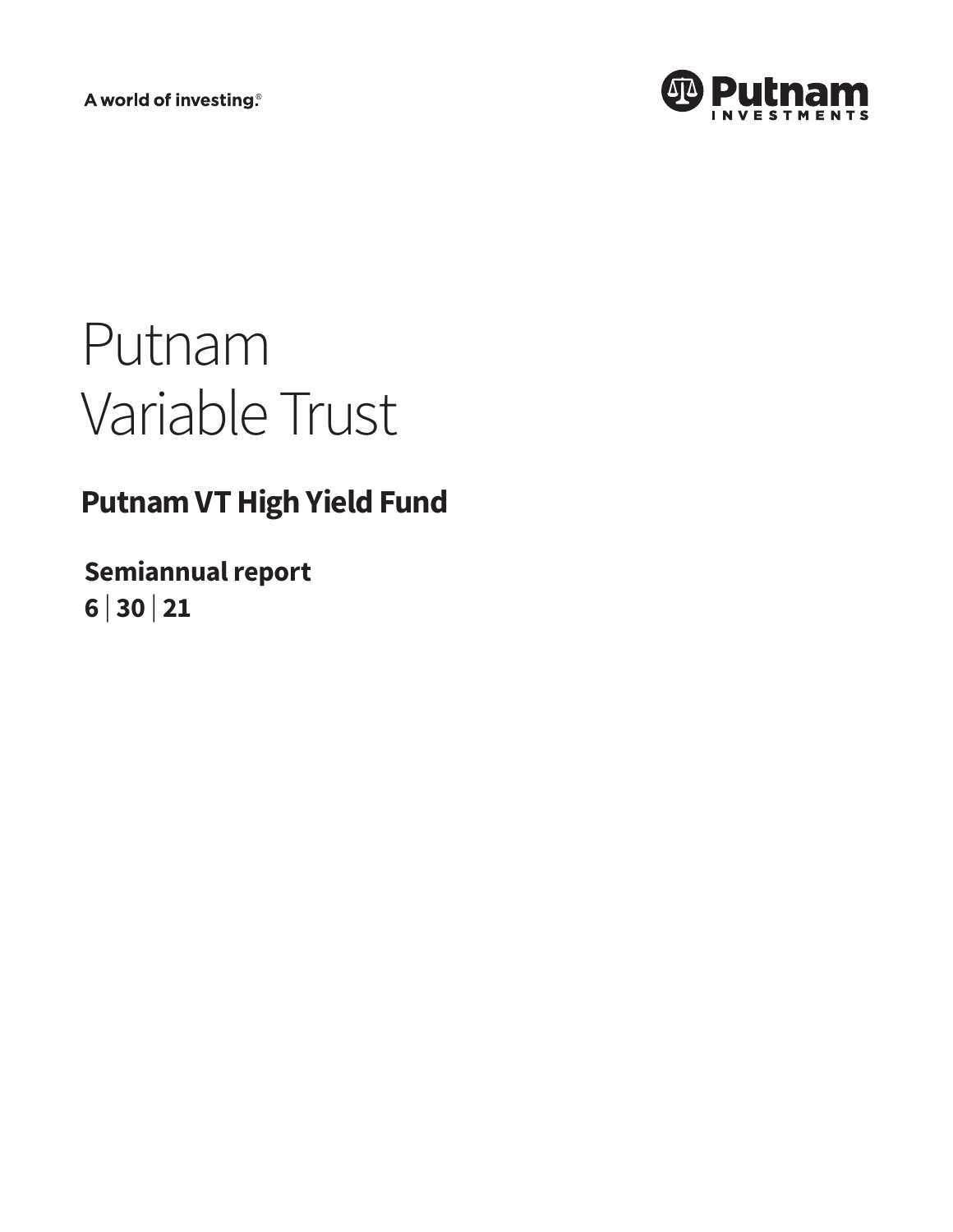# **Message from the Trustees**

August 6, 2021

Dear Shareholder:

The U.S. economy is much improved from a year ago, or even six months ago. Gross domestic product is growing at a pre-pandemic pace. Stock prices are high and interest rates are low. More and more workers are finding jobs, with millions still open. At the same time, vaccinations in many areas have not yet reached enough people to stop the spread of Covid-19. U.S. and global infection rates have recently risen.

While it is too soon to declare the pandemic over, it is worth taking stock of the economy's transition. Some changes accelerated by the pandemic could be lasting. Dynamic, well-managed companies have adapted to seize new, more sustainable growth opportunities.

An active investment philosophy is well suited to this time. Putnam's research teams are analyzing the fundamentals of what has stayed the same and what has changed to uncover valuable investment insights or potential risks.

Thank you for investing with Putnam.

Respectfully yours,

**Robert L. Reynolds** President and Chief Executive Officer Putnam Investments

**Kenneth R. Leibler** Chair, Board of Trustees

*The views expressed in this report are exclusively those of Putnam Management and are subject to change. They are not meant as investment advice. Please note that the holdings discussed in this report may not have been held by the fund for the entire period. Portfolio composition is subject to review in accordance with the fund's investment strategy and may vary in the future.*

**Consider these risks before investing:** The value of investments in the fund's portfolio may fall or fail to rise over extended periods of time for a variety of reasons, including general economic, political, or financial market conditions; investor sentiment and market perceptions; government actions; geopolitical events or changes; and factors related to a specific issuer, geography, industry, or sector. These and other factors may lead to increased volatility and reduced liquidity in the fund's portfolio holdings. Lower-rated bonds may offer higher yields in return for more risk. Bond investments are subject to interest-rate risk (the risk of bond prices falling if interest rates rise) and credit risk (the risk of an issuer defaulting on interest or principal payments). Interest-rate risk is generally greater for longer-term bonds, and credit risk is generally greater for below-investment-grade bonds (a significant part of the fund's investments). Risks associated with derivatives include increased investment exposure (which may be considered leverage) and, in the case of over-the-counter instruments, the potential inability to terminate or sell derivatives positions and the potential failure of the other party to the instrument to meet its obligations. Unlike bonds, funds that invest in bonds have fees and expenses. Our investment techniques, analyses, and judgments may not produce the outcome we intend. The investments we select for the fund may not perform as well as other securities that we do not select for the fund. We, or the fund's other service providers, may experience disruptions or operating errors that could have a negative effect on the fund. You can lose money by investing in the fund.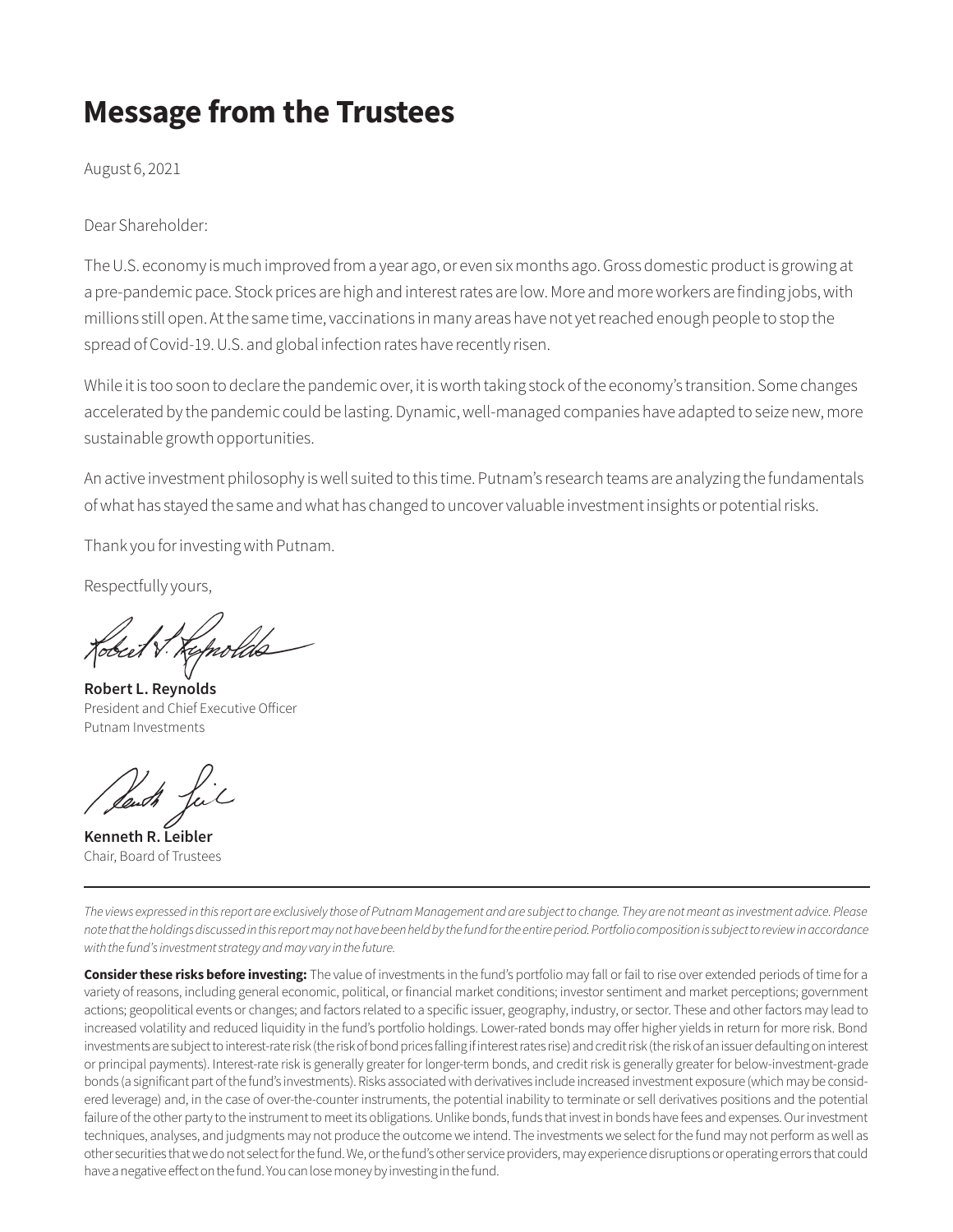#### **Investment objective**

High current income, with a secondary objective of capital growth when consistent with achieving high current income

#### **Net asset value** June 30, 2021

#### **Total return at net asset value**

| (as of 6/30/21) | Class IA shares* | Class IB shares <sup>t</sup> | JPMorgan<br>Developed<br>High Yield Index <sup>‡</sup> |
|-----------------|------------------|------------------------------|--------------------------------------------------------|
| 6 months        | 3.70%            | 3.63%                        | 4.14%                                                  |
| 1 year          | 14.81            | 14.47                        | 16.55                                                  |
| 5 years         | 38.72            | 36.92                        | 43.07                                                  |
| Annualized      | 6.76             | 6.49                         | 7.43                                                   |
| 10 years        | 77.86            | 73.64                        | 93.29                                                  |
| Annualized      | 5.93             | 5.67                         | 6.81                                                   |
| l ife           | 989.92           | 918.53                       |                                                        |
| Annualized      | 7.41             | 7.19                         |                                                        |

For a portion of the periods, the fund had expense limitations, without which returns would have been lower.

\*Class inception date: February 1, 1988.

†Class inception date: April 30, 1998.

‡The fund's benchmark, the JPMorgan Developed High Yield Index, was introduced on 12/31/94, which post-dates the inception of the fund's class IA shares.

The JPMorgan Developed High Yield Index is an unmanaged index of high-yield fixed-income securities issued in developed countries.

**Data represent past performance. Past performance does not guarantee future results. More recent returns may be less or more than those shown. Investment return and principal value will fluctuate, and you may have a gain or a loss when you sell your shares. Performance information does not reflect any deduction for taxes a shareholder may owe on fund distributions or on the redemption of fund shares. All total return figures are at net asset value and exclude contract charges and expenses, which are added to the variable annuity contracts to determine total return at unit value. Had these charges and expenses been reflected, performance would have been lower. Performance of class IB shares before their inception is derived from the historical performance of class IA shares, adjusted to reflect the higher operating expenses applicable to such shares. For more recent performance, contact your variable annuity provider who can provide you with performance that reflects the charges and expenses at your contract level.**

#### **Portfolio composition**

| <b>Consumer cyclicals</b>     | 22.6%   |
|-------------------------------|---------|
| Energy                        | 13.0%   |
| <b>Basic materials</b>        | 9.6%    |
| <b>Health care</b>            | $9.0\%$ |
| <b>Communication services</b> | 8.5%    |
| Financial                     | 8.5%    |
| Capital goods                 | 8.3%    |
| <b>Consumer staples</b>       | 6.9%    |
| <b>Technology</b>             | 6.7%    |
| <b>Utilities</b>              | 2.7%    |
| Transportation                | 1.7%    |
| Cash and net other assets     | 2.5%    |

Allocations are shown as a percentage of the fund's net assets. Cash and net other assets, if any, represent the market value weights of cash, derivatives, short-term securities, and other unclassified assets in the portfolio. Summary information may differ from the portfolio schedule included in the financial statements due to the inclusion of derivative securities, any interest accruals, the use of different classifications of securities for presentation purposes, and rounding.

Allocations may not total 100% because the table includes the notional value of certain derivatives (the economic value for purposes of calculating periodic payment obligations), in addition to the market value of securities. Holdings and allocations may vary over time.

#### **Credit quality**

| <b>BBB</b>                | 8.5%  |
|---------------------------|-------|
| <b>BB</b>                 | 41.3% |
| B                         | 32.2% |
| CCC and below             | 12.3% |
| Not rated                 | 3.5%  |
| Cash and net other assets | 2.2%  |

Credit qualities are shown as a percentage of net assets. A bond rated BBB or higher (A-3 or higher, for short-term debt) is considered investment grade. This chart reflects the highest security rating provided by one or more of Standard & Poor's, Moody's, and Fitch. Ratings and portfolio credit quality may vary over time.

Cash and net other assets, if any, represent the market value weights of cash, derivatives, and short-term securities in the portfolio. The fund itself has not been rated by an independent rating agency.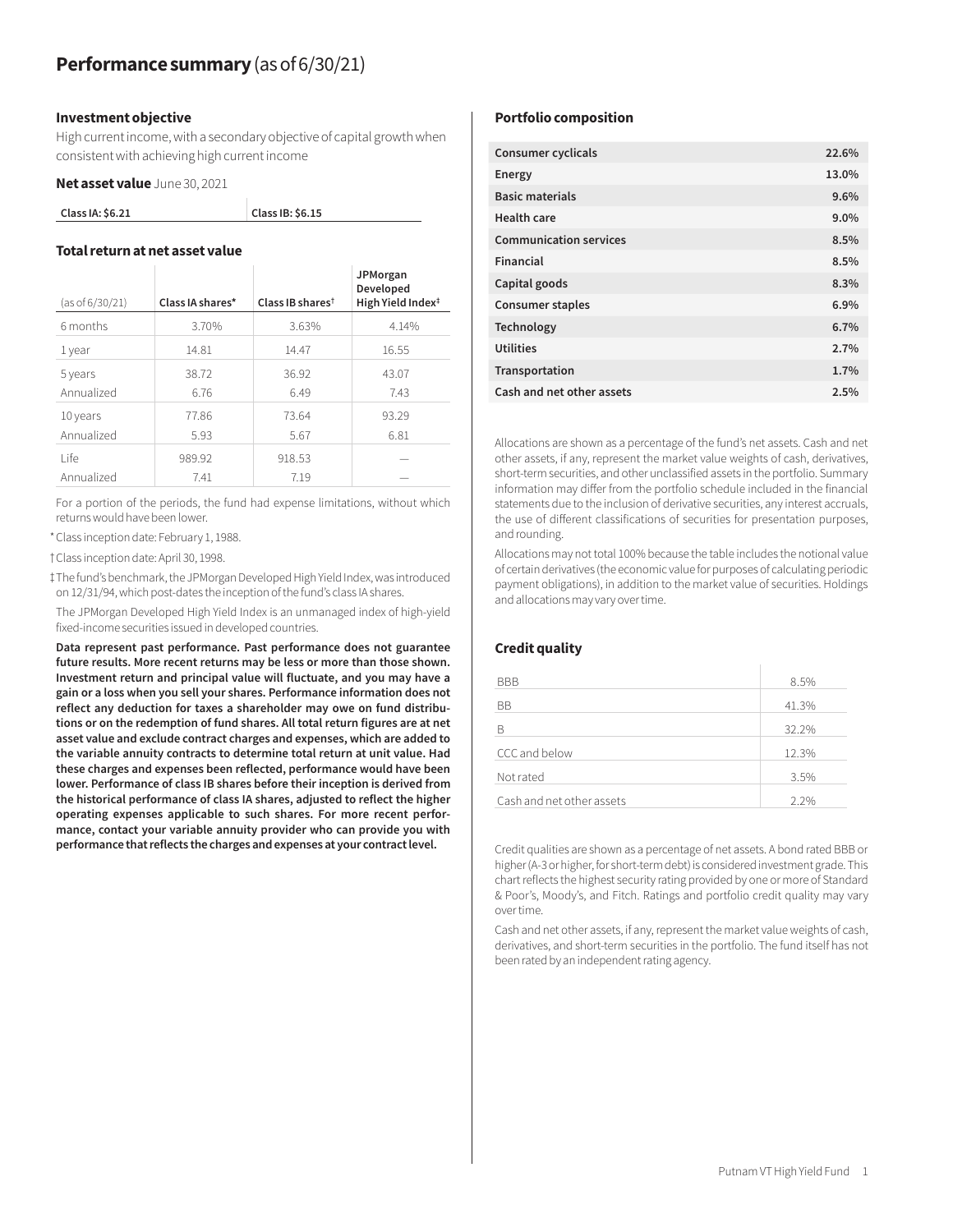# **Understanding your fund's expenses**

*As an investor in a variable annuity product that invests in a registered investment company, you pay ongoing expenses, such as management fees, distribution fees (12b-1 fees), and other expenses. Using the following information, you can estimate how these expenses affect your investment and compare them with the expenses of other funds. You may also pay one-time transaction expenses, which are not shown in this section and would result in higher total expenses. Charges and*  expenses at the insurance company separate account level are not *reflected. For more information, see your fund's prospectus or talk to your financial representative.*

#### **Review your fund's expenses**

The two left-hand columns of the Expenses per \$1,000 table show the expenses you would have paid on a \$1,000 investment in your fund from  $1/1/21$  to  $6/30/21$ . They also show how much a \$1,000 investment would be worth at the close of the period, *assuming actual returns and expenses.* To estimate the ongoing expenses you paid over the period, divide your account value by \$1,000, then multiply the result by the number in the first line for the class of shares you own.

#### **Compare your fund's expenses with those of other funds**

The two right-hand columns of the Expenses per \$1,000 table show your fund's expenses based on a \$1,000 investment, *assuming a hypothetical 5% annualized return.* You can use this information to compare the ongoing expenses (but not transaction expenses or total costs) of investing in the fund with those of other funds. All shareholder reports of mutual funds and funds serving as variable annuity vehicles will provide this information to help you make this comparison. Please note that you cannot use this information to estimate your actual ending account balance and expenses paid during the period.

#### **Expense ratios**

|                                                                       | Class IA | Class IB |
|-----------------------------------------------------------------------|----------|----------|
| Total annual operating expenses for the fiscal<br>year ended 12/31/20 | 0.72%    | 0.97%    |
| Annualized expense ratio for the six-month<br>period ended 6/30/21    | 0.70%    | በ ዓ5%    |

Fiscal year expense information in this table is taken from the most recent prospectus, is subject to change, and may differ from that shown for the annualized expense ratio and in the financial highlights of this report.

Expenses are shown as a percentage of average net assets.

#### **Expenses per \$1,000**

|                                     | Expenses and value for a<br>\$1,000 investment, assuming<br>actual returns for the<br>6 months ended 6/30/21 |            | Expenses and value for a<br>\$1,000 investment, assuming<br>a hypothetical 5% annualized<br>return for the 6 months<br>ended 6/30/21 |            |
|-------------------------------------|--------------------------------------------------------------------------------------------------------------|------------|--------------------------------------------------------------------------------------------------------------------------------------|------------|
|                                     | Class IA                                                                                                     | Class IB   | Class IA                                                                                                                             | Class IB   |
| Expenses paid<br>per \$1,000*†      | \$3.54                                                                                                       | \$4.80     | \$3.51                                                                                                                               | \$4.76     |
| Ending value<br>(after<br>expenses) | \$1,037.00                                                                                                   | \$1,036.30 | \$1,021.32                                                                                                                           | \$1,020.08 |

\*Expenses for each share class are calculated using the fund's annualized expense ratio for each class, which represents the ongoing expenses as a percentage of average net assets for the six months ended 6/30/21. The expense ratio may differ for each share class.

†Expenses based on actual returns are calculated by multiplying the expense ratio by the average account value for the period; then multiplying the result by the number of days in the period (181); and then dividing that result by the number of days in the year (365). Expenses based on a hypothetical 5% return are calculated by multiplying the expense ratio by the average account value for the six-month period; then multiplying the result by the number of days in the six-month period (181); and then dividing that result by the number of days in the year (365).

# **Your fund's managers**



Portfolio Manager **Paul D. Scanlon, CFA,** is Co-Head of Corporate and Tax-exempt Credit. He joined Putnam in 1999 and has been in the investment industry since 1986.

Norman P. Boucher and Robert L. Salvin are also Portfolio Managers of the fund.

Your fund's managers also manage other accounts advised by Putnam Management or an affiliate, including retail mutual fund counterparts to the funds in Putnam Variable Trust.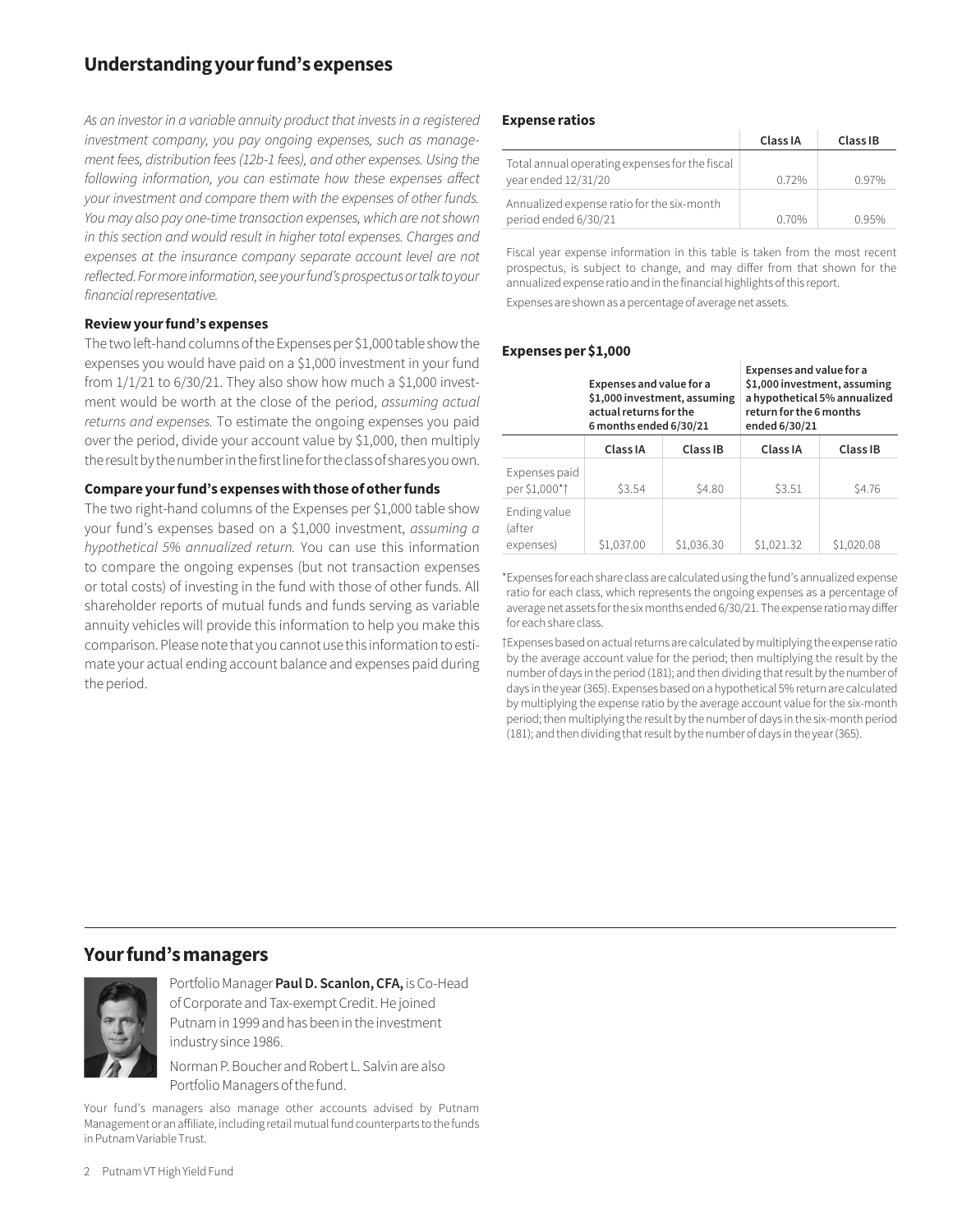# **The fund's portfolio** 6/30/21 (Unaudited)

| CORPORATE BONDS AND NOTES (84.0%)* Principal amount                                                                               |           | Value     |
|-----------------------------------------------------------------------------------------------------------------------------------|-----------|-----------|
| Advertising and marketing services (0.7%)<br>Clear Channel Outdoor Holdings, Inc. 144A company                                    |           |           |
| guaranty sr. notes 5.125%, 8/15/27                                                                                                | \$200,000 | 205,044   |
| Clear Channel Outdoor Holdings, Inc. 144A company<br>guaranty sr. unsec. sub. notes 7.75%, 4/15/28                                | 250,000   | 261,880   |
| Clear Channel Outdoor Holdings, Inc. 144A<br>sr. unsec. notes 7.50%, 6/1/29                                                       | 260,000   | 269,187   |
| Terrier Media Buyer, Inc. 144A company<br>guaranty sr. unsec. notes 8.875%, 12/15/27                                              | 680,000   | 735,250   |
| Automotive (1.8%)                                                                                                                 |           | 1,471,361 |
| Ford Motor Co. sr. unsec. unsub. notes<br>9.00%, 4/22/25                                                                          | 405,000   | 499,312   |
| Ford Motor Credit Co., LLC sr. unsec.                                                                                             |           |           |
| unsub. notes 5.113%, 5/3/29                                                                                                       | 320,000   | 358,234   |
| Ford Motor Credit Co., LLC sr. unsec.<br>unsub. notes 4.271%, 1/9/27                                                              | 270,000   | 289,278   |
| Ford Motor Credit Co., LLC sr. unsec.                                                                                             |           |           |
| unsub. notes 2.90%, 2/16/28                                                                                                       | 220,000   | 218,912   |
| Ford Motor Credit Co., LLC sr. unsec.<br>unsub. notes 4.00%, 11/13/30                                                             | 735,000   | 769,913   |
| Navistar International Corp. 144A sr. unsec.                                                                                      |           |           |
| notes 6.625%, 11/1/25                                                                                                             | 135,000   | 139,473   |
| NESCO Holdings II, Inc. 144A company<br>guaranty notes 5.50%, 4/15/29                                                             | 330,000   | 344,438   |
| PM General Purchaser, LLC 144Asr. notes<br>9.50%, 10/1/28                                                                         | 510,000   | 537,244   |
|                                                                                                                                   |           | 3,156,804 |
| Basic materials (7.9%)                                                                                                            |           |           |
| Allegheny Technologies, Inc. sr. unsec.<br>unsub. notes 7.875%, 8/15/23                                                           | 320,000   | 350,400   |
| ArcelorMittal SA sr. unsec. unsub. notes 7.25%,                                                                                   |           |           |
| 10/15/39 (France)                                                                                                                 | 525,000   | 740,906   |
| Axalta Coating Systems, LLC 144A company<br>guaranty sr. unsec. notes 3.375%, 2/15/29                                             | 345,000   | 337,238   |
| Axalta Coating Systems, LLC/Axalta Coating<br>Systems Dutch Holding B BV 144A company<br>guaranty sr. unsec. notes 4.75%, 6/15/27 | 150,000   | 157,125   |
| Beacon Roofing Supply, Inc. 144A company                                                                                          |           |           |
| guaranty sr. notes 4.50%, 11/15/26                                                                                                | 220,000   | 230,863   |
| Beacon Roofing Supply, Inc. 144A sr. unsec.<br>unsub. notes 4.125%, 5/15/29                                                       | 130,000   | 129,668   |
| Big River Steel, LLC/BRS Finance Corp. 144A<br>sr. notes 6.625%, 1/31/29                                                          | 320,000   | 352,400   |
| Boise Cascade Co. 144A company                                                                                                    |           |           |
| guaranty sr. unsec. notes 4.875%, 7/1/30<br>BWAY Holding Co. 144A sr. unsec. notes                                                | 245,000   | 260,325   |
| 7.25%, 4/15/25                                                                                                                    | 225,000   | 220,500   |
| Cemex SAB de CV 144A company<br>guaranty sr. notes 5.45%, 11/19/29 (Mexico)                                                       | 225,000   | 247,388   |
| CF Industries, Inc. company guaranty sr. unsec.<br>bonds 4.95%, 6/1/43                                                            | 455,000   | 536,331   |
| Coeur Mining, Inc. 144A company<br>guaranty sr. unsec. notes 5.125%, 2/15/29                                                      | 335,000   | 331,650   |
| Compass Minerals International, Inc. 144A company                                                                                 |           |           |
| guaranty sr. unsec. notes 6.75%, 12/1/27                                                                                          | 310,000   | 333,250   |
| Compass Minerals International, Inc. 144A company<br>guaranty sr. unsec. notes 4.875%, 7/15/24                                    | 270,000   | 279,450   |
| Constellium NV 144A company guaranty sr. unsec.                                                                                   |           |           |
| notes 5.875%, 2/15/26 (France)                                                                                                    | 250,000   | 257,500   |

| <b>CORPORATE BONDS</b><br>AND NOTES (84.0%)* cont.                                                | <b>Principal amount</b> | Value     |
|---------------------------------------------------------------------------------------------------|-------------------------|-----------|
| Basic materials cont.                                                                             |                         |           |
| CP Atlas Buyer, Inc. 144A sr. unsec. notes<br>7.00%, 12/1/28                                      | \$145,000               | \$150,256 |
| CVR Partners LP/CVR Nitrogen Finance Corp. 144A<br>company guaranty sr. notes 6.125%, 6/15/28     | 70,000                  | 71,750    |
| First Quantum Minerals, Ltd. 144A company<br>guaranty sr. unsec. notes 7.50%, 4/1/25 (Canada)     | 200,000                 | 207,500   |
| First Quantum Minerals, Ltd. 144A company<br>guaranty sr. unsec. notes 6.875%, 3/1/26             |                         |           |
| (Canada)<br>FMG Resources August 2006 Pty, Ltd. 144A company                                      | 570,000                 | 596,283   |
| guaranty sr. unsec. bonds 4.375%, 4/1/31<br>(Australia)                                           | 325,000                 | 347,695   |
| Freeport-McMoRan, Inc. company                                                                    |                         |           |
| guaranty sr. unsec. bonds 4.625%, 8/1/30<br>(Indonesia)                                           | 165,000                 | 180,675   |
| Freeport-McMoRan, Inc. company                                                                    |                         |           |
| guaranty sr. unsec. notes 4.375%, 8/1/28                                                          |                         |           |
| (Indonesia)                                                                                       | 375,000                 | 396,094   |
| Freeport-McMoRan, Inc. company<br>guaranty sr. unsec. unsub. notes 5.45%, 3/15/43                 |                         |           |
| (Indonesia)                                                                                       | 325,000                 | 397,254   |
| GCP Applied Technologies, Inc. 144A sr. unsec.                                                    |                         |           |
| notes 5.50%, 4/15/26                                                                              | 285,000                 | 293,137   |
| Herens Holdco SARL 144A company                                                                   |                         |           |
| guaranty sr. notes 4.75%, 5/15/28 (Luxembourg)<br>HudBay Minerals, Inc. 144A company              | 695,000                 | 691,525   |
| guaranty sr. unsec. notes 4.50%, 4/1/26 (Canada)                                                  | 135,000                 | 135,000   |
| HudBay Minerals, Inc. 144A company                                                                |                         |           |
| guaranty sr. unsec. notes 6.125%, 4/1/29                                                          |                         |           |
| (Canada)                                                                                          | 80,000                  | 85,200    |
| Ingevity Corp. 144A company guaranty sr. unsec.<br>notes 3.875%, 11/1/28                          | 260,000                 | 258,700   |
| Intelligent Packaging Holdco Issuer LP 144A<br>sr. unsec. notes 9.00%, 1/15/26 (Canada) ##        | 195,000                 | 198,656   |
| Intelligent Packaging, Ltd., Finco, Inc./                                                         |                         |           |
| Intelligent Packaging Ltd Co-Issuer,                                                              |                         |           |
| LL 144A sr. notes 6.00%, 9/15/28 (Canada)                                                         | 275,000                 | 286,000   |
| Kraton Polymers, LLC 144A company<br>guaranty sr. unsec. notes 4.25%, 12/15/25                    | 350,000                 | 357,000   |
| Louisiana-Pacific Corp. 144A sr. unsec.                                                           |                         |           |
| notes 3.625%, 3/15/29                                                                             | 245,000                 | 246,531   |
| Mauser Packaging Solutions Holding Co. 144A<br>sr. notes 8.50%, 4/15/24                           | 100,000                 | 103,500   |
| Mauser Packaging Solutions Holding Co. 144A                                                       |                         |           |
| sr. notes 5.50%, 4/15/24                                                                          | 90,000                  | 90,900    |
| Mercer International, Inc. 144A sr. unsec.<br>notes 5.125%, 2/1/29 (Canada)                       | 195,000                 | 200,655   |
| NOVA Chemicals Corp. 144A sr. unsec.                                                              |                         |           |
| sub. notes 4.25%, 5/15/29 (Canada)                                                                | 165,000                 | 166,650   |
| Novelis Corp. 144A company guaranty sr. unsec.<br>bonds 5.875%, 9/30/26                           | 650,000                 | 676,165   |
| Novelis Corp. 144A company guaranty sr. unsec.<br>notes 4.75%, 1/30/30                            | 215,000                 | 225,750   |
| SCIH Salt Holdings, Inc. 144A sr. notes<br>4.875%, 5/1/28                                         | 130,000                 | 129,984   |
| SCIH Salt Holdings, Inc. 144A sr. unsec.                                                          |                         |           |
| notes 6.625%, 5/1/29                                                                              | 250,000                 | 250,625   |
| Starfruit Finco BV/Starfruit US Holdco, LLC 144A<br>sr. unsec. notes 8.00%, 10/1/26 (Netherlands) | 150,000                 | 158,438   |
| Taseko Mines, Ltd. 144A company                                                                   |                         |           |
| guaranty sr. notes 7.00%, 2/15/26 (Canada)                                                        | 220,000                 | 229,350   |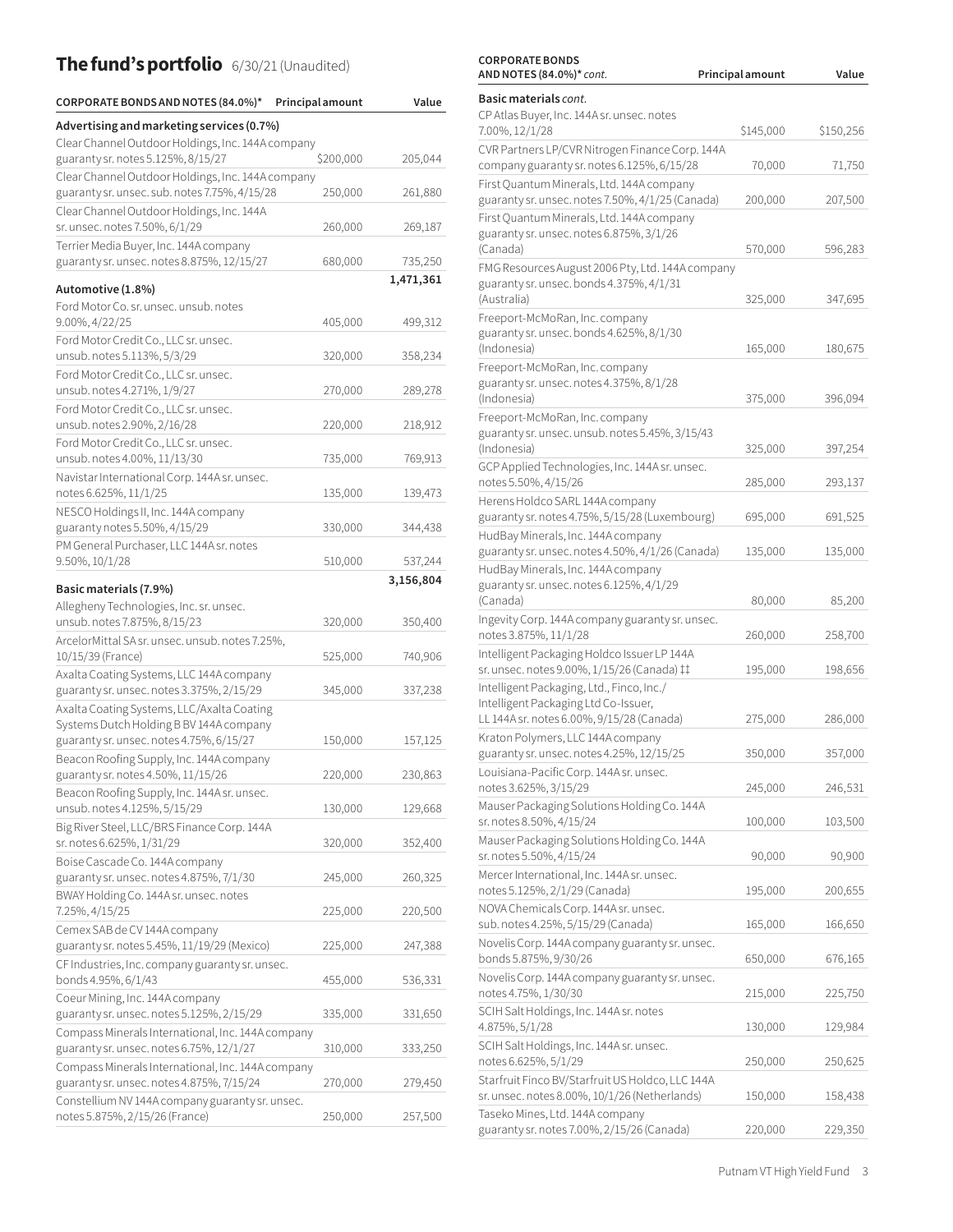| <b>CORPORATE BONDS</b><br>AND NOTES (84.0%)* cont.                                                                                       | <b>Principal amount</b> | Value        |
|------------------------------------------------------------------------------------------------------------------------------------------|-------------------------|--------------|
| Basic materials cont.                                                                                                                    |                         |              |
| TMS International Holding Corp. 144A sr. unsec.<br>notes 6.25%, 4/15/29                                                                  | \$405,000               | \$425,250    |
| Trinseo Materials Operating SCA/Trinseo Materials<br>Finance, Inc. 144A company guaranty sr. unsec.<br>notes 5.125%, 4/1/29 (Luxembourg) | 365,000                 | 373,213      |
| Tronox, Inc. 144A company guaranty sr. unsec.<br>notes 4.625%, 3/15/29                                                                   | 250,000                 | 252,495      |
| United States Steel Corp. sr. unsec.<br>notes 6.875%, 3/1/29                                                                             | 340,000                 | 363,800      |
| Univar Solutions USA, Inc. 144A company<br>guaranty sr. unsec. notes 5.125%, 12/1/27                                                     | 380,000                 | 399,475      |
| Victors Merger Corp. 144A sr. unsec.<br>notes 6.375%, 5/15/29                                                                            | 200,000                 | 201,500      |
| W.R. Grace & Co.-Conn. 144A company<br>guaranty sr. unsec. notes 4.875%, 6/15/27                                                         | 235,000                 | 249,171      |
| Broadcasting (3.0%)                                                                                                                      |                         | 14, 161, 171 |
| Beasley Mezzanine Holdings LLC 144A company<br>guaranty sr. notes 8.625%, 2/1/26                                                         | 520,000                 | 524,711      |
| Diamond Sports Group, LLC/Diamond Sports<br>Finance Co. 144A sr. notes 5.375%, 8/15/26                                                   | 345,000                 | 223,388      |
| Diamond Sports Group, LLC/Diamond Sports<br>Finance Co. 144A sr. unsec. notes 6.625%, 8/15/27                                            | 290,000                 | 142,429      |
| Entercom Media Corp. 144A company<br>guaranty notes 6.75%, 3/31/29                                                                       | 330,000                 | 342,413      |
| Entercom Media Corp. 144A company<br>guaranty notes 6.50%, 5/1/27                                                                        | 260,000                 | 270,400      |
| iHeartCommunications, Inc. company<br>guaranty sr. notes 6.375%, 5/1/26                                                                  | 160,000                 | 170,200      |
| iHeartCommunications, Inc. company<br>guaranty sr. unsec. notes 8.375%, 5/1/27                                                           | 447,569                 | 479,458      |
| Nexstar Broadcasting, Inc. 144A sr. unsec.<br>notes 4.75%, 11/1/28                                                                       | 160,000                 | 164,400      |
| Nexstar Escrow, Inc. 144A sr. unsec.<br>notes 5.625%, 7/15/27                                                                            | 160,000                 | 169,600      |
| Scripps Escrow II, Inc. 144A sr. notes<br>3.875%, 1/15/29                                                                                | 185,000                 | 183,526      |
| Scripps Escrow II, Inc. 144A sr. unsec.<br>bonds 5.375%, 1/15/31<br>Sinclair Television Group, Inc. 144A company                         | 210,000                 | 209,336      |
| guaranty sr. unsec. bonds 5.50%, 3/1/30<br>Sinclair Television Group, Inc. 144A                                                          | 175,000                 | 178,428      |
| sr. bonds 4.125%, 12/1/30<br>Sirius XM Radio, Inc. 144A company                                                                          | 170,000                 | 167,025      |
| guaranty sr. unsec. notes 4.00%, 7/15/28<br>Spanish Broadcasting System, Inc. 144A                                                       | 550,000                 | 566,500      |
| sr. notes 9.75%, 3/1/26<br>Townsquare Media, Inc. 144A sr. notes                                                                         | 265,000                 | 267,650      |
| 6.875%, 2/1/26<br>Univision Communications, Inc. 144A company                                                                            | 565,000                 | 604,550      |
| guaranty sr. notes 9.50%, 5/1/25                                                                                                         | 170,000                 | 187,425      |
| Univision Communications, Inc. 144A company<br>guaranty sr. notes 6.625%, 6/1/27                                                         | 340,000                 | 368,407      |
| Univision Communications, Inc. 144A company<br>guaranty sr. notes 4.50%, 5/1/29                                                          | 175,000                 | 176,313      |
| Urban One, Inc. 144A company<br>guaranty sr. notes 7.375%, 2/1/28                                                                        | 35,000                  | 37,800       |
|                                                                                                                                          |                         | 5,433,959    |

| <b>CORPORATE BONDS</b><br>AND NOTES (84.0%)* cont.                                                                   | <b>Principal amount</b> | Value     |
|----------------------------------------------------------------------------------------------------------------------|-------------------------|-----------|
| Building materials (1.3%)                                                                                            |                         |           |
| American Builders & Contractors Supply Co., Inc.                                                                     |                         |           |
| 144A sr. notes 4.00%, 1/15/28<br>American Builders & Contractors Supply Co., Inc.                                    | \$375,000               | \$384,266 |
| 144A sr. unsec. notes 3.875%, 11/15/29                                                                               | 165,000                 | 163,350   |
| JELD-WEN, Inc. 144A company guaranty sr. unsec.<br>notes 4.875%, 12/15/27                                            | 275,000                 | 285,786   |
| LBM Acquisition, LLC 144A company<br>guaranty sr. unsec. notes 6.25%, 1/15/29                                        | 250,000                 | 251,925   |
| Masonite International Corp. 144A company                                                                            |                         |           |
| guaranty sr. unsec. notes 5.375%, 2/1/28<br>Standard Industries, Inc. 144A sr. unsec.                                | 125,000                 | 132,460   |
| bonds 3.375%, 1/15/31<br>Standard Industries, Inc. 144A sr. unsec.                                                   | 220,000                 | 210,586   |
| notes 5.00%, 2/15/27                                                                                                 | 115,000                 | 119,097   |
| Standard Industries, Inc. 144A sr. unsec.<br>notes 4.75%, 1/15/28                                                    | 30,000                  | 31,401    |
| Werner FinCo LP/Werner FinCo, Inc. 144A company<br>guaranty sr. unsec. notes 8.75%, 7/15/25                          | 470,000                 | 489,975   |
| White Cap Buyer, LLC 144A sr. unsec.<br>notes 6.875%, 10/15/28                                                       | 240,000                 | 256,860   |
|                                                                                                                      |                         | 2,325,706 |
| Capital goods (6.8%)<br>Adient Global Holdings, Ltd. 144A company                                                    |                         |           |
| guaranty sr. unsec. notes 4.875%, 8/15/26                                                                            | 200,000                 | 205,846   |
| Allison Transmission, Inc. 144A company<br>guaranty sr. unsec. bonds 3.75%, 1/30/31                                  | 345,000                 | 339,090   |
| Allison Transmission, Inc. 144A company<br>guaranty sr. unsec. notes 4.75%, 10/1/27                                  | 225,000                 | 233,723   |
| Amsted Industries, Inc. 144A company                                                                                 |                         |           |
| guaranty sr. unsec. sub. notes 5.625%, 7/1/27                                                                        | 100,000                 | 105,375   |
| Amsted Industries, Inc. 144A sr. unsec.<br>bonds 4.625%, 5/15/30                                                     | 225,000                 | 230,625   |
| ARD Finance SA 144A sr. notes Ser. REGS, 6.50%,<br>6/30/27 (Luxembourg) ‡‡                                           | 690,000                 | 724,500   |
| Ardagh Metal Packaging Finance USA, LLC/Ardagh<br>Metal Packaging Finance PLC 144A sr. unsec.<br>notes 4.00%, 9/1/29 | 300,000                 | 297,473   |
| Bombardier, Inc. 144A sr. unsec. notes 7.875%,<br>4/15/27 (Canada)                                                   | 370,000                 | 383,875   |
| Bombardier, Inc. 144A sr. unsec. notes 7.50%,<br>3/15/25 (Canada)                                                    | 150,000                 | 154,253   |
| Bombardier, Inc. 144Asr. unsec. notes 7.50%,                                                                         |                         |           |
| 12/1/24 (Canada)<br>Bombardier, Inc. 144A sr. unsec. notes 7.125%,                                                   | 50,000                  | 52,250    |
| 6/15/26 (Canada)                                                                                                     | 200,000                 | 209,400   |
| Clarios Global LP 144A company<br>guaranty sr. notes 6.75%, 5/15/25                                                  | 347,000                 | 369,548   |
| Crown Cork & Seal Co., Inc. company<br>guaranty sr. unsec. bonds 7.375%, 12/15/26                                    | 255,000                 | 312,375   |
| GFL Environmental, Inc. 144A company<br>guaranty sr. notes 3.50%, 9/1/28 (Canada)                                    | 250,000                 | 248,125   |
| GFL Environmental, Inc. 144A company                                                                                 |                         |           |
| guaranty sr. unsec. notes 4.75%, 6/15/29<br>(Canada)                                                                 | 85,000                  | 87,763    |
| GFL Environmental, Inc. 144A company<br>guaranty sr. unsec. notes 4.00%, 8/1/28 (Canada)                             | 70,000                  | 69,150    |
| GFL Environmental, Inc. 144A sr. notes 5.125%,<br>12/15/26 (Canada)                                                  | 305,000                 | 322,666   |
| Granite US Holdings Corp. 144A company<br>guaranty sr. unsec. notes 11.00%, 10/1/27                                  | 315,000                 | 351,225   |
|                                                                                                                      |                         |           |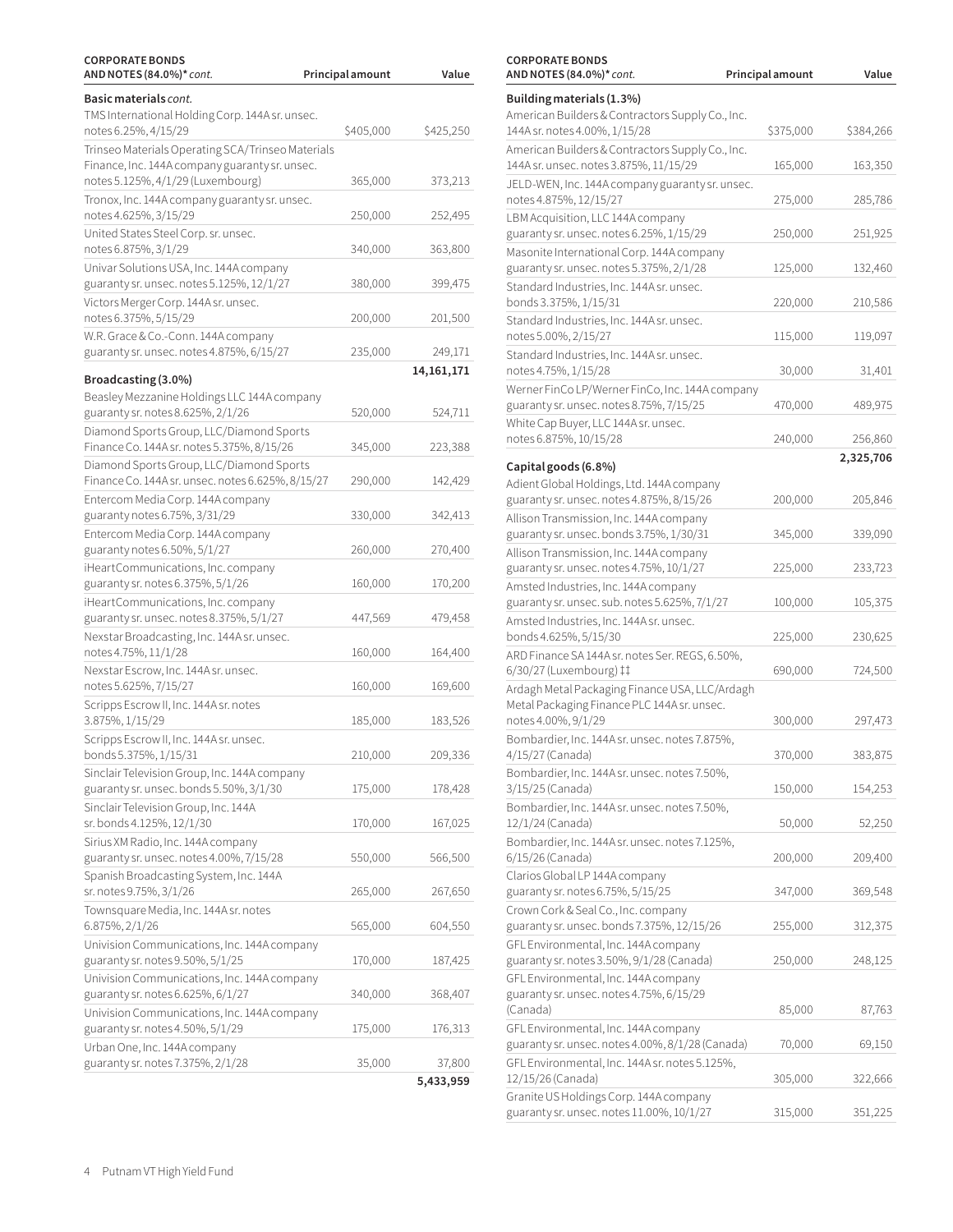| <b>CORPORATE BONDS</b><br>AND NOTES (84.0%)* cont. | Principal amount | Value      |
|----------------------------------------------------|------------------|------------|
| Capital goods cont.                                |                  |            |
| Great Lakes Dredge & Dock Corp. 144A company       |                  |            |
| guaranty sr. unsec. notes 5.25%, 6/1/29            | \$185,000        | \$190,569  |
| Husky III Holding, Ltd. 144Asr. unsec.             |                  |            |
| notes 13.00%, 2/15/25 (Canada) ‡‡                  | 390,000          | 423,150    |
| Madison IAQ, LLC 144A sr. notes 4.125%, 6/30/28    | 175,000          | 176,750    |
| Madison IAQ, LLC 144A sr. unsec. notes             |                  |            |
| 5.875%, 6/30/29                                    | 355,000          | 361,213    |
| Panther BF Aggregator 2 LP/Panther                 |                  |            |
| Finance Co., Inc. 144A company                     |                  |            |
| guaranty sr. notes 6.25%, 5/15/26                  | 189,000          | 201,344    |
| Panther BF Aggregator 2 LP/Panther                 |                  |            |
| Finance Co., Inc. 144A company                     |                  |            |
| guaranty sr. unsec. notes 8.50%, 5/15/27           | 345,000          | 376,119    |
| Park-Ohio Industries, Inc. company                 |                  |            |
| guaranty sr. unsec. notes 6.625%, 4/15/27          | 475,000          | 483,455    |
| RBS Global, Inc./Rexnord, LLC 144A sr. unsec.      |                  |            |
| notes 4.875%, 12/15/25                             | 225,000          | 229,500    |
| Sensata Technologies BV 144A company               |                  |            |
| guaranty sr. unsec. notes 4.00%, 4/15/29           | 575,000          | 583,625    |
| Staples, Inc. 144A sr. notes 7.50%, 4/15/26        | 785,000          | 813,052    |
| Stevens Holding Co, Inc. 144A company              |                  |            |
| guaranty sr. unsec. notes 6.125%, 10/1/26          | 375,000          | 402,188    |
| Terex Corp. 144A company guaranty sr. unsec.       |                  |            |
| notes 5.00%, 5/15/29                               | 165,000          | 172,013    |
| Titan Acquisition, Ltd./Titan Co-Borrower, LLC     |                  |            |
| 144A sr. unsec. notes 7.75%, 4/15/26 (Canada)      | 345,000          | 357,506    |
| TransDigm, Inc. company guaranty sr. unsec.        |                  |            |
| sub. notes 6.375%, 6/15/26                         | 260,000          | 269,352    |
| TransDigm, Inc. company guaranty sr. unsec.        |                  |            |
| sub. notes 5.50%, 11/15/27                         | 275,000          | 286,688    |
| TransDigm, Inc. 144A company                       |                  |            |
| guaranty sr. notes 6.25%, 3/15/26                  | 360,000          | 379,800    |
| TransDigm, Inc. 144A company guaranty sr. unsec.   |                  |            |
| sub. notes 4.875%, 5/1/29                          | 345,000          | 348,278    |
| TransDigm, Inc. 144A company guaranty sr. unsec.   |                  |            |
| sub. notes 4.625%, 1/15/29                         | 230,000          | 230,081    |
| Vertical Holdco GmbH 144A company                  |                  |            |
| guaranty sr. unsec. notes 7.625%, 7/15/28          |                  |            |
| (Germany)                                          | 285,000          | 309,279    |
| Waste Pro USA, Inc. 144A sr. unsec. notes          |                  |            |
| 5.50%, 2/15/26                                     | 595,000          | 614,189    |
| WESCO Distribution, Inc. 144A company              |                  |            |
| guaranty sr. unsec. unsub. notes 7.25%, 6/15/28    | 345,000          | 384,278    |
| Commercial and consumer services (2.2%)            |                  | 12,289,691 |
| Carriage Services, Inc. 144A company               |                  |            |
| guaranty sr. unsec. notes 4.25%, 5/15/29           | 165,000          | 164,749    |
| Garda World Security Corp. 144Asr. unsec.          |                  |            |
| notes 6.00%, 6/1/29 (Canada)                       | 250,000          | 248,125    |
| Gartner, Inc. 144A company guaranty sr. unsec.     |                  |            |
| bonds 3.75%, 10/1/30                               | 355,000          | 362,100    |
| Gartner, Inc. 144A company guaranty sr. unsec.     |                  |            |
| notes 3.625%, 6/15/29                              | 90,000           | 91,350     |
| GW B-CR Security Corp. 144A sr. unsec.             |                  |            |
| notes 9.50%, 11/1/27 (Canada)                      | 418,000          | 462,935    |
| IHS Markit, Ltd. sr. unsec. sub. bonds 4.75%,      |                  |            |
| 8/1/28 (United Kingdom)                            | 165,000          | 194,494    |
| IHS Markit, Ltd. 144A company                      |                  |            |
| guaranty notes 4.75%, 2/15/25 (United Kingdom)     | 150,000          | 167,813    |
| IHS Markit, Ltd. 144A company guaranty sr. unsec.  |                  |            |
| notes 4.00%, 3/1/26 (United Kingdom)               | 95,000           | 105,569    |

| <b>CORPORATE BONDS</b><br>AND NOTES (84.0%)* cont.                                | <b>Principal amount</b> | Value     |
|-----------------------------------------------------------------------------------|-------------------------|-----------|
| Commercial and consumer services cont.                                            |                         |           |
| Iron Mountain, Inc. 144A company                                                  |                         |           |
| guaranty sr. unsec. bonds 5.25%, 3/15/28 R                                        | \$225,000               | \$235,474 |
| Iron Mountain, Inc. 144A company                                                  |                         |           |
| guaranty sr. unsec. notes 4.875%, 9/15/27 R                                       | 285,000                 | 294,619   |
| Prime Security Services Borrower, LLC/Prime                                       |                         |           |
| Finance, Inc. 144A company                                                        |                         |           |
| guaranty sr. notes 3.375%, 8/31/27                                                | 165,000                 | 160,050   |
| Prime Security Services Borrower, LLC/Prime                                       |                         |           |
| Finance, Inc. 144A notes 6.25%, 1/15/28                                           | 310,000                 | 329,763   |
|                                                                                   |                         |           |
| Sabre GLBL, Inc. 144A company                                                     |                         |           |
| guaranty sr. notes 9.25%, 4/15/25                                                 | 380,000                 | 451,755   |
| Shift4 Payments, LLC/Shift4 Payments Finance                                      |                         |           |
| Sub, Inc. 144A company guaranty sr. unsec.<br>notes 4.625%, 11/1/26               |                         |           |
|                                                                                   | 335,000                 | 349,656   |
| Square, Inc. 144A sr. unsec. bonds 3.50%, 6/1/31                                  | 330,000                 | 332,888   |
| Communication services (8.0%)                                                     |                         | 3,951,340 |
| Altice Financing SA 144A company                                                  |                         |           |
| guaranty sr. notes 5.00%, 1/15/28 (Luxembourg)                                    | 205,000                 | 200,935   |
| Altice France Holding SA 144A company                                             |                         |           |
| guaranty sr. sub. notes 10.50%, 5/15/27                                           |                         |           |
| (Luxembourg)                                                                      | 345,000                 | 383,381   |
|                                                                                   |                         |           |
| Altice France Holding SA 144A company<br>guaranty sr. unsec. notes 6.00%, 2/15/28 |                         |           |
| (Luxembourg)                                                                      | 510,000                 | 507,858   |
|                                                                                   |                         |           |
| Altice France SA 144A company<br>guaranty sr. notes 7.375%, 5/1/26 (France)       |                         | 232,944   |
|                                                                                   | 224,000                 |           |
| Altice France SA 144A company                                                     |                         |           |
| guaranty sr. notes 5.50%, 1/15/28 (France)                                        | 400,000                 | 415,000   |
| Altice France SA 144A company                                                     |                         |           |
| guaranty sr. notes 5.125%, 7/15/29 (France)                                       | 280,000                 | 281,372   |
| CCO Holdings, LLC/CCO Holdings Capital Corp.                                      |                         |           |
| sr. unsec. bonds 4.50%, 5/1/32                                                    | 210,000                 | 217,613   |
| CCO Holdings, LLC/CCO Holdings Capital Corp.                                      |                         |           |
| 144A sr. unsec. bonds 5.375%, 6/1/29                                              | 1,295,000               | 1,415,565 |
| CCO Holdings, LLC/CCO Holdings Capital Corp.                                      |                         |           |
| 144A sr. unsec. bonds 4.75%, 3/1/30                                               | 255,000                 | 269,663   |
| CCO Holdings, LLC/CCO Holdings Capital Corp.                                      |                         |           |
| 144A sr. unsec. bonds 4.50%, 8/15/30                                              | 145,000                 | 150,976   |
| CCO Holdings, LLC/CCO Holdings Capital Corp.                                      |                         |           |
| 144A sr. unsec. notes 5.75%, 2/15/26                                              | 43,000                  | 44,443    |
| CCO Holdings, LLC/CCO Holdings Capital Corp.                                      |                         |           |
| 144A sr. unsec. notes 5.00%, 2/1/28                                               | 380,000                 | 398,525   |
| CommScope Technologies, LLC 144A company                                          |                         |           |
| guaranty sr. unsec. notes 6.00%, 6/15/25                                          | 116,000                 | 118,465   |
| CSC Holdings, LLC sr. unsec. unsub. bonds                                         |                         |           |
| 5.25%, 6/1/24                                                                     | 1,230,000               | 1,332,955 |
| CSC Holdings, LLC 144A sr. unsec. bonds                                           |                         |           |
| 5.75%, 1/15/30                                                                    | 265,000                 | 275,269   |
| CSC Holdings, LLC 144A sr. unsec. bonds                                           |                         |           |
| 4.625%, 12/1/30                                                                   | 200,000                 | 196,222   |
| DISH DBS Corp. company guaranty sr. unsec.                                        |                         |           |
| notes 7.75%, 7/1/26                                                               | 385,000                 | 436,013   |
| DISH DBS Corp. company guaranty sr. unsec.                                        |                         |           |
| unsub. notes 5.875%, 11/15/24                                                     | 240,000                 | 257,700   |
|                                                                                   |                         |           |
| DISH DBS Corp. 144A company guaranty sr. unsec.                                   |                         |           |
| notes 5.125%, 6/1/29                                                              | 345,000                 | 340,663   |
| Frontier Communications Corp. 144A company                                        |                         |           |
| guaranty sr. notes 5.875%, 10/15/27                                               | 155,000                 | 166,044   |
| Frontier Communications Corp. 144A notes                                          |                         |           |
| 6.75%, 5/1/29                                                                     | 490,000                 | 521,002   |
|                                                                                   |                         |           |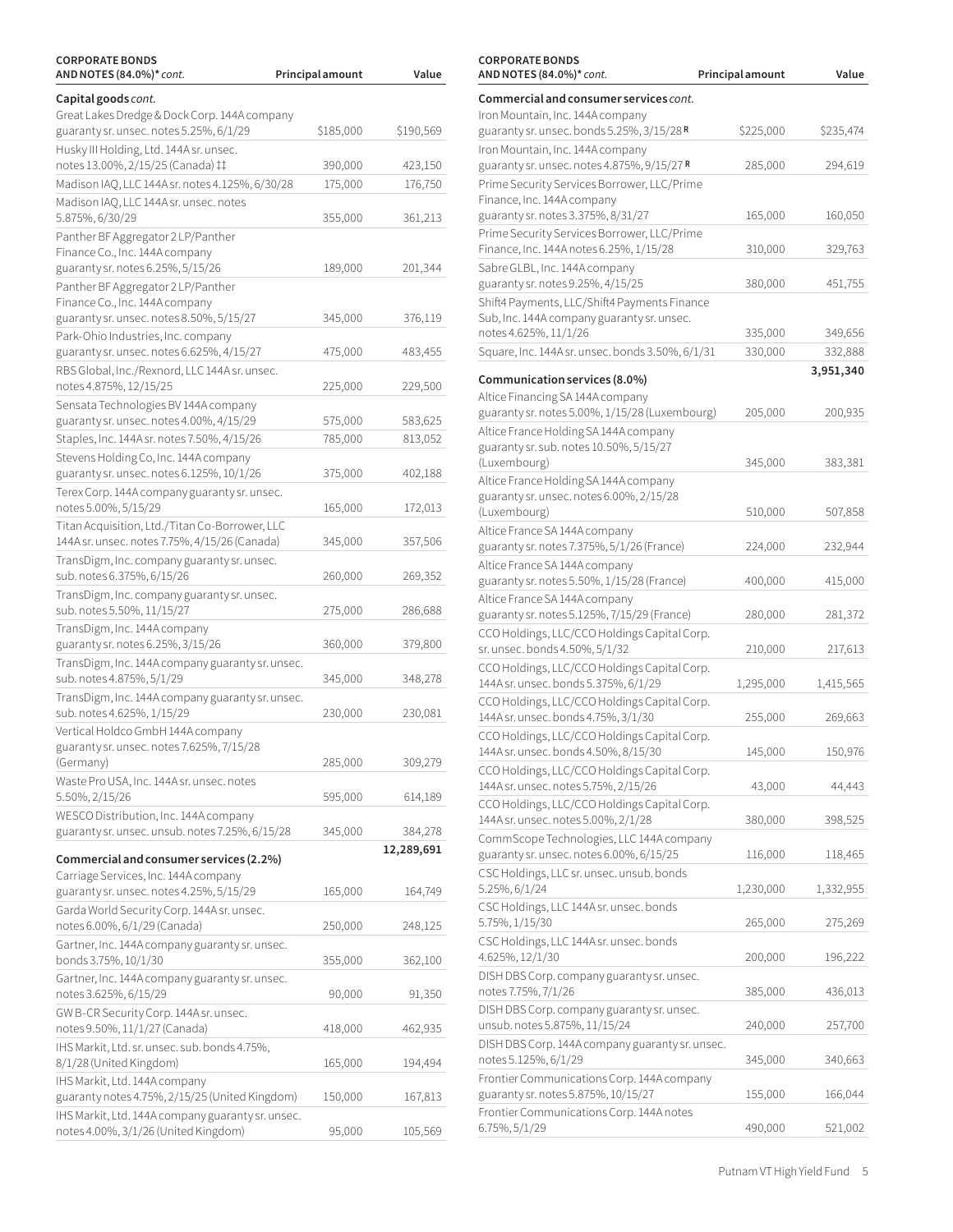| <b>CORPORATE BONDS</b><br>AND NOTES (84.0%)* cont. | <b>Principal amount</b> | Value      |
|----------------------------------------------------|-------------------------|------------|
| Communication services cont.                       |                         |            |
| Intelsat Jackson Holdings SA 144A sr. unsec.       |                         |            |
| notes 9.75%, 7/15/25 (Luxembourg) (In default) †   | \$925,000               | \$536,500  |
| Level 3 Financing, Inc. company                    |                         |            |
| guaranty sr. unsec. unsub. notes 5.25%, 3/15/26    | 145,000                 | 149,424    |
| Level 3 Financing, Inc. 144A company               |                         |            |
| guaranty sr. unsec. notes 4.625%, 9/15/27          | 105,000                 | 108,982    |
| Level 3 Financing, Inc. 144A company               |                         |            |
| guaranty sr. unsec. notes 4.25%, 7/1/28            | 280,000                 | 284,133    |
| Level 3 Financing, Inc. 144A company               |                         |            |
| guaranty sr. unsec. unsub. notes 3.625%, 1/15/29   | 165,000                 | 159,225    |
| Sprint Capital Corp. company guaranty sr. unsec.   |                         |            |
| unsub. notes 6.875%, 11/15/28                      | 550,000                 | 705,375    |
| Sprint Corp. company guaranty sr. unsec.           |                         |            |
| notes 7.625%, 3/1/26                               | 330,000                 | 402,600    |
| Sprint Corp. company guaranty sr. unsec.           |                         |            |
| sub. notes 7.875%, 9/15/23                         | 985,000                 | 1,119,035  |
| Sprint Corp. company guaranty sr. unsec.           |                         |            |
| sub. notes 7.25%, 9/15/21                          | 225,000                 | 228,326    |
| T-Mobile USA, Inc. company                         |                         |            |
| guaranty sr. notes 3.875%, 4/15/30                 | 55,000                  | 61,480     |
| T-Mobile USA, Inc. company                         |                         |            |
| guaranty sr. notes 3.75%, 4/15/27                  | 325,000                 | 359,125    |
| T-Mobile USA, Inc. company guaranty sr. unsec.     |                         |            |
| bonds 2.875%, 2/15/31                              | 230,000                 | 228,275    |
| T-Mobile USA, Inc. company guaranty sr. unsec.     |                         |            |
| notes 5.375%, 4/15/27                              | 105,000                 | 111,792    |
| T-Mobile USA, Inc. company guaranty sr. unsec.     |                         |            |
| notes 2.625%, 2/15/29                              | 165,000                 | 162,938    |
| T-Mobile USA, Inc. company guaranty sr. unsec.     |                         |            |
| unsub. bonds 4.75%, 2/1/28                         | 465,000                 | 498,131    |
| Videotron, Ltd./Videotron Ltee. 144A sr. unsec.    |                         |            |
| notes 5.125%, 4/15/27 (Canada)                     | 325,000                 | 339,625    |
| Videotron, Ltd./Videotron Ltee. 144A sr. unsec.    |                         |            |
| notes 3.625%, 6/15/29 (Canada)                     | 190,000                 | 193,745    |
| Virgin Media Finance PLC 144A sr. unsec.           |                         |            |
| bonds 5.00%, 7/15/30 (United Kingdom)              | 200,000                 | 202,058    |
| Ziggo Bond Co. BV 144A sr. unsec. notes 6.00%,     |                         |            |
| 1/15/27 (Netherlands)                              | 250,000                 | 261,250    |
| Ziggo BV 144A company guaranty sr. notes 5.50%,    |                         |            |
| 1/15/27 (Netherlands)                              | 154,000                 | 160,006    |
| Consumer (0.7%)                                    |                         | 14,434,633 |
| Scotts Miracle-Gro, Co. (The) company              |                         |            |
| guaranty sr. unsec. notes 4.50%, 10/15/29          | 455,000                 | 472,165    |
| Spectrum Brands, Inc. 144A company                 |                         |            |
| guaranty sr. unsec. bonds 5.00%, 10/1/29           | 240,000                 | 254,400    |
| Spectrum Brands, Inc. 144A company                 |                         |            |
| guaranty sr. unsec. bonds 3.875%, 3/15/31          | 315,000                 | 309,528    |
| Valvoline, Inc. 144A company guaranty sr. unsec.   |                         |            |
| unsub. notes 4.25%, 2/15/30                        | 195,000                 | 201,334    |
|                                                    |                         | 1,237,427  |
| Consumer staples (6.2%)                            |                         |            |
| 1011778 BC ULC/New Red Finance, Inc. 144A          |                         |            |
| bonds 4.00%, 10/15/30 (Canada)                     | 215,000                 | 208,013    |
| 1011778 BC ULC/New Red Finance, Inc. 144A          |                         |            |
| company guaranty notes 4.375%, 1/15/28 (Canada)    | 215,000                 | 217,956    |
| 1011778 BC ULC/New Red Finance, Inc. 144A          |                         |            |
| company guaranty sr. notes 3.875%,                 |                         |            |
| 1/15/28 (Canada)                                   | 365,000                 | 369,106    |
| 1011778 BC ULC/New Red Finance, Inc. 144A          |                         |            |
| company guaranty sr. sub. notes 4.25%,             |                         |            |
| 5/15/24 (Canada)                                   | 75,000                  | 75,825     |

| <b>CORPORATE BONDS</b><br>AND NOTES (84.0%)* cont.                                          | <b>Principal amount</b> | Value    |
|---------------------------------------------------------------------------------------------|-------------------------|----------|
| Consumer staples cont.                                                                      |                         |          |
| Albertsons Cos., Inc./Safeway, Inc./New                                                     |                         |          |
| Albertsons LP/Albertsons, LLC 144A company                                                  |                         |          |
| guaranty sr. unsec. notes 4.875%, 2/15/30                                                   | \$90,000                | \$95,986 |
| Albertsons Cos., Inc./Safeway, Inc./New                                                     |                         |          |
| Albertsons LP/Albertsons, LLC 144A company                                                  |                         |          |
| guaranty sr. unsec. notes 4.625%, 1/15/27                                                   | 310,000                 | 324,245  |
| Albertsons Cos., LLC/Safeway, Inc./New Albertsons<br>LP/Albertsons, LLC 144A company        |                         |          |
| guaranty sr. unsec. notes 7.50%, 3/15/26                                                    | 365,000                 | 400,588  |
| Ascend Learning, LLC 144Asr. unsec.                                                         |                         |          |
| notes 6.875%, 8/1/25                                                                        | 460,000                 | 466,412  |
| Brand Energy & Infrastructure Services, Inc. 144A                                           |                         |          |
| sr. unsec. notes 8.50%, 7/15/25                                                             | 95,000                  | 96,589   |
| CDW, LLC/CDW Finance Corp. company                                                          |                         |          |
| guaranty sr. unsec. notes 3.25%, 2/15/29                                                    | 330,000                 | 334,356  |
| Fresh Market, Inc. (The) 144A company                                                       |                         |          |
| guaranty sr. notes 9.75%, 5/1/23                                                            | 770,000                 | 789,520  |
| Golden Nugget, Inc. 144A company                                                            |                         |          |
| guaranty sr. unsec. sub. notes 8.75%, 10/1/25                                               | 250,000                 | 263,780  |
| Golden Nugget, Inc. 144A sr. unsec. notes                                                   |                         |          |
| 6.75%, 10/15/24                                                                             | 515,000                 | 520,263  |
| IRB Holding Corp. 144A company<br>guaranty sr. notes 7.00%, 6/15/25                         | 160,000                 | 172,803  |
| KFC Holding Co./Pizza Hut Holdings, LLC/Taco Bell                                           |                         |          |
| of America, LLC 144A company guaranty sr. unsec.                                            |                         |          |
| notes 4.75%, 6/1/27                                                                         | 240,000                 | 251,100  |
| Kraft Heinz Foods Co. company guaranty sr. unsec.                                           |                         |          |
| notes 5.00%, 7/15/35                                                                        | 425,000                 | 521,314  |
| Kraft Heinz Foods Co. company guaranty sr. unsec.                                           |                         |          |
| notes 3.00%, 6/1/26                                                                         | 261,000                 | 277,948  |
| Kraft Heinz Foods Co. company guaranty sr. unsec.                                           |                         |          |
| sub. notes 3.75%, 4/1/30                                                                    | 310,000                 | 340,138  |
| Lamb Weston Holdings, Inc. 144A company                                                     |                         |          |
| guaranty sr. unsec. notes 4.875%, 5/15/28                                                   | 220,000                 | 243,375  |
| Lamb Weston Holdings, Inc. 144A company                                                     |                         |          |
| guaranty sr. unsec. unsub. notes 4.875%, 11/1/26                                            | 490,000                 | 506,538  |
| Lamb Weston Holdings, Inc. 144A company<br>guaranty sr. unsec. unsub. notes 4.625%, 11/1/24 | 35,000                  | 36,217   |
| Match Group Holdings II, LLC 144A sr. unsec.                                                |                         |          |
| notes 4.125%, 8/1/30                                                                        | 70,000                  | 71,225   |
| Match Group Holdings II, LLC 144A sr. unsec.                                                |                         |          |
| bonds 5.00%, 12/15/27                                                                       | 314,000                 | 330,093  |
| Match Group Holdings II, LLC 144A sr. unsec.                                                |                         |          |
| unsub. notes 4.625%, 6/1/28                                                                 | 305,000                 | 317,160  |
| Netflix, Inc. sr. unsec. notes 6.375%, 5/15/29                                              | 250,000                 | 319,313  |
| Netflix, Inc. sr. unsec. notes 4.875%, 4/15/28                                              | 120,000                 | 139,500  |
| Netflix, Inc. sr. unsec. unsub. notes 5.875%, 11/15/28                                      | 715,000                 | 877,612  |
| Netflix, Inc. 144A sr. unsec. bonds 5.375%, 11/15/29                                        | 165,000                 | 200,408  |
| Netflix, Inc. 144A sr. unsec. bonds 4.875%, 6/15/30                                         | 95,000                  | 112,984  |
| Newell Brands, Inc. sr. unsec. notes 4.875%, 6/1/25                                         | 175,000                 | 193,594  |
| Newell Brands, Inc. sr. unsec.                                                              |                         |          |
| unsub. notes 4.70%, 4/1/26                                                                  | 295,000                 | 328,960  |
| Rite Aid Corp. 144A company                                                                 |                         |          |
| guaranty sr. notes 8.00%, 11/15/26                                                          | 298,000                 | 302,470  |
| Rite Aid Corp. 144A company guaranty sr. unsec.                                             |                         |          |
| sub. notes 7.50%, 7/1/25                                                                    | 394,000                 | 398,925  |
| TripAdvisor, Inc. 144A company                                                              |                         |          |
| guaranty sr. unsec. notes 7.00%, 7/15/25                                                    | 300,000                 | 322,800  |
| VM Consolidated, Inc. 144A company<br>guaranty sr. unsec. notes 5.50%, 4/15/29              | 345,000                 | 351,038  |
|                                                                                             |                         |          |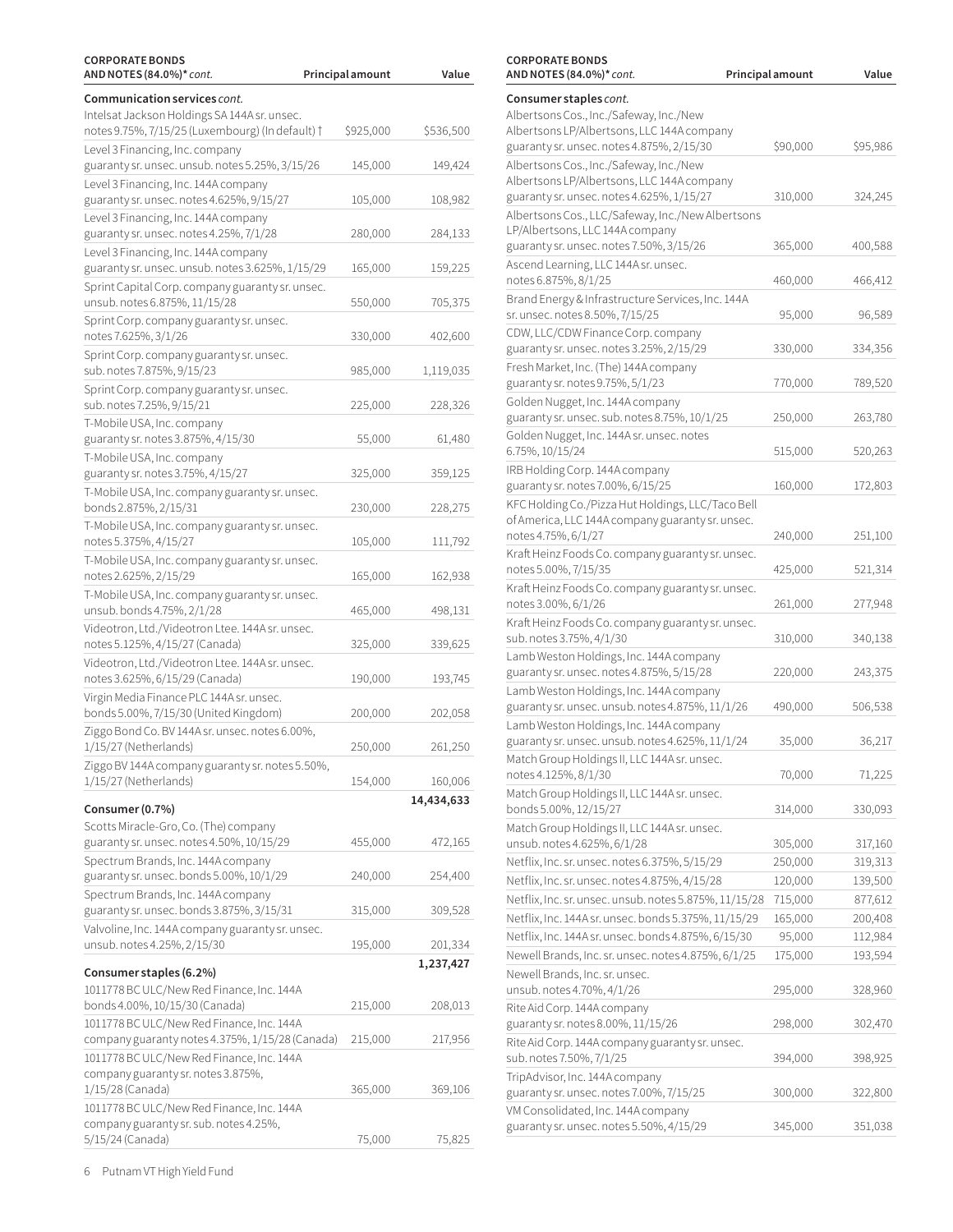| <b>CORPORATE BONDS</b><br>AND NOTES (84.0%)* cont.                                        | <b>Principal amount</b> | Value      |
|-------------------------------------------------------------------------------------------|-------------------------|------------|
| Consumer staples cont.                                                                    |                         |            |
| Yum! Brands, Inc. sr. unsec. sub. bonds                                                   |                         |            |
| 3.625%, 3/15/31<br>Yum! Brands, Inc. 144A sr. unsec. bonds                                | \$160,000               | \$159,200  |
| 4.75%, 1/15/30                                                                            | 240,000                 | 259,802    |
|                                                                                           |                         | 11,197,156 |
| Energy (oil field) (0.5%)<br>ChampionX corp. company guaranty sr. unsec.                  |                         |            |
| notes 6.375%, 5/1/26                                                                      | 216,000                 | 226,238    |
| Nabors Industries, Inc. company                                                           |                         |            |
| guaranty sr. unsec. notes 5.75%, 2/1/25                                                   | 195,000                 | 179,400    |
| Nabors Industries, Inc. 144A company<br>guaranty sr. unsec. notes 9.00%, 2/1/25           | 102,000                 | 107,100    |
| USA Compression Partners LP/USA Compression                                               |                         |            |
| Finance Corp. company guaranty sr. unsec.                                                 |                         |            |
| notes 6.875%, 4/1/26<br>USA Compression Partners LP/USA Compression                       | 230,000                 | 240,925    |
| Finance Corp. company guaranty sr. unsec.                                                 |                         |            |
| unsub. notes 6.875%, 9/1/27                                                               | 150,000                 | 160,242    |
| Energy (other) (0.1%)                                                                     |                         | 913,905    |
| Renewable Energy Group, Inc. 144A company                                                 |                         |            |
| guaranty sr. notes 5.875%, 6/1/28                                                         | 115,000                 | 120,606    |
| Entertainment (1.4%)                                                                      |                         | 120,606    |
| AMC Entertainment Holdings, Inc. 144A company                                             |                         |            |
| guaranty sr. notes 10.50%, 4/15/25                                                        | 130,000                 | 141,050    |
| Cinemark USA, Inc. 144A company<br>guaranty sr. notes 8.75%, 5/1/25                       | 60,000                  | 65,700     |
| Cinemark USA, Inc. 144A company                                                           |                         |            |
| guaranty sr. unsec. notes 5.875%, 3/15/26                                                 | 275,000                 | 287,774    |
| Cinemark USA, Inc. 144A company                                                           |                         |            |
| guaranty sr. unsec. notes 5.25%, 7/15/28                                                  | 370,000                 | 379,250    |
| Constellation Merger Sub, Inc. 144A sr. unsec.<br>notes 8.50%, 9/15/25                    | 485,000                 | 477,293    |
| Live Nation Entertainment, Inc. 144A company                                              |                         |            |
| guaranty sr. unsec. notes 4.875%, 11/1/24                                                 | 35,000                  | 35,560     |
| Live Nation Entertainment, Inc. 144A company                                              |                         |            |
| guaranty sr. unsec. sub. notes 5.625%, 3/15/26<br>Live Nation Entertainment, Inc. 144A    | 205,000                 | 213,483    |
| sr. notes 6.50%, 5/15/27                                                                  | 160,000                 | 177,568    |
| Six Flags Entertainment Corp. 144A company                                                |                         |            |
| guaranty sr. unsec. bonds 5.50%, 4/15/27                                                  | 320,000                 | 331,200    |
| Six Flags Theme Parks, Inc. 144A company<br>guaranty sr. notes 7.00%, 7/1/25              | 305,000                 | 328,699    |
|                                                                                           |                         | 2,437,577  |
| Financials (8.1%)                                                                         |                         |            |
| AG Issuer, LLC 144A sr. notes 6.25%, 3/1/28<br>Alliant Holdings Intermediate, LLC/Alliant | 275,000                 | 289,762    |
| Holdings Co-Issuer 144A sr. unsec. notes                                                  |                         |            |
| 6.75%, 10/15/27                                                                           | 390,000                 | 409,874    |
| Ally Financial, Inc. company guaranty sr. unsec.                                          |                         |            |
| notes 8.00%, 11/1/31<br>Aretec Escrow Issuer, Inc. 144A sr. unsec.                        | 730,000                 | 1,049,045  |
| notes 7.50%, 4/1/29                                                                       | 400,000                 | 411,128    |
| Bank of America Corp. jr. unsec. sub. FRN                                                 |                         |            |
| Ser. AA, 6.10%, perpetual maturity                                                        | 140,000                 | 156,800    |
| Bank of America Corp. jr. unsec. sub. FRN Ser. Z,<br>6.50%, perpetual maturity            | 130,000                 | 147,225    |
| CIT Group, Inc. sr. unsec. sub. notes 5.00%, 8/1/23                                       | 125,000                 | 135,156    |
| CIT Group, Inc. sr. unsec. unsub. notes 5.25%, 3/7/25                                     | 220,000                 | 247,500    |
| CNO Financial Group, Inc. sr. unsec. notes                                                |                         |            |
| 5.25%, 5/30/29                                                                            | 210,000                 | 249,581    |

| <b>CORPORATE BONDS</b><br>AND NOTES (84.0%)* cont.                                            | <b>Principal amount</b> | Value              |
|-----------------------------------------------------------------------------------------------|-------------------------|--------------------|
| Financials cont.                                                                              |                         |                    |
| Credit Suisse Group AG 144A jr. unsec. sub. FRN<br>6.25%, perpetual maturity (Switzerland)    | \$500,000               | \$547,500          |
| Deutsche Bank AG unsec. sub. FRB 3.729%, 1/14/32                                              |                         |                    |
| (Germany)                                                                                     | 200,000                 | 203,526            |
| Diversified Healthcare Trust company<br>guaranty sr. unsec. notes 9.75%, 6/15/25R             | 685,000                 | 758,559            |
| Dresdner Funding Trust I 144A jr. unsec.<br>sub. notes 8.151%, 6/30/31                        | 150,000                 | 214,500            |
| Empire Communities Corp. 144A sr. unsec.<br>notes 7.00%, 12/15/25 (Canada)                    | 125,000                 | 131,563            |
| ESH Hospitality, Inc. 144A company<br>guaranty sr. unsec. notes 5.25%, 5/1/25R                | 270,000                 | 275,063            |
| Freedom Mortgage Corp. 144A sr. unsec.                                                        |                         |                    |
| notes 8.25%, 4/15/25                                                                          | 295,000                 | 307,906            |
| Freedom Mortgage Corp. 144A sr. unsec.<br>notes 8.125%, 11/15/24                              | 270,000                 | 279,113            |
| Freedom Mortgage Corp. 144A sr. unsec.<br>notes 6.625%, 1/15/27                               | 175,000                 | 176,094            |
| goeasy, Ltd. 144A company guaranty sr. unsec.<br>notes 5.375%, 12/1/24 (Canada)               | 100,000                 | 103,146            |
| goeasy, Ltd. 144A company guaranty sr. unsec.                                                 |                         |                    |
| notes 4.375%, 5/1/26 (Canada)                                                                 | 195,000                 | 198,900            |
| Home Point Capital, Inc. 144A company<br>guaranty sr. unsec. notes 5.00%, 2/1/26              | 165,000                 | 153,863            |
| HUB International, Ltd. 144A sr. unsec.<br>notes 7.00%, 5/1/26                                | 335,000                 | 347,425            |
| Icahn Enterprises LP/Icahn Enterprises                                                        |                         |                    |
| Finance Corp. company guaranty sr. unsec.<br>notes 6.75%, 2/1/24                              | 135,000                 | 137,893            |
| Icahn Enterprises LP/Icahn Enterprises                                                        |                         |                    |
| Finance Corp. company guaranty sr. unsec.<br>notes 6.25%, 5/15/26                             | 365,000                 | 387,265            |
| Icahn Enterprises LP/Icahn Enterprises<br>Finance Corp. company guaranty sr. unsec.           |                         |                    |
| notes 5.25%, 5/15/27                                                                          | 185,000                 | 191,012            |
| Icahn Enterprises LP/Icahn Enterprises                                                        |                         |                    |
| Finance Corp. 144A company guaranty sr. unsec.<br>notes 5.25%, 5/15/27                        | 75,000                  | 77,438             |
| Icahn Enterprises LP/Icahn Enterprises                                                        |                         |                    |
| Finance Corp. 144A company guaranty sr. unsec.                                                |                         |                    |
| notes 4.375%, 2/1/29                                                                          | 165,000                 | 164,175            |
| iStar, Inc. sr. unsec. notes 5.50%, 2/15/26R<br>iStar, Inc. sr. unsec. notes 4.75%, 10/1/24 R | 260,000<br>420,000      | 272,350<br>442,050 |
| iStar, Inc. sr. unsec. notes 4.25%, 8/1/25R                                                   | 330,000                 | 339,488            |
| Ladder Capital Finance Holdings, LLLP/Ladder                                                  |                         |                    |
| Capital Finance Corp. 144A company<br>guaranty sr. unsec. notes 4.75%, 6/15/29R               | 180,000                 | 180,000            |
| Ladder Capital Finance Holdings, LLLP/Ladder                                                  |                         |                    |
| Capital Finance Corp. 144A company<br>guaranty sr. unsec. unsub. notes 5.25%, 10/1/25R        | 90,000                  | 91,575             |
| Ladder Capital Finance Holdings, LLLP/Ladder                                                  |                         |                    |
| Capital Finance Corp. 144A sr. unsec.<br>notes 4.25%, 2/1/27 R                                | 305,000                 | 304,619            |
| Lloyds Banking Group PLC jr. unsec. sub. FRB<br>7.50%, perpetual maturity (United Kingdom)    | 328,000                 | 373,100            |
| Nationstar Mortgage Holdings, Inc. 144A company                                               |                         |                    |
| guaranty sr. unsec. notes 6.00%, 1/15/27<br>Nationstar Mortgage Holdings, Inc. 144A company   | 150,000                 | 155,442            |
| guaranty sr. unsec. notes 5.50%, 8/15/28                                                      | 270,000                 | 272,195            |
| Nationstar Mortgage Holdings, Inc. 144A company<br>guaranty sr. unsec. notes 5.125%, 12/15/30 | 100,000                 | 99,500             |
|                                                                                               |                         |                    |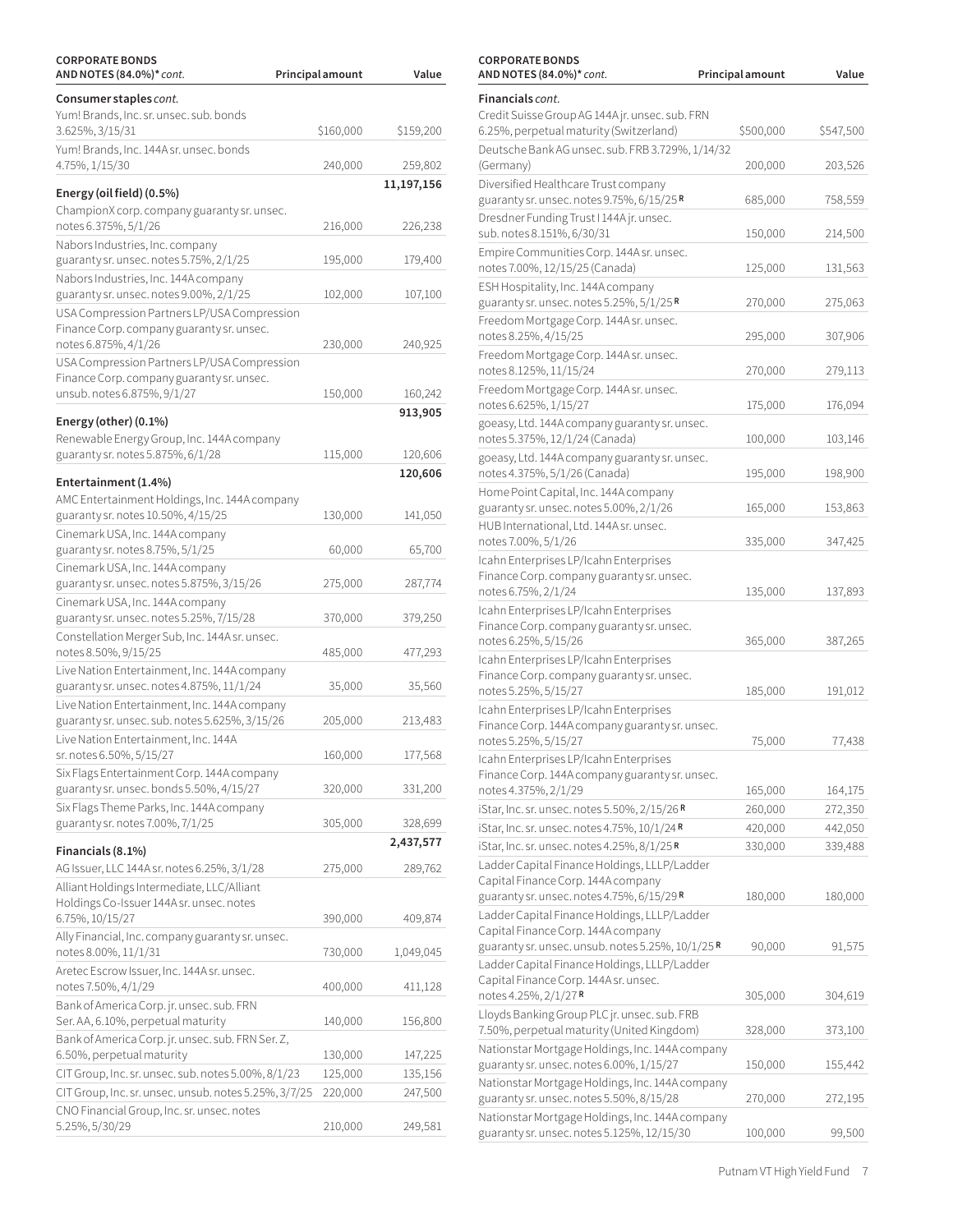| <b>CORPORATE BONDS</b><br>AND NOTES (84.0%)* cont.                                                 | <b>Principal amount</b> | Value      |
|----------------------------------------------------------------------------------------------------|-------------------------|------------|
| Financials cont.                                                                                   |                         |            |
| OneMain Finance Corp. company guaranty sr.<br>unsec. notes 8.875%, 6/1/25                          | \$75,000                | \$83,152   |
| OneMain Finance Corp. company guaranty sr.<br>unsec. sub. notes 7.125%, 3/15/26                    | 160,000                 | 186,354    |
| OneMain Finance Corp. company guaranty sr.<br>unsec. sub. notes 6.625%, 1/15/28                    | 255,000                 | 292,322    |
| OneMain Finance Corp. company guaranty sr.<br>unsec. unsub. notes 6.875%, 3/15/25                  | 205,000                 | 231,363    |
| OneMain Finance Corp. company guaranty sr.<br>unsec. unsub. notes 5.375%, 11/15/29                 | 330,000                 | 358,954    |
| OneMain Finance Corp. company guaranty sr.<br>unsec. notes 4.00%, 9/15/30                          | 170,000                 | 168,513    |
| PennyMac Financial Services, Inc. 144A company<br>guaranty sr. unsec. notes 5.375%, 10/15/25       | 305,000                 | 321,013    |
| PennyMac Financial Services, Inc. 144A company<br>guaranty sr. unsec. notes 4.25%, 2/15/29         | 85,000                  | 81,890     |
| PHH Mortgage Corp. 144A company<br>guaranty sr. notes 7.875%, 3/15/26                              | 520,000                 | 537,472    |
| Provident Funding Associates LP/PFG Finance Corp.<br>144A sr. unsec. notes 6.375%, 6/15/25         | 505,000                 | 511,313    |
| Service Properties Trust company<br>guaranty sr. unsec. unsub. notes 7.50%, 9/15/25R               | 120,000                 | 135,864    |
| Societe Generale SA 144A jr. unsec. sub. FRN<br>4.75%, perpetual maturity (France)                 | 255,000                 | 264,244    |
| Societe Generale SA 144A jr. unsec.<br>sub. notes 5.375%, perpetual maturity (France)              | 260,000                 | 276,076    |
| Starwood Property Trust, Inc. sr. unsec.<br>notes 4.75%, 3/15/25R                                  | 420,000                 | 436,800    |
| USIS Merger Sub, Inc. 144A sr. unsec.<br>notes 6.875%, 5/1/25                                      | 300,000                 | 303,759    |
|                                                                                                    |                         | 14,470,420 |
| Gaming and lottery (2.4%)<br>Boyd Gaming Corp. company guaranty sr. unsec.<br>notes 4.75%, 12/1/27 | 155,000                 | 160,425    |
| Boyd Gaming Corp. 144A sr. unsec. bonds<br>4.75%, 6/15/31                                          | 345,000                 | 357,938    |
| Boyd Gaming Corp. 144A sr. unsec. notes<br>8.625%, 6/1/25                                          | 140,000                 | 154,332    |
| Caesars Entertainment, Inc. 144A sr. notes<br>6.25%, 7/1/25                                        | 515,000                 | 545,900    |
| CRC Escrow Issuer, LLC/CRC Finco, Inc. 144A<br>company guaranty sr. unsec. notes 5.25%, 10/15/25   | 615,000                 | 621,150    |
| Penn National Gaming, Inc. 144A sr. unsec.<br>notes 5.625%, 1/15/27                                | 425,000                 | 441,469    |
| Raptor Acquisition Corp./Raptor Co-Issuer, LLC<br>144A sr. notes 4.875%, 11/1/26                   | 105,000                 | 106,468    |
| Scientific Games International, Inc. 144A company<br>guaranty sr. unsec. notes 7.25%, 11/15/29     | 500,000                 | 564,000    |
| Scientific Games International, Inc. 144A<br>sr. unsec. notes 7.00%, 5/15/28                       | 145,000                 | 158,369    |
| Station Casinos, LLC 144A sr. unsec. notes<br>4.50%, 2/15/28                                       | 305,000                 | 310,199    |
| Wynn Las Vegas, LLC/Wynn Las Vegas Capital Corp.<br>144A company guaranty sr. unsec.               |                         |            |
| sub. notes 5.25%, 5/15/27                                                                          | 415,000                 | 445,752    |
| Wynn Resorts Finance, LLC/Wynn Resorts<br>Capital Corp. 144A sr. unsec. bonds 5.125%, 10/1/29      | 395,000                 | 417,219    |
| Wynn Resorts Finance, LLC/Wynn Resorts<br>Capital Corp. 144A sr. unsec. notes 7.75%, 4/15/25       | 90,000                  | 96,975     |
|                                                                                                    |                         | 4,380,196  |

| <b>CORPORATE BONDS</b><br>AND NOTES (84.0%)* cont.            | <b>Principal amount</b> | Value     |
|---------------------------------------------------------------|-------------------------|-----------|
| Health care (7.2%)                                            |                         |           |
| Air Methods Corp. 144A sr. unsec. notes                       |                         |           |
| 8.00%, 5/15/25                                                | \$435,000               | \$411,075 |
| Bausch Health Americas, Inc. 144A sr. unsec.                  |                         |           |
| notes 8.50%, 1/31/27                                          | 395,000                 | 429,563   |
| Bausch Health Cos., Inc. 144A company                         |                         |           |
| guaranty sr. unsec. notes 7.25%, 5/30/29                      | 290,000                 | 296,354   |
| Bausch Health Cos., Inc. 144A company                         |                         |           |
| guaranty sr. unsec. notes 7.00%, 1/15/28                      | 145,000                 | 149,350   |
| Bausch Health Cos., Inc. 144A company                         |                         |           |
| guaranty sr. unsec. notes 6.25%, 2/15/29                      | 220,000                 | 217,591   |
| Bausch Health Cos., Inc. 144A company                         |                         |           |
| guaranty sr. unsec. notes 6.125%, 4/15/25                     | 480,000                 | 492,000   |
| Bausch Health Cos., Inc. 144A company                         |                         |           |
| guaranty sr. unsec. notes 5.00%, 2/15/29                      | 130,000                 | 121,225   |
| Bausch Health Cos., Inc. 144A sr. notes                       |                         |           |
| 4.875%, 6/1/28                                                | 280,000                 | 286,580   |
| Centene Corp. sr. unsec. bonds 3.00%, 10/15/30                | 155,000                 | 159,228   |
| Centene Corp. sr. unsec. notes 4.625%, 12/15/29               | 680,000                 | 746,300   |
| Centene Corp. 144A sr. unsec. notes 5.375%, 8/15/26           | 250,000                 | 261,250   |
| Centene Escrow I Corp. 144A sr. unsec.                        |                         |           |
| notes 5.375%, 6/1/26                                          | 145,000                 | 151,525   |
| Charles River Laboratories International, Inc.                |                         |           |
| 144A company guaranty sr. unsec. notes                        |                         |           |
| 4.00%, 3/15/31                                                | 160,000                 | 166,000   |
| Charles River Laboratories International, Inc.                |                         |           |
| 144A company guaranty sr. unsec. notes                        |                         |           |
| 3.75%, 3/15/29                                                | 145,000                 | 146,631   |
| CHS/Community Health Systems, Inc. 144A company               |                         |           |
| guaranty sr. notes 8.00%, 3/15/26                             | 245,000                 | 263,988   |
| CHS/Community Health Systems, Inc. 144A company               |                         |           |
| guaranty sr. notes 6.00%, 1/15/29                             | 35,000                  | 37,363    |
| CHS/Community Health Systems, Inc. 144A company               |                         |           |
| guaranty sr. notes 5.625%, 3/15/27                            | 135,000                 | 143,775   |
| CHS/Community Health Systems, Inc. 144A company               |                         |           |
| guaranty sr. unsec. sub. notes 6.875%, 4/1/28                 | 240,000                 | 237,408   |
| CHS/Community Health Systems, Inc. 144A jr.                   |                         |           |
| notes 6.875%, 4/15/29                                         | 335,000                 | 350,567   |
| CHS/Community Health Systems, Inc. 144A                       |                         |           |
| sr. notes 6.625%, 2/15/25                                     | 310,000                 | 327,822   |
| Elanco Animal Health, Inc. sr. unsec.                         |                         |           |
| notes Ser. WI, 5.90%, 8/28/28                                 | 340,000                 | 397,892   |
| Endo DAC/Endo Finance, LLC/Endo Finco, Inc. 144A              |                         |           |
| company guaranty notes 9.50%, 7/31/27 (Ireland)               | 118,000                 | 120,360   |
| Endo DAC/Endo Finance, LLC/Endo Finco, Inc. 144A              |                         |           |
| company guaranty sr. unsec. notes 6.00%, 6/30/28              |                         |           |
| (Ireland)                                                     | 149,000                 | 100,479   |
| Endo Luxembourg Finance Co. I SARL/Endo US, Inc.              |                         |           |
| 144A company guaranty sr. notes 6.125%, 4/1/29                |                         |           |
| (Luxembourg)                                                  | 130,000                 | 127,400   |
| Global Medical Response, Inc. 144A                            |                         |           |
| sr. notes 6.50%, 10/1/25                                      | 160,000                 | 164,600   |
| HCA, Inc. company guaranty sr. unsec.<br>notes 5.625%, 9/1/28 | 5,000                   | 5,925     |
| HCA, Inc. company guaranty sr. unsec.                         |                         |           |
| notes 5.375%, 9/1/26                                          | 325,000                 | 373,994   |
| HCA, Inc. company guaranty sr. unsec.                         |                         |           |
| notes 3.50%, 9/1/30                                           | 150,000                 | 159,806   |
| Jazz Securities DAC 144A company                              |                         |           |
| guaranty sr. unsub. notes 4.375%, 1/15/29                     |                         |           |
| (Ireland)                                                     | 600,000                 | 622,080   |
|                                                               |                         |           |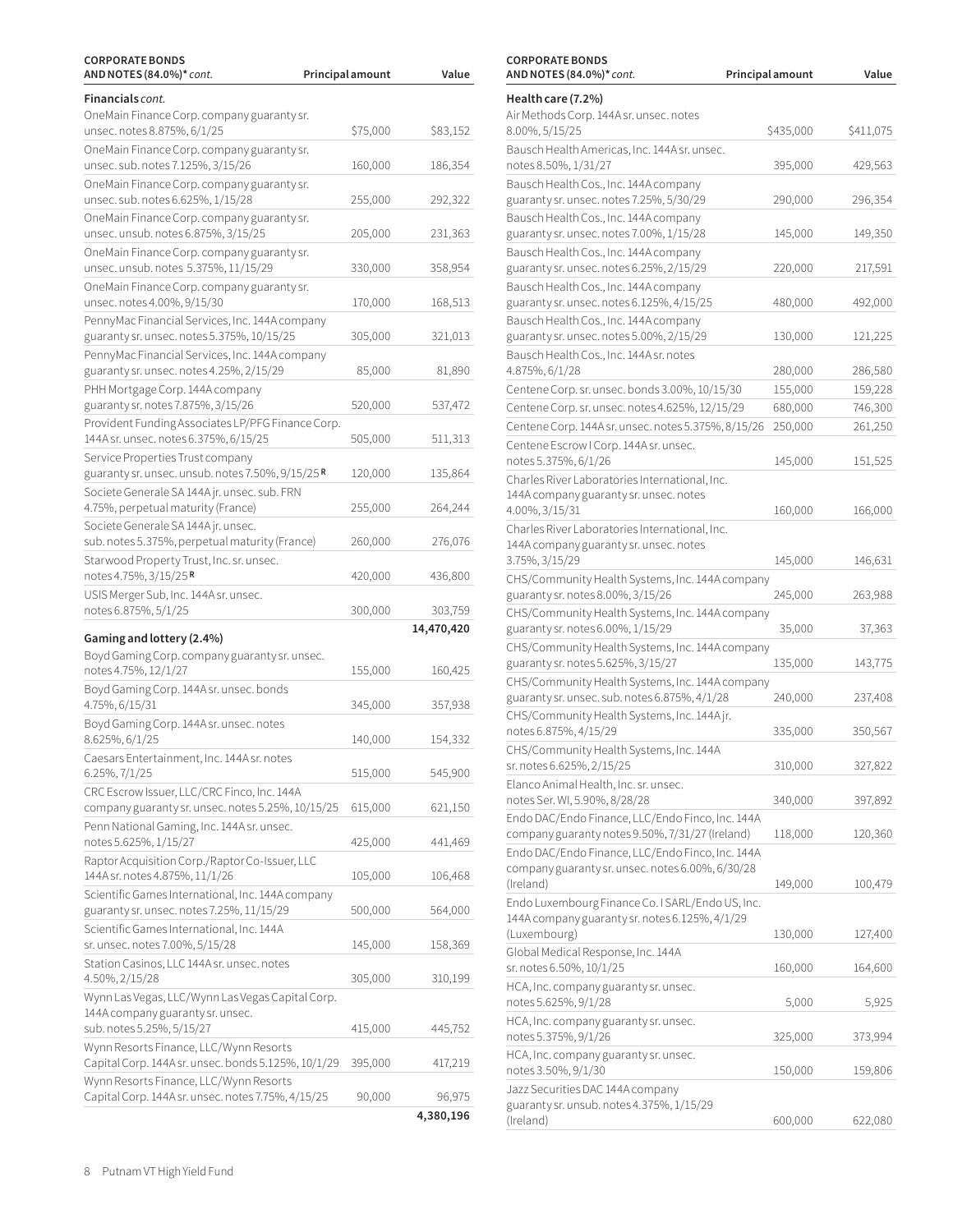| <b>CORPORATE BONDS</b><br>AND NOTES (84.0%)* cont.                                            | <b>Principal amount</b> | Value      |
|-----------------------------------------------------------------------------------------------|-------------------------|------------|
| Health care cont.                                                                             |                         |            |
| Mallinckrodt International Finance                                                            |                         |            |
| SA/Mallinckrodt CB, LLC 144A company                                                          |                         |            |
| guaranty sub. notes 10.00%, 4/15/25 (Luxembourg) \$426,000                                    |                         | \$430,260  |
| Organon Finance 1, LLC 144A sr. notes<br>4.125%, 4/30/28                                      | 350,000                 | 356,930    |
| Ortho-Clinical Diagnostics, Inc./Ortho-Clinical                                               |                         |            |
| Diagnostics SA 144A sr. unsec. notes 7.375%, 6/1/25                                           | 75,000                  | 80,531     |
| Owens & Minor, Inc. 144A sr. unsec. notes<br>4.50%, 3/31/29                                   | 390,000                 | 400,725    |
| Service Corp. International sr. unsec.<br>bonds 5.125%, 6/1/29                                | 435,000                 | 471,975    |
| Service Corp. International sr. unsec.<br>notes 3.375%, 8/15/30                               | 125,000                 | 122,475    |
| Service Corp. International sr. unsec.                                                        |                         |            |
| sub. notes 4.00%, 5/15/31                                                                     | 175,000                 | 178,618    |
| Tenet Healthcare Corp. company<br>guaranty sr. notes 4.625%, 7/15/24                          | 110,000                 | 111,617    |
| Tenet Healthcare Corp. 144A company                                                           |                         |            |
| guaranty notes 6.25%, 2/1/27                                                                  | 155,000                 | 161,781    |
| Tenet Healthcare Corp. 144A company<br>guaranty sr. notes 7.50%, 4/1/25                       | 75,000                  | 81,010     |
| Tenet Healthcare Corp. 144A company                                                           |                         |            |
| guaranty sr. notes 5.125%, 11/1/27                                                            | 620,000                 | 650,225    |
| Tenet Healthcare Corp. 144A company<br>guaranty sr. notes 4.875%, 1/1/26                      | 750,000                 | 777,900    |
| Tenet Healthcare Corp. 144A company                                                           |                         |            |
| guaranty sr. notes 4.25%, 6/1/29                                                              | 420,000                 | 425,250    |
| Teva Pharmaceutical Finance IV BV company<br>guaranty sr. unsec. unsub. notes 3.65%, 11/10/21 |                         |            |
| (Israel)<br>Teva Pharmaceutical Finance Netherlands III BV                                    | 120,000                 | 120,906    |
| company guaranty sr. unsec. notes 6.75%, 3/1/28<br>(Israel)                                   | 665,000                 | 728,175    |
| Teva Pharmaceutical Finance Netherlands III BV                                                |                         |            |
| company guaranty sr. unsec. notes 6.00%, 4/15/24                                              |                         |            |
| (Israel)                                                                                      | 300,000                 | 318,000    |
| Homebuilding (1.3%)                                                                           |                         | 12,884,509 |
| Brookfield Residential Properties, Inc./                                                      |                         |            |
| Brookfield Residential US Corp. 144A sr.                                                      |                         |            |
| unsec. notes 5.00%, 6/15/29 (Canada)                                                          | 350,000                 | 352,625    |
| Mattamy Group Corp. 144A sr. unsec. notes 5.25%,                                              |                         |            |
| 12/15/27 (Canada)                                                                             | 430,000                 | 449,350    |
| Mattamy Group Corp. 144A sr. unsec. notes 4.625%,<br>3/1/30 (Canada)                          | 435,000                 | 444,353    |
| PulteGroup, Inc. company guaranty sr. unsec.<br>unsub. notes 7.875%, 6/15/32                  | 390,000                 | 561,600    |
| Realogy Group, LLC/Realogy Co-Issuer Corp. 144A                                               |                         |            |
| company guaranty sr. unsec. notes 5.75%, 1/15/29                                              | 295,000                 | 308,390    |
| Taylor Morrison Communities, Inc. 144A sr. unsec.<br>bonds 5.125%, 8/1/30                     | 220,000                 | 238,454    |
|                                                                                               |                         | 2,354,772  |
| Leisure (0.5%)                                                                                |                         |            |
| MajorDrive Holdings IV LLC 144A sr. unsec.<br>notes 6.375%, 6/1/29                            | 900,000                 |            |
|                                                                                               |                         | 897,750    |
| Lodging/Tourism (0.6%)                                                                        |                         | 897,750    |
| Full House Resorts, Inc. 144A company                                                         |                         |            |
| guaranty sr. notes 8.25%, 2/15/28                                                             | 305,000                 | 332,450    |
| Hilton Worldwide Finance, LLC/Hilton Worldwide<br>Finance Corp. company guaranty sr. unsec.   |                         |            |
| notes 4.875%, 4/1/27                                                                          | 365,000                 | 380,513    |
|                                                                                               |                         |            |

| <b>CORPORATE BONDS</b><br>AND NOTES (84.0%)* cont.                                                                                             | <b>Principal amount</b> | Value                  |
|------------------------------------------------------------------------------------------------------------------------------------------------|-------------------------|------------------------|
| Lodging/Tourism cont.<br>SugarHouse HSP Gaming Prop. Mezz LP/<br>SugarHouse HSP Gaming Finance Corp.<br>144A company guaranty sr. unsub. notes |                         |                        |
| 5.875%, 5/15/25                                                                                                                                | \$370,000               | \$365,375<br>1,078,338 |
| Media (0.8%)                                                                                                                                   |                         |                        |
| Lions Gate Capital Holdings, LLC 144A company<br>guaranty sr. unsec. notes 5.50%, 4/15/29                                                      | 470,000                 | 494,088                |
| Nielsen Co. Luxembourg SARL (The) 144A company<br>guaranty sr. unsec. notes 5.00%, 2/1/25<br>(Luxembourg)                                      | 255,000                 | 262,331                |
| Nielsen Finance, LLC/Nielsen Finance Co. 144A<br>company guaranty sr. unsec. notes 5.625%, 10/1/28                                             | 250,000                 | 264,023                |
| Nielsen Finance, LLC/Nielsen Finance Co. 144A<br>company guaranty sr. unsec. notes 4.50%, 7/15/29                                              | 185,000                 | 185,518                |
| Nielsen Finance, LLC/Nielsen Finance Co. 144A<br>sr. unsec. bonds 4.75%, 7/15/31                                                               | 185,000                 | 185,463                |
|                                                                                                                                                |                         | 1,391,423              |
| Oil and gas (11.2%)<br>Antero Midstream Partners LP/Antero Midstream                                                                           |                         |                        |
| Finance Corp. 144A company guaranty sr. unsec.<br>notes 7.875%, 5/15/26                                                                        | 190,000                 | 212,300                |
| Antero Resources Corp. 144A company<br>guaranty sr. unsec. notes 8.375%, 7/15/26                                                               | 205,000                 | 233,188                |
| Antero Resources Corp. 144A company                                                                                                            |                         |                        |
| guaranty sr. unsec. notes 7.625%, 2/1/29                                                                                                       | 115,000                 | 127,650                |
| Antero Resources Corp. 144A sr. unsec.<br>notes 5.375%, 3/1/30                                                                                 | 100,000                 | 102,063                |
| Apache Corp. sr. unsec. unsub. notes 5.10%, 9/1/40                                                                                             | 165,000                 | 172,838                |
| Apache Corp. sr. unsec. unsub. notes<br>4.875%, 11/15/27                                                                                       | 100,000                 | 108,299                |
| Apache Corp. sr. unsec. unsub. notes<br>4.375%, 10/15/28                                                                                       | 465,000                 | 494,993                |
| Baytex Energy Corp. 144A company<br>guaranty sr. unsec. sub. notes 5.625%, 6/1/24<br>(Canada)                                                  | 95,000                  | 95,713                 |
| Callon Petroleum Co. company guaranty sr. unsec.                                                                                               |                         |                        |
| notes 6.125%, 10/1/24<br>Callon Petroleum Co. 144A company                                                                                     | 420,000                 | 414,032                |
| guaranty notes 9.00%, 4/1/25                                                                                                                   | 255,000                 | 277,950                |
| Callon Petroleum Co. 144A company<br>guaranty sr. unsec. notes 8.00%, 8/1/28                                                                   | 205,000                 | 207,306                |
| Centennial Resource Production, LLC 144A company<br>guaranty sr. unsec. notes 6.875%, 4/1/27                                                   | 245,000                 | 250,539                |
| Centennial Resource Production, LLC 144A company<br>guaranty sr. unsec. notes 5.375%, 1/15/26                                                  | 375,000                 | 367,500                |
| Cheniere Energy Partners LP 144A company<br>guaranty sr. unsec. bonds 4.00%, 3/1/31                                                            | 260,000                 | 271,700                |
| Comstock Resources, Inc. 144A company<br>guaranty sr. unsec. notes 7.50%, 5/15/25                                                              | 96,000                  | 99,600                 |
| Comstock Resources, Inc. 144A company<br>guaranty sr. unsec. notes 5.875%, 1/15/30                                                             | 355,000                 | 362,100                |
| Comstock Resources, Inc. 144A sr. unsec.<br>notes 6.75%, 3/1/29                                                                                | 300,000                 | 319,569                |
| Continental Resources, Inc. company<br>guaranty sr. unsec. bonds 4.90%, 6/1/44                                                                 | 255,000                 | 288,150                |
| Continental Resources, Inc. company                                                                                                            |                         |                        |
| guaranty sr. unsec. notes 4.375%, 1/15/28<br>Continental Resources, Inc. 144A company                                                          | 195,000                 | 215,719                |
| guaranty sr. unsec. bonds 5.75%, 1/15/31<br>CrownRock LP/CrownRock Finance, Inc. 144A                                                          | 615,000                 | 736,463                |
| sr. unsec. notes 5.00%, 5/1/29                                                                                                                 | 295,000                 | 309,824                |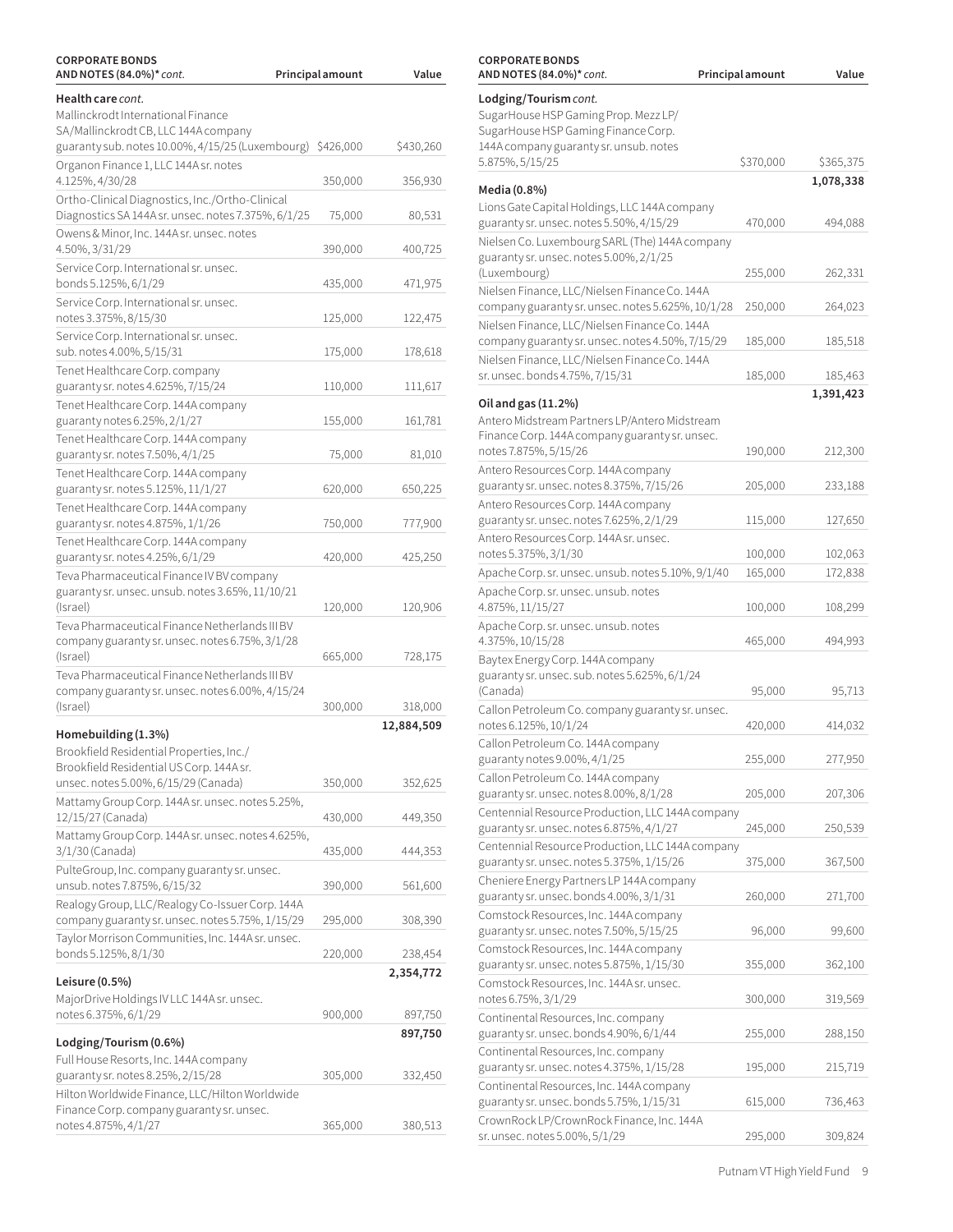| <b>CORPORATE BONDS</b><br>AND NOTES (84.0%)* cont. | Principal amount | Value     |
|----------------------------------------------------|------------------|-----------|
| Oil and gas cont.                                  |                  |           |
| DCP Midstream Operating LP company                 |                  |           |
| guaranty sr. unsec. notes 5.625%, 7/15/27          | \$160,000        | \$181,600 |
| DCP Midstream Operating LP 144A company            |                  |           |
| guaranty sr. unsec. unsub. bonds 6.75%, 9/15/37    | 485,000          | 583,213   |
| Devon Energy Corp. sr. unsec. unsub. bonds         |                  |           |
| 7.95%, 4/15/32                                     | 400,000          | 568,207   |
| Devon Energy Corp. sr. unsec. unsub. bonds         |                  |           |
| 7.875%, 9/30/31                                    | 155,000          | 216,613   |
| Devon Energy Corp. sr. unsec. unsub. bonds         |                  |           |
| 5.60%, 7/15/41                                     | 125,000          | 154,559   |
| DT Midstream, Inc. 144A sr. unsec. bonds           |                  |           |
| 4.375%, 6/15/31                                    | 140,000          | 143,051   |
| DT Midstream, Inc. 144A sr. unsec. notes           |                  |           |
| 4.125%, 6/15/29                                    | 105,000          | 106,610   |
| Encino Acquisition Partners Holdings, LLC 144A     |                  |           |
| company guaranty sr. unsec. notes 8.50%, 5/1/28    | 435,000          | 443,700   |
| Endeavor Energy Resources LP/EER Finance, Inc.     |                  |           |
| 144A sr. unsec. bonds 5.75%, 1/30/28               | 765,000          | 815,681   |
| Endeavor Energy Resources LP/EER Finance, Inc.     |                  |           |
| 144A sr. unsec. notes 6.625%, 7/15/25              | 340,000          | 363,800   |
| EnLink Midstream, LLC 144A company                 |                  |           |
| guaranty sr. unsec. notes 5.625%, 1/15/28          | 445,000          | 470,094   |
| EQT Corp. sr. unsec. notes 8.50%, 2/1/30           | 185,000          | 241,038   |
| EQT Corp. sr. unsec. notes 5.00%, 1/15/29          | 35,000           | 39,024    |
| Global Partners LP/GLP Finance Corp. company       |                  |           |
| guaranty sr. unsec. notes 6.875%, 1/15/29          | 50,000           | 53,625    |
| Hess Midstream Operations LP 144A company          |                  |           |
| guaranty sr. unsec. notes 5.125%, 6/15/28          | 345,000          | 361,819   |
| Hess Midstream Operations LP 144A company          |                  |           |
| guaranty sr. unsec. sub. notes 5.625%, 2/15/26     | 555,000          | 578,865   |
| Hilcorp Energy I LP/Hilcorp Finance Co. 144A       |                  |           |
| sr. unsec. bonds 6.00%, 2/1/31                     | 85,000           | 90,100    |
| Hilcorp Energy I LP/Hilcorp Finance Co. 144A       |                  |           |
| sr. unsec. notes 5.75%, 2/1/29                     | 85,000           | 88,613    |
| Holly Energy Partners LP/Holly Energy              |                  |           |
| Finance Corp. 144A company guaranty sr. unsec.     |                  |           |
| notes 5.00%, 2/1/28                                | 365,000          | 373,213   |
| Indigo Natural Resources, LLC 144A sr. unsec.      |                  |           |
| notes 5.375%, 2/1/29                               | 655,000          | 684,475   |
| ITT Holdings, LLC 144A sr. unsec. notes            |                  |           |
| 6.50%, 8/1/29                                      | 385,000          | 392,219   |
| MEG Energy Corp. 144A company guaranty sr. unsec.  |                  |           |
| notes 5.875%, 2/1/29 (Canada)                      | 40,000           | 41,900    |
| MEG Energy Corp. 144A notes 6.50%, 1/15/25         |                  |           |
| (Canada)                                           | 399,000          | 412,466   |
| Nabors Industries, Ltd. 144A company               |                  |           |
| guaranty sr. unsec. notes 7.25%, 1/15/26           | 150,000          | 147,000   |
| Northriver Midstream Finance LP 144A               |                  |           |
| sr. notes 5.625%, 2/15/26 (Canada)                 | 250,000          | 258,750   |
| Oasis Petroleum, Inc. 144A company                 |                  |           |
| guaranty sr. unsec. notes 6.375%, 6/1/26           | 175,000          | 182,478   |
| Occidental Petroleum Corp. sr. unsec.              |                  |           |
| bonds 6.625%, 9/1/30                               | 235,000          | 282,000   |
| Occidental Petroleum Corp. sr. unsec.              |                  |           |
| bonds 6.125%, 1/1/31                               | 85,000           | 100,005   |
| Occidental Petroleum Corp. sr. unsec.              |                  |           |
| sub. bonds 6.20%, 3/15/40                          | 515,000          | 582,321   |
| Occidental Petroleum Corp. sr. unsec.              |                  |           |
| sub. notes 6.45%, 9/15/36                          | 615,000          | 735,294   |
| Ovintiv, Inc. company guaranty sr. unsec.          |                  |           |
| bonds 6.50%, 8/15/34                               | 70,000           | 92,408    |

| <b>CORPORATE BONDS</b><br>AND NOTES (84.0%)* cont.                                       | <b>Principal amount</b> | Value                |
|------------------------------------------------------------------------------------------|-------------------------|----------------------|
| Oil and gas cont.                                                                        |                         |                      |
| Ovintiv, Inc. company guaranty sr. unsec.<br>unsub. bonds 7.375%, 11/1/31                | \$260,000               | \$345,204            |
| Ovintiv, Inc. company guaranty sr. unsec.<br>unsub. bonds 6.625%, 8/15/37                | 70,000                  | 93,400               |
| Ovintiv, Inc. company guaranty sr. unsec.<br>unsub.notes 8.125%, 9/15/30                 | 125,000                 | 170,349              |
| PBF Holding Co., LLC/PBF Finance Corp. 144A<br>company guaranty sr. notes 9.25%, 5/15/25 | 285,000                 | 287,106              |
| Precision Drilling Corp. 144A company                                                    |                         |                      |
| guaranty sr. unsec. notes 7.125%, 1/15/26<br>(Canada)                                    | 450,000                 | 464,625              |
| Precision Drilling Corp. 144A company                                                    |                         |                      |
| guaranty sr. unsec. notes 6.875%, 1/15/29<br>(Canada)                                    | 80,000                  | 82,400               |
| Rattler Midstream LP 144A company                                                        |                         |                      |
| guaranty sr. unsec. notes 5.625%, 7/15/25                                                | 230,000                 | 241,788              |
| SM Energy Co. sr. unsec. notes 6.625%, 1/15/27<br>SM Energy Co. sr. unsec. unsub. notes  | 145,000                 | 148,988              |
| 6.75%, 9/15/26                                                                           | 135,000                 | 137,363              |
| SM Energy Co. sr. unsec. unsub. notes<br>6.50%, 7/15/28                                  | 280,000                 | 287,700              |
| SM Energy Co. 144A company guaranty notes<br>10.00%, 1/15/25                             | 215,000                 | 242,593              |
| Tallgrass Energy Partners LP/Tallgrass Energy                                            |                         |                      |
| Finance Corp. 144A company guaranty sr. unsec.<br>notes 7.50%, 10/1/25                   | 85,000                  | 93,075               |
| Tallgrass Energy Partners LP/Tallgrass Energy                                            |                         |                      |
| Finance Corp. 144A company guaranty sr. unsec.                                           |                         |                      |
| notes 6.00%, 12/31/30<br>Tallgrass Energy Partners LP/Tallgrass Energy                   | 295,000                 | 306,688              |
| Finance Corp. 144A company guaranty sr. unsec.                                           |                         |                      |
| notes 5.50%, 1/15/28                                                                     | 370,000                 | 376,475              |
| Targa Resources Partners LP/Targa Resources<br>Partners Finance Corp. company            |                         |                      |
| guaranty sr. unsec. notes 6.875%, 1/15/29                                                | 130,000                 | 146,462              |
| Targa Resources Partners LP/Targa Resources                                              |                         |                      |
| Partners Finance Corp. company<br>guaranty sr. unsec. notes 6.50%, 7/15/27               | 155,000                 | 167,977              |
| Targa Resources Partners LP/Targa Resources                                              |                         |                      |
| Partners Finance Corp. company<br>guaranty sr. unsec. notes 5.50%, 3/1/30                | 175,000                 | 192,441              |
| Targa Resources Partners LP/Targa Resources                                              |                         |                      |
| Partners Finance Corp. company<br>guaranty sr. unsec. unsub. notes 5.00%, 1/15/28        | 140,000                 | 147,700              |
| Transocean Pontus, Ltd. 144A company                                                     |                         |                      |
| guaranty sr. notes 6.125%, 8/1/25                                                        |                         |                      |
| (Cayman Islands)<br>Transocean Poseidon, Ltd. 144A company                               | 155,875                 | 157,044              |
| guaranty sr. notes 6.875%, 2/1/27                                                        | 235,000                 | 236,175              |
| Transocean, Inc. 144A company guaranty sr. unsec.<br>notes 11.50%, 1/30/27               | 210,000                 | 224,426              |
| Viper Energy Partners LP 144A company                                                    |                         |                      |
| guaranty sr. unsec. notes 5.375%, 11/1/27                                                | 50,000                  | 52,086<br>20,054,302 |
| Publishing (0.8%)                                                                        |                         |                      |
| Cengage Learning, Inc. 144A sr. unsec.<br>unsub. notes 9.50%, 6/15/24                    | 400,000                 | 409,500              |
| Meredith Corp. company guaranty sr. unsec.<br>notes 6.875%, 2/1/26                       | 571,000                 | 593,840              |
| Meredith Corp. 144A company guaranty sr. unsec.                                          |                         |                      |
| notes 6.50%, 7/1/25                                                                      | 160,000                 | 172,600              |
| News Corp. 144A sr. unsec. notes 3.875%, 5/15/29                                         | 260,000                 | 262,600<br>1 438 540 |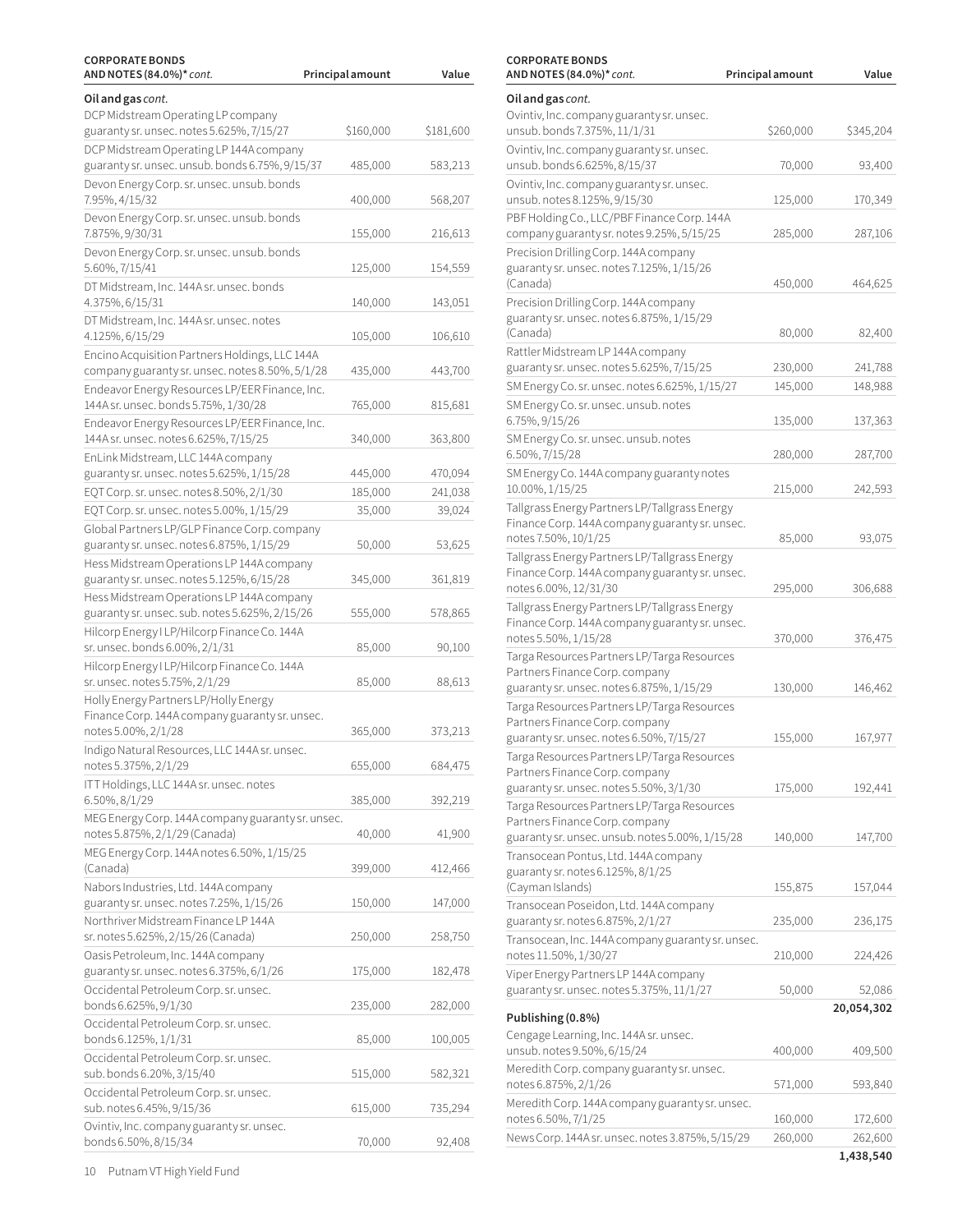| <b>CORPORATE BONDS</b><br>AND NOTES (84.0%)* cont.                                           | Principal amount | Value     |
|----------------------------------------------------------------------------------------------|------------------|-----------|
| Retail (1.1%)<br>BCPE Ulysses Intermediate, Inc. 144A sr. unsec.                             |                  |           |
| notes 7.75%, 4/1/27 ‡‡                                                                       | \$240,000        | \$246,000 |
| L Brands, Inc. company guaranty sr. unsec.<br>bonds 6.75%, perpetual maturity                | 165,000          | 206,663   |
| L Brands, Inc. company guaranty sr. unsec.<br>notes 7.50%, perpetual maturity                | 345,000          | 406,238   |
| L Brands, Inc. 144A company guaranty sr. unsec.<br>notes 9.375%, 7/1/25                      | 70,000           | 90,475    |
| L Brands, Inc. 144A company guaranty sr. unsec.<br>unsub. bonds 6.625%, 10/1/30              | 150,000          | 173,625   |
| PetSmart Inc/PetSmart Finance Corp. 144A company<br>guaranty sr. unsec. notes 7.75%, 2/15/29 | 265,000          | 292,163   |
| Victoria's Secret & Co. 144A sr. unsec.<br>notes 4.625%, 7/15/29                             | 105,000          | 105,000   |
| Wolverine World Wide, Inc. 144A company                                                      |                  |           |
| guaranty sr. unsec. bonds 5.00%, 9/1/26<br>Wolverine World Wide, Inc. 144A company           | 325,000          | 333,125   |
| guaranty sr. unsec. notes 6.375%, 5/15/25                                                    | 190,000          | 202,135   |
| Technology (4.8%)                                                                            |                  | 2,055,424 |
| Ahead DB Holdings, LLC 144A company                                                          |                  |           |
| guaranty sr. unsec. notes 6.625%, 5/1/28                                                     | 375,000          | 387,953   |
| Arches Buyer, Inc. 144A sr. notes 4.25%, 6/1/28                                              | 130,000          | 128,538   |
| Arches Buyer, Inc. 144A sr. unsec. notes<br>6.125%, 12/1/28                                  | 50,000           | 51,500    |
| Banff Merger Sub, Inc. 144A sr. unsec.                                                       |                  |           |
| notes 9.75%, 9/1/26                                                                          | 345,000          | 363,113   |
| Black Knight InfoServ, LLC 144A company<br>guaranty sr. unsec. notes 3.625%, 9/1/28          | 250,000          | 248,740   |
| Boxer Parent Co., Inc. 144A company                                                          |                  |           |
| guaranty sr. notes 7.125%, 10/2/25                                                           | 185,000          | 197,950   |
| Boxer Parent Co., Inc. 144A notes 9.125%, 3/1/26                                             | 255,000          | 269,158   |
| BY Crown Parent LLC/BY Bond Finance, Inc. 144A<br>company guaranty sr. notes 4.25%, 1/31/26  | 125,000          | 130,938   |
| Clarivate Science Holdings Corp. 144A sr. unsec.<br>notes 4.875%, 6/30/29                    | 250,000          | 256,563   |
| CommScope Finance, LLC 144A sr. notes<br>6.00%, 3/1/26                                       | 140,000          | 147,798   |
| CommScope, Inc. 144A company guaranty sr. unsec.<br>notes 8.25%, 3/1/27                      | 245,000          | 261,856   |
| Crowdstrike Holdings, Inc. company                                                           |                  |           |
| guaranty sr. unsec. notes 3.00%, 2/15/29                                                     | 305,000          | 305,290   |
| Dell International, LLC/EMC Corp. company                                                    |                  |           |
| guaranty sr. notes 6.02%, 6/15/26                                                            | 375,000          | 450,197   |
| Diamond 1 Finance Corp./Diamond 2 Finance Corp.<br>144A company guaranty sr. unsec. notes    |                  |           |
| 7.125%, 6/15/24                                                                              | 35,000           | 35,900    |
| Diebold Nixdorf, Inc. company guaranty sr. unsec.<br>sub. notes 8.50%, 4/15/24               | 350,000          | 358,313   |
| Diebold Nixdorf, Inc. 144A company                                                           |                  |           |
| guaranty sr. notes 9.375%, 7/15/25                                                           | 155,000          | 171,856   |
| Imola Merger Corp. 144A sr. notes 4.75%, 5/15/29                                             | 350,000          | 360,063   |
| Microchip Technology, Inc. company<br>guaranty sr. unsec. notes 4.25%, 9/1/25                | 260,000          | 272,965   |
| Plantronics, Inc. 144A company                                                               |                  |           |
| guaranty sr. unsec. notes 4.75%, 3/1/29<br>Qorvo, Inc. 144A company guaranty sr. unsec.      | 530,000          | 526,147   |
| bonds 3.375%, 4/1/31                                                                         | 265,000          | 276,188   |
| Rocket Software, Inc. 144A sr. unsec.<br>notes 6.50%, 2/15/29                                | 605,000          | 598,950   |

| <b>CORPORATE BONDS</b><br>AND NOTES (84.0%)* cont.                                                      | <b>Principal amount</b> | Value            |
|---------------------------------------------------------------------------------------------------------|-------------------------|------------------|
| Technology cont.                                                                                        |                         |                  |
| SS&C Technologies, Inc. 144A company                                                                    |                         |                  |
| guaranty sr. unsec. notes 5.50%, 9/30/27                                                                | \$210,000               | \$222,338        |
| Tempo Acquisition, LLC/Tempo Acquisition<br>Finance Corp. 144A company                                  |                         |                  |
| guaranty sr. notes 5.75%, 6/1/25                                                                        | 215,000                 | 226,288          |
| Tempo Acquisition, LLC/Tempo Acquisition                                                                |                         |                  |
| Finance Corp. 144Asr. unsec. notes 6.75%, 6/1/25                                                        | 915,000                 | 930,445          |
| TTM Technologies, Inc. 144A company<br>guaranty sr. unsec. notes $4.00\%, 3/1/29$                       | 250,000                 | 250,000          |
| Twilio, Inc. company guaranty sr. unsec.                                                                |                         |                  |
| notes 3.875%, 3/15/31                                                                                   | 175,000                 | 179,594          |
| Twilio, Inc. company guaranty sr. unsec.                                                                |                         |                  |
| notes 3.625%, 3/15/29                                                                                   | 335,000                 | 341,700          |
| Western Digital Corp. company guaranty sr. unsec.<br>notes 4.75%, 2/15/26                               | 170,000                 | 188,913          |
| ZoomInfo Technologies LLC/ZoomInfo Finance Corp.                                                        |                         |                  |
| 144A company guaranty sr. unsec. notes                                                                  |                         |                  |
| 3.875%, 2/1/29                                                                                          | 530,000                 | 526,688          |
| Textiles (0.5%)                                                                                         |                         | 8,665,942        |
| Hanesbrands, Inc. 144A company                                                                          |                         |                  |
| guaranty sr. unsec. notes 5.375%, 5/15/25                                                               | 125,000                 | 132,344          |
| Hanesbrands, Inc. 144A company<br>guaranty sr. unsec. unsub. notes 4.625%, 5/15/24                      | 325,000                 | 344,500          |
| Levi Strauss & Co. 144A sr. unsec.                                                                      |                         |                  |
| sub. bonds 3.50%, 3/1/31                                                                                | 400,000                 | 397,680          |
| Toys (0.3%)                                                                                             |                         | 874,524          |
| Mattel, Inc. 144A company guaranty sr. unsec.                                                           |                         |                  |
| notes 5.875%, 12/15/27                                                                                  | 120,000                 | 130,800          |
| Mattel, Inc. 144A company guaranty sr. unsec.                                                           |                         |                  |
| notes 3.75%, 4/1/29<br>Mattel, Inc. 144A company guaranty sr. unsec.                                    | 245,000                 | 254,800          |
| notes 3.375%, 4/1/26                                                                                    | 65,000                  | 67,438           |
| Transportation (1.4%)                                                                                   |                         | 453,038          |
| American Airlines, Inc./AAdvantage Loyalty IP,                                                          |                         |                  |
| Ltd. 144A company guaranty sr. notes                                                                    |                         |                  |
| 5.75%, 4/20/29                                                                                          | 325,000                 | 351,406          |
| American Airlines, Inc./AAdvantage Loyalty IP,<br>Ltd. 144A company guaranty sr. notes                  |                         |                  |
| 5.50%, 4/20/26                                                                                          | 325,000                 | 344,094          |
| Delta Air Lines Inc/SkyMiles IP, Ltd. 144A                                                              |                         |                  |
| company guaranty sr. notes 4.75%, 10/20/28                                                              | 480,000                 | 533,644          |
| United Airlines, Inc. 144A company                                                                      |                         |                  |
| guaranty sr. notes 4.625%, 4/15/29<br>United Airlines, Inc. 144A company                                | 130,000                 | 134,550          |
| guaranty sr. notes 4.375%, 4/15/26                                                                      | 130,000                 | 134,573          |
| Watco Cos LLC/Watco Finance Corp. 144A sr. unsec.                                                       |                         |                  |
| notes 6.50%, 6/15/27                                                                                    | 895,000                 | 957,650          |
| Utilities and power (2.4%)                                                                              |                         | 2,455,917        |
| Buckeye Partners LP sr. unsec. bonds                                                                    |                         |                  |
| 5.85%, 11/15/43                                                                                         | 195,000                 | 193,538          |
| Buckeye Partners LP sr. unsec. notes 3.95%, 12/1/26                                                     | 80,000                  | 81,400           |
| Buckeye Partners LP 144A sr. unsec. notes<br>4.50%, 3/1/28                                              | 120,000                 | 123,037          |
| Calpine Corp. 144A company                                                                              |                         |                  |
| guaranty sr. notes 5.25%, 6/1/26                                                                        | 168,000                 | 172,830          |
| Calpine Corp. 144A company                                                                              |                         |                  |
| guaranty sr. notes 4.50%, 2/15/28                                                                       | 460,000                 | 469,200          |
| Calpine Corp. 144A sr. unsec. notes 5.00%, 2/1/31<br>Calpine Corp. 144A sr. unsec. notes 4.625%, 2/1/29 | 65,000<br>35,000        | 64,675<br>34,410 |
|                                                                                                         |                         |                  |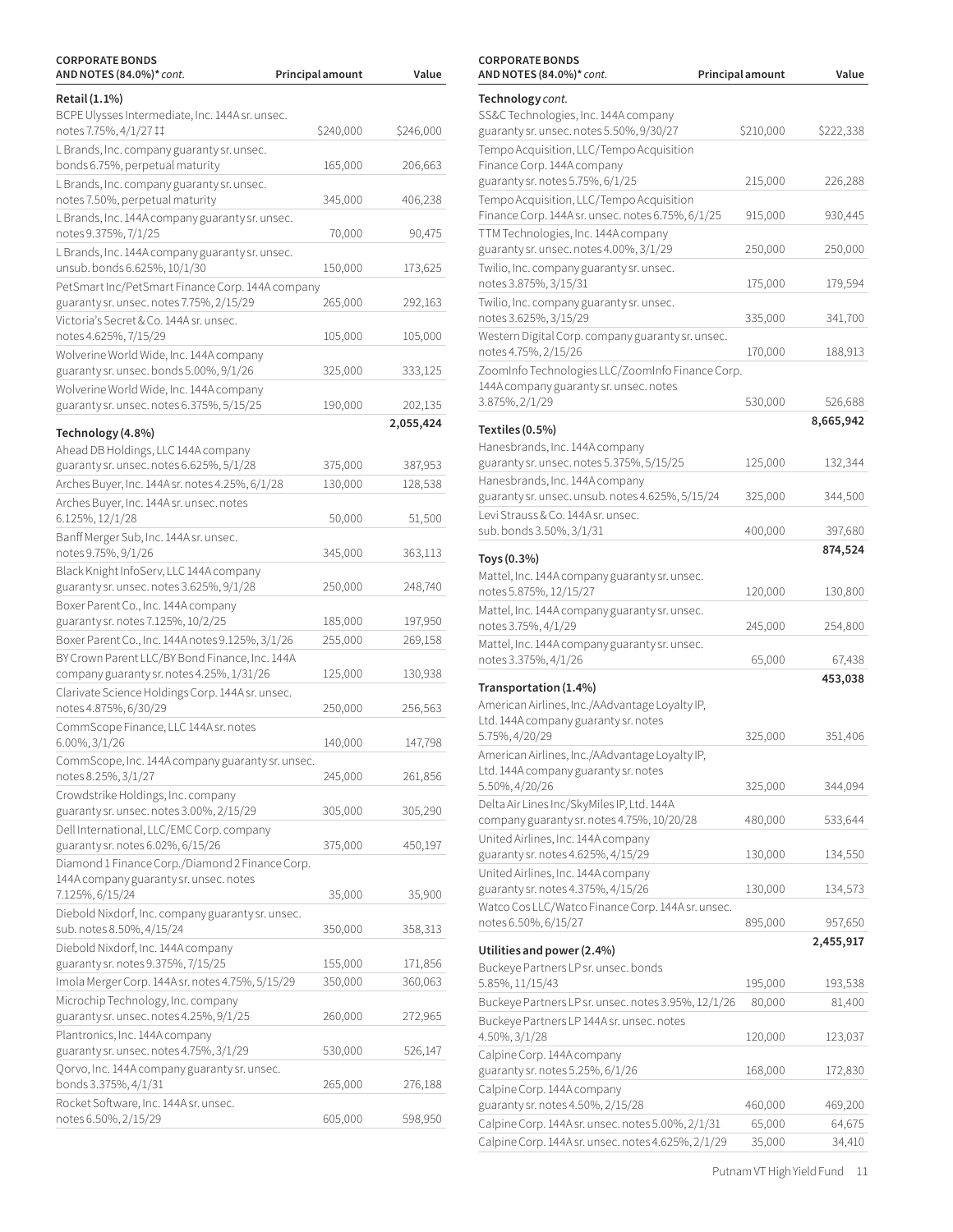| <b>CORPORATE BONDS</b><br>AND NOTES (84.0%)* cont.                                                     | <b>Principal amount</b> | Value         |
|--------------------------------------------------------------------------------------------------------|-------------------------|---------------|
| Technology cont.                                                                                       |                         |               |
| Colorado Interstate Gas Co., LLC company<br>guaranty sr. unsec. notes 6.85%, 6/15/37                   | \$445,000               | \$588,416     |
| Energy Transfer LP jr. unsec. sub. FRN 6.625%,<br>perpetual maturity                                   | 760,000                 | 743,850       |
| NRG Energy, Inc. company guaranty sr. unsec.<br>notes 7.25%, 5/15/26                                   | 75,000                  | 77,813        |
| NRG Energy, Inc. company guaranty sr. unsec.<br>notes 6.625%, 1/15/27                                  | 80,000                  | 82,818        |
| NRG Energy, Inc. 144A company<br>guaranty sr. bonds 4.45%, 6/15/29                                     | 210,000                 | 231,794       |
| NRG Energy, Inc. 144A sr. unsec. bonds<br>5.25%, 6/15/29                                               | 155,000                 | 164,881       |
| Pacific Gas and Electric Co. company<br>guaranty sr. unsec. unsub. notes 2.95%, 3/1/26                 | 310,000                 | 316,991       |
| Pacific Gas and Electric Co. sr. notes 3.30%, 3/15/27                                                  | 85,000                  | 87,951        |
| Texas Competitive Electric Holdings Co., LLC/TCEH                                                      |                         |               |
| Finance, Inc. escrow company                                                                           |                         |               |
| guaranty sr. notes 11.50%, 10/1/21F                                                                    | 415,000                 | 12            |
| Vistra Operations Co., LLC 144A company<br>guaranty sr. notes 4.30%, 7/15/29                           | 135,000                 | 146,734       |
| Vistra Operations Co., LLC 144A company<br>guaranty sr. unsec. notes 5.625%, 2/15/27                   | 185,000                 | 191,938       |
| Vistra Operations Co., LLC 144A company<br>guaranty sr. unsec. notes 5.50%, 9/1/26                     | 270,000                 | 278,438       |
| Vistra Operations Co., LLC 144A company<br>guaranty sr. unsec. sub. notes 5.00%, 7/31/27               | 200,000                 | 205,326       |
|                                                                                                        |                         |               |
|                                                                                                        |                         | 4,256,052     |
| Total corporate bonds and notes (cost \$144,386,600)                                                   |                         | \$150,842,483 |
| SENIOR LOANS (8.9%)* c                                                                                 | <b>Principal amount</b> | Value         |
| Basic materials (1.6%)                                                                                 |                         |               |
| Acproducts Holdings, Inc. bank term loan FRN                                                           |                         |               |
| Ser. B, (1 Month US LIBOR + 4.25%), 4.75%, 6/30/28<br>Alpha 3 BV bank term loan FRN Ser. B, (BBA LIBOR | \$75,000                | \$74,572      |
| USD 3 Month + 2.50%), 3.00%, 3/18/28<br>CP Atlas Buyer, Inc. bank term loan FRN Ser. B1,               | 195,000                 | 193,904       |
| (BBA LIBOR USD 3 Month + 3.75%), 4.25%, 11/23/27<br>Diamond BC BV bank term loan FRN (BBA LIBOR        | 551,618                 | 549,836       |
| USD 3 Month + 3.00%), 3.186%, 9/6/24<br>Herens US Holdco Corp. bank term loan FRN Ser. B,              | 237,479                 | 236,045       |
| (1 Month US LIBOR + 4.00%), 4.75%, 4/30/28                                                             | 50,000                  | 50,027        |
| Klockner-Pentaplast of America, Inc. bank term<br>loan FRN (BBA LIBOR USD 3 Month + 4.75%),            |                         |               |
| 5.25%, 2/9/26<br>SCIH Salt Holdings, Inc. bank term loan FRN                                           | 214,463                 | 215,535       |
| Ser. B, (BBA LIBOR USD 3 Month + 4.00%),<br>4.75%, 3/16/27                                             | 395,000                 | 395,660       |
| Solenis International, LLC bank term loan FRN<br>(BBA LIBOR USD 3 Month + 8.50%), 8.635%, 6/26/26      | 205,000                 | 204,334       |
| Solenis International, LLC bank term loan FRN<br>(BBALIBOR USD 3 Month + 4.00%), 4.135%, 6/26/25       | 663,400                 | 662,691       |
| Starfruit US Holdco, LLC bank term loan FRN<br>Ser. B, (1 Month US LIBOR + 3.00%), 3.133%, 10/1/25     | 272,547                 | 270,334       |
| TMS International Corp./DE bank term loan FRN<br>Ser. B, (BBA LIBOR USD 3 Month + 2.75%),              |                         |               |

| Capital goods (0.8%)                                                                                 |           |           |
|------------------------------------------------------------------------------------------------------|-----------|-----------|
| Adient US, LLC bank term loan FRN Ser. B,<br>(BBA LIBOR USD 3 Month + 3.50%), 3.604%, 4/1/28         | \$155,000 | \$154,952 |
| BWAY Corp. bank term loan FRN Ser. B, (BBA LIBOR<br>USD 3 Month + 3.25%), 3.354%, 4/3/24             | 402,071   | 392,084   |
| Filtration Group Corp. bank term loan FRN Ser. B,<br>(BBA LIBOR USD 3 Month + 3.75%), 4.50%, 3/29/25 | 188,575   | 188,575   |
| Staples, Inc. bank term loan FRN (BBA LIBOR USD                                                      |           |           |
| 3 Month + 5.00%), 5.176%, 4/12/26<br>Titan Acquisition, Ltd. (United Kingdom) bank                   | 68,288    | 66,453    |
| term loan FRN Ser. B, (BBA LIBOR USD 3 Month<br>+3.00%), 3.167%, 3/28/25                             | 343,333   | 337,081   |
| Vertiv Group Corp. bank term loan FRN Ser. B,<br>(1 Month US LIBOR + 2.75%), 2.836%, 3/2/27          | 365,179   | 362,699   |
| Consumer cyclicals (2.5%)                                                                            |           | 1,501,844 |
| AMC Entertainment Holdings, Inc. bank term loan                                                      |           |           |
| FRN Ser. B, (BBA LIBOR USD 3 Month + 3.00%),<br>3.086%, 4/22/26                                      | 324,135   | 303,808   |
| AppleCaramel Buyer, LLC bank term loan FRN<br>(BBA LIBOR USD 3 Month + 4.00%), 4.50%, 10/19/27       | 333,512   | 333,929   |
| Clear Channel Outdoor Holdings, Inc. bank term                                                       |           |           |
| loan FRN Ser. B, (1 Month US LIBOR + 3.50%),<br>3.686%, 8/21/26                                      | 442,125   | 431,258   |
| Cornerstone Building Brands, Inc. bank term loan                                                     |           |           |
| FRN (BBA LIBOR USD 3 Month + 3.25%),<br>3.75%, 4/12/28                                               | 181,734   | 181,462   |
| CPG International, Inc. bank term loan FRN<br>(BBA LIBOR USD 3 Month + 2.50%), 3.25%, 5/5/24         | 229,591   | 229,263   |
| Garda World Security Corp. bank term loan FRN<br>Ser. B, (1 Month US LIBOR + 4.25%), 4.35%, 10/30/26 | 292,003   | 293,150   |
| Golden Nugget, LLC bank term loan FRN (BBA LIBOR<br>USD 3 Month + 12.00%), 13.00%, 10/4/23           | 85,000    | 94,350    |
| iHeartCommunications, Inc. bank term loan FRN<br>(BBA LIBOR USD 3 Month + 4.00%), 4.75%, 5/1/26      | 227,700   | 227,700   |
| iHeartCommunications, Inc. bank term loan FRN<br>Ser. B, (1 Month US LIBOR + 3.00%), 3.104%, 5/1/26  | 128,050   | 126,850   |
| MajorDrive Holdings IV, LLC bank term loan FRN<br>(BBA LIBOR USD 3 Month + 4.00%), 4.50%, 5/12/28    | 585,000   | 585,181   |
| Navistar, Inc. bank term loan FRN Ser. B,<br>(BBA LIBOR USD 3 Month + 3.50%), 3.60%, 11/6/24         | 726,450   | 726,450   |
| Robertshaw Holdings Corp. bank term loan FRN<br>(BBA LIBOR USD 3 Month + 8.00%), 9.00%, 2/28/26      | 270,000   | 232,200   |
| Robertshaw Holdings Corp. bank term loan FRN<br>(BBA LIBOR USD 3 Month + 3.50%), 4.50%, 2/28/25      | 187,010   | 180,464   |
| Terrier Media Buyer, Inc. bank term loan FRN<br>(1 Month US LIBOR + 3.50%), 3.604%, 12/17/26         | 265,964   | 264,485   |
| Werner Finco LP bank term loan FRN Ser. B,<br>(BBA LIBOR USD 3 Month + 4.00%), 5.00%, 7/24/24        | 178,608   | 178,162   |
| Consumer staples (0.4%)                                                                              |           | 4,388,712 |
| Brand Industrial Services, Inc. bank term loan                                                       |           |           |
| FRN (BBA LIBOR USD 3 Month + 4.25%),<br>5.25%, 6/21/24                                               | 580,169   | 570,288   |
| IRB Holding Corp. bank term loan FRN Ser. B,<br>(BBA LIBOR USD 3 Month + 3.25%), 4.25%, 12/15/27     | 119,400   | 119,326   |
| Energy (0.5%)                                                                                        |           | 689,614   |
| Blackstone CQP Holdco LP bank term loan FRN                                                          |           |           |
| Ser. B, (BBA LIBOR USD 3 Month + 3.75%),<br>4.25%, 5/27/28                                           | 415,000   | 413,133   |
| ChampionX Holding, Inc. bank term loan FRN<br>Ser. B, (BBA LIBOR USD 3 Month + 5.00%),               |           |           |
| 6.00%, 6/3/27                                                                                        | 509,736   | 519,293   |
|                                                                                                      |           | 932,426   |

**SENIOR LOANS (8.9%)\* c** *cont.* **Principal amount Value**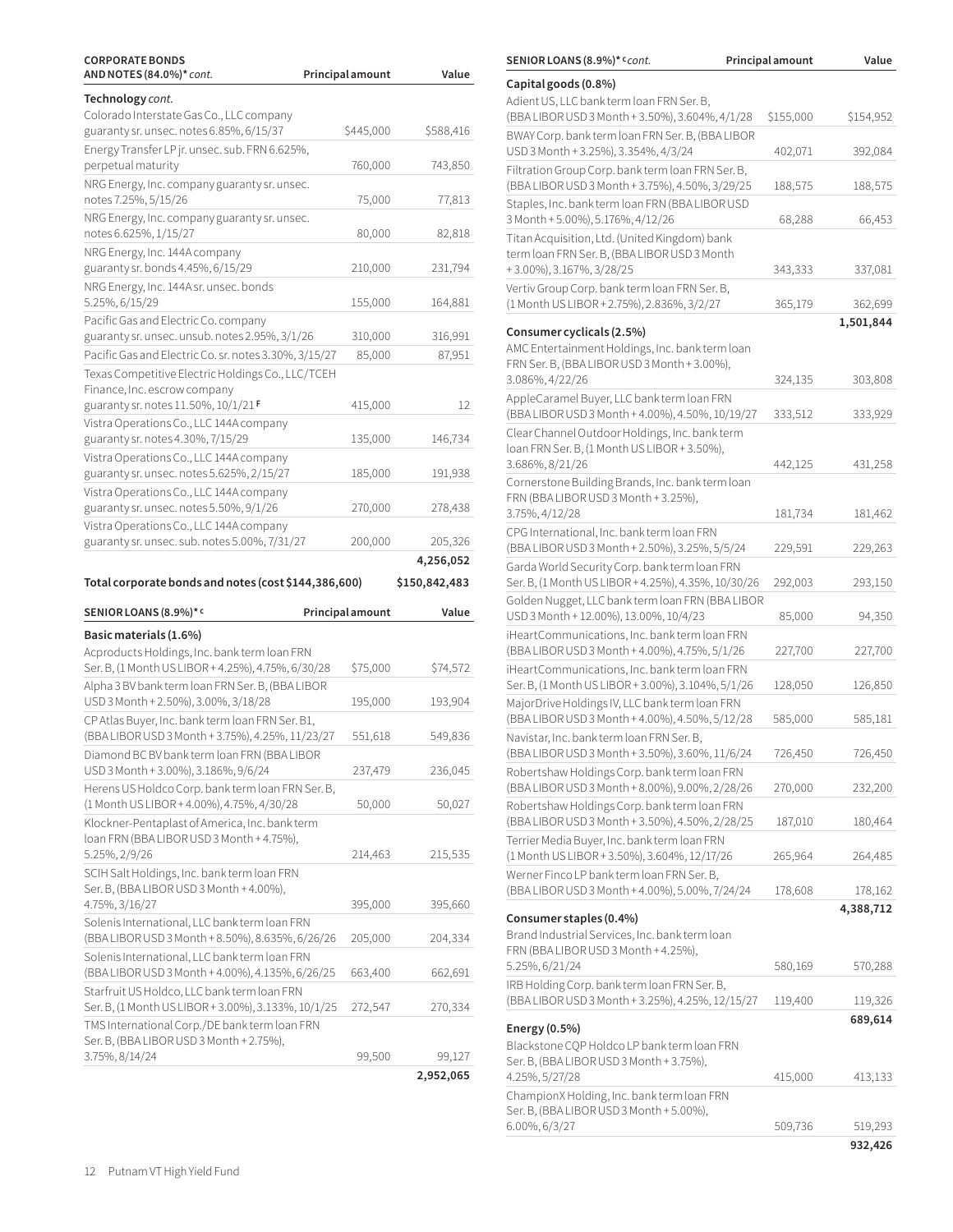| SENIOR LOANS (8.9%)* ccont.                                                                                      | <b>Principal amount</b> | Value                |
|------------------------------------------------------------------------------------------------------------------|-------------------------|----------------------|
| Financials (0.1%)<br>HUB International, Ltd. bank term loan FRN<br>Ser. B, (BBA LIBOR USD 3 Month + 3.25%),      |                         |                      |
| 4.00%, 4/25/25                                                                                                   | \$182,234               | \$182,107            |
| Health care (1.4%)                                                                                               |                         | 182,107              |
| Global Medical Response, Inc. bank term loan FRN<br>(BBA LIBOR USD 3 Month + 4.75%), 5.75%, 10/5/25              | 660,306                 | 662,782              |
| Jazz Financing Lux SARL bank term loan FRN<br>Ser. B, (1 Month US LIBOR + 3.50%), 4.00%,<br>4/22/28 (Luxembourg) | 725,000                 | 727,037              |
| One Call Corp. bank term loan FRN Ser. B,<br>(1 Month US LIBOR + 5.50%), 6.25%, 4/7/27                           | 395,000                 | 398,950              |
| Ortho-Clinical Diagnostics, Inc. bank term loan<br>FRN Ser. B, (BBA LIBOR USD 3 Month + 3.00%),                  |                         |                      |
| 3.089%, 6/30/25<br>Quorum Health Corp. bank term loan FRN<br>(BBA LIBOR USD 3 Month + 8.25%), 9.25%, 4/29/25     | 260,989                 | 260,710              |
|                                                                                                                  | 383,984                 | 388,304<br>2,437,783 |
| Technology (1.3%)<br>Arches Buyer, Inc. bank term loan FRN (BBA LIBOR                                            |                         |                      |
| USD 3 Month + 3.25%), 3.75%, 12/6/27                                                                             | 557,424                 | 555,646              |
| Epicor Software Corp. bank term loan FRN<br>(BBALIBOR USD 3 Month + 7.75%), 8.75%, 7/30/28                       | 170,000                 | 175,420              |
| Epicor Software Corp. bank term loan FRN Ser. B,<br>(BBA LIBOR USD 3 Month + 3.25%), 4.00%, 7/30/27              | 272,938                 | 272,517              |
| Greeneden US Holdings II, LLC bank term loan FRN<br>(BBA LIBOR USD 3 Month + 4.00%), 4.75%, 10/8/27              | 354,113                 | 354,746              |
| Polaris Newco, LLC bank term loan FRN Ser. B,<br>(BBA LIBOR USD 3 Month + 4.00%), 4.50%, 6/3/28                  | 410,000                 | 410,976              |
| Rocket Software, Inc. bank term loan FRN (1 Month<br>US LIBOR + 4.25%), 4.75%, 11/28/25                          | 175,000                 | 171,763              |
| UKG, Inc. bank term loan FRN (BBA LIBOR USD                                                                      |                         |                      |
| 3 Month + 6.75%), 7.50%, 5/3/27                                                                                  | 115,000                 | 116,820              |
| UKG, Inc. bank term loan FRN (BBA LIBOR USD<br>3 Month + 3.25%), 4.00%, 5/3/26                                   | 347,379                 | 347,581              |
| Transportation (0.3%)                                                                                            |                         | 2,405,469            |
| American Airlines, Inc. bank term loan FRN<br>(BBA LIBOR USD 3 Month + 4.75%), 5.50%, 3/24/28                    | 150,000                 | 156,263              |
| United Airlines, Inc. bank term loan FRN Ser. B,<br>(BBA LIBOR USD 3 Month + 3.75%), 4.50%, 4/14/28              | 334,163                 | 338,246              |
|                                                                                                                  |                         | 494,509              |
| Total senior loans (cost \$15,853,879)                                                                           |                         | \$15,984,529         |
| COMMON STOCKS (1.4%)*                                                                                            | <b>Shares</b>           | Value                |
| Altice USA, Inc. Class A                                                                                         | 7,820                   | \$266,975            |
| General Motors Co. †                                                                                             | 3,460                   | 204,728              |
| iHeartMedia, Inc. Class A                                                                                        | 12,934                  | 348,313              |
| MWO Holdings, LLC (Units) F                                                                                      | 281                     | 717                  |
| Oasis Petroleum, Inc.                                                                                            | 5,273                   | 530,200              |
| Ortho Clinical Diagnostics Holdings PLC                                                                          | 13,113                  | 280,749              |
| PulteGroup, Inc.                                                                                                 | 5,800                   | 316,506              |
| Sirius XM Holdings, Inc.                                                                                         | 45,040                  | 294,562              |
| Stearns Holdings, LLC Class BF                                                                                   | 39,053                  | 87,479               |
| Texas Competitive Electric Holdings Co., LLC/TCEH                                                                |                         |                      |
| Finance, Inc. (Rights)                                                                                           | 36,615                  | 42,107               |
| Tribune Media Co. Class 1C                                                                                       | 93,841                  | 9,384                |
| Vistra Corp.                                                                                                     | 9,840                   | 182,532              |
| Total common stocks (cost \$2,143,803)                                                                           |                         | \$2,564,252          |

| CONVERTIBLE BONDS AND NOTES (1.2%)*                                             | Principal amount | Value         |
|---------------------------------------------------------------------------------|------------------|---------------|
| DISH Network Corp. cv. sr. unsec. notes                                         |                  |               |
| 3.375%, 8/15/26                                                                 | \$178,000        | \$181,649     |
| Fiverr International, Ltd. 144A cv. sr. unsec.                                  |                  |               |
| notes zero %, 11/1/25, (Israel)                                                 | 225,000          | 300,038       |
| fuboTV, Inc. 144A cv. sr. unsec. notes 3.25%, 2/15/26                           | 155,000          | 152,191       |
| Microchip Technology, Inc. cv. sr. unsec.<br>sub. notes 1.625%, 2/15/27         | 195,000          | 433,992       |
| Middleby Corp. (The) 144A cv. sr. unsec.<br>unsub.notes 1.00%, 9/1/25           | 125,000          | 179,938       |
| Nabors Industries, Inc. company<br>guaranty cv. sr. unsec. notes 0.75%, 1/15/24 | 405,000          | 360,248       |
| ON Semiconductor Corp. 144A cv. sr. unsec.<br>notes zero %, 5/1/27              | 266,000          | 276,800       |
| Splunk, Inc. cv. sr. unsec. notes 1.125%, 6/15/27                               | 131,000          | 127,643       |
| Transocean, Inc. cv. company guaranty sr. unsec.<br>sub. notes 0.50%, 1/30/23   | 75,000           | 66,814        |
| Total convertible bonds and notes (cost \$1,762,996)                            |                  | \$2,079,313   |
| CONVERTIBLE PREFERRED STOCKS (1.0%)*                                            | <b>Shares</b>    | Value         |
|                                                                                 |                  |               |
| Aptiv PLC \$5.50 cv. pfd.                                                       | 1,020            | \$180,693     |
| Broadcom, Inc. 8.00% cv. pfd.                                                   | 240              | 364,769       |
| Danaher Corp. 4.75% cv. pfd.                                                    | 235              | 423,524       |
| KKR & Co., Inc. \$3.00 cv. pfd.                                                 | 5,249            | 402,126       |
| PG&E Corp. \$5.50 cv. pfd.                                                      | 2,870            | 290,932       |
| T-Mobile US, Inc. 144A 5.25% cv. pfd. †                                         | 176              | 221,774       |
| Total convertible preferred stocks (cost \$1,543,934)                           |                  | \$1,883,818   |
| SHORT-TERM INVESTMENTS (3.0%)*                                                  | <b>Shares</b>    | Value         |
| Putnam Short Term Investment Fund                                               |                  |               |
| Class P 0.09% L                                                                 | 5,334,797        | \$5,334,797   |
| Total short-term investments (cost \$5,334,797)                                 |                  | \$5,334,797   |
| Total investments (cost \$171,026,009)                                          |                  | \$178,689,192 |

#### **Key to holding's abbreviations**

DAC Designated Activity Company

- FRB Floating Rate Bonds: the rate shown is the current interest rate at the close of the reporting period. Rates may be subject to a cap or floor. For certain securities, the rate may represent a fixed rate currently in place at the close of the reporting period.
- FRN Floating Rate Notes: the rate shown is the current interest rate or yield at the close of the reporting period. Rates may be subject to a cap or floor. For certain securities, the rate may represent a fixed rate currently in place at the close of the reporting period.
- REGS Securities sold under Regulation S may not be offered, sold or delivered within the United States except pursuant to an exemption from, or in a transaction not subject to, the registration requirements of the Securities Act of 1933.

#### **Notes to the fund's portfolio**

Unless noted otherwise, the notes to the fund's portfolio are for the close of the fund's reporting period, which ran from January 1, 2021 through June 30 2021 (the reporting period). Within the following notes to the portfolio, references to "Putnam Management" represent Putnam Investment Management, LLC, the fund's manager, an indirect wholly-owned subsidiary of Putnam Investments, LLC and references to "ASC 820" represent Accounting Standards Codification 820 *Fair Value Measurements and Disclosures*.

\* Percentages indicated are based on net assets of \$179,582,178.

- † This security is non-income-producing.
- ‡‡ Income may be received in cash or additional securities at the discretion of the issuer. The rate shown in parenthesis is the rate paid in kind, if applicable.
- **<sup>c</sup>** Senior loans are exempt from registration under the Securities Act of 1933, as amended, but contain certain restrictions on resale and cannot be sold publicly. These loans pay interest at rates which adjust periodically. The interest rates shown for senior loans are the current interest rates at the close of the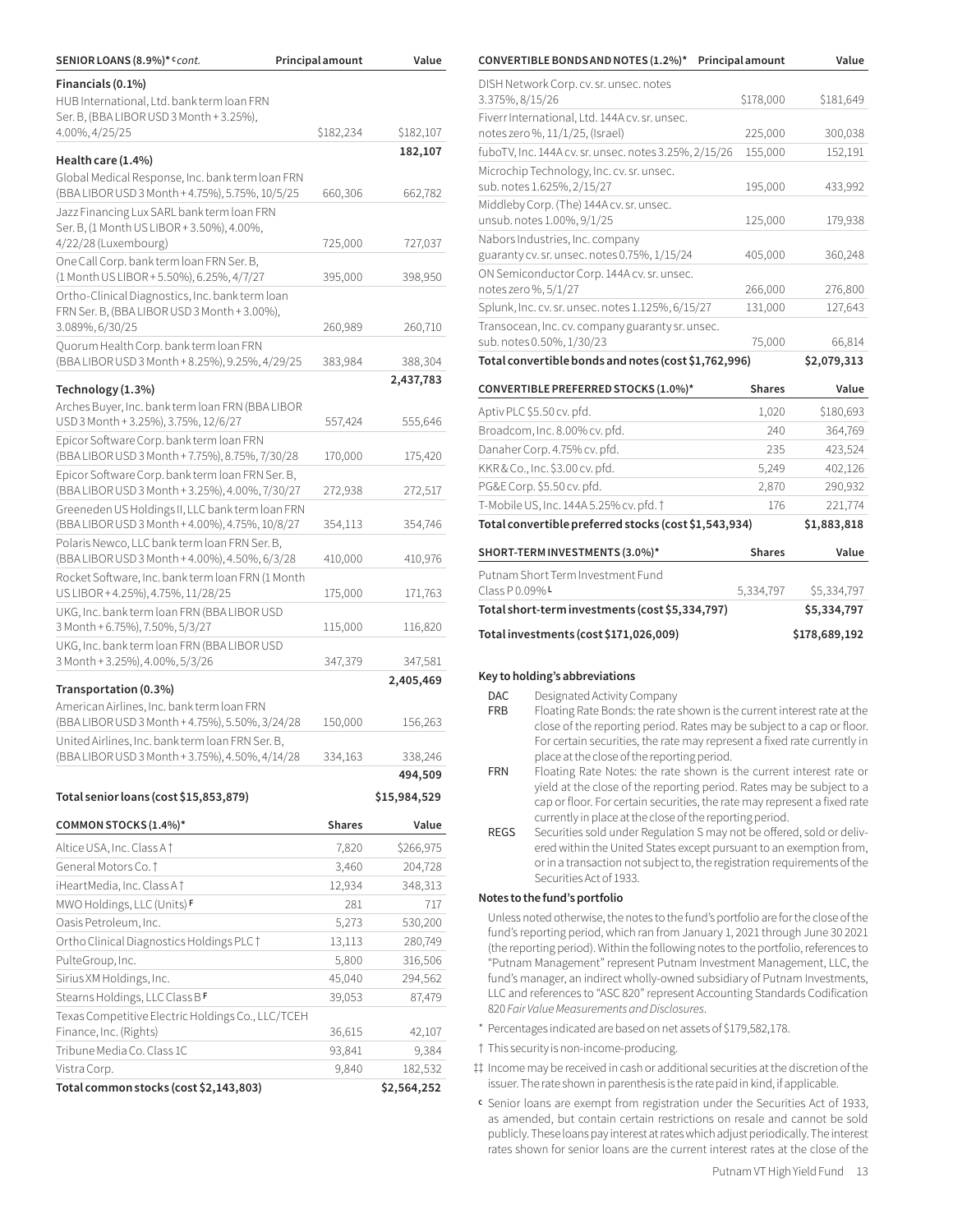reporting period. Senior loans are also subject to mandatory and/or optional prepayment which cannot be predicted. As a result, the remaining maturity may be substantially less than the stated maturity shown (Notes 1 and 7).

- **<sup>F</sup>** This security is valued by Putnam Management at fair value following procedures approved by the Trustees. Securities are classified as Level 3 for ASC 820 based on the securities' valuation inputs (Note 1).
- **<sup>L</sup>** Affiliated company (Note 5). The rate quoted in the security description is the annualized 7-day yield of the fund at the close of the reporting period.

Unless otherwise noted, the rates quoted in Short-term investments security descriptions represent the weighted average yield to maturity.

Debt obligations are considered secured unless otherwise indicated.

- 144A after the name of an issuer represents securities exempt from registration under Rule 144A of the Securities Act of 1933, as amended. These securities may be resold in transactions exempt from registration, normally to qualified institutional buyers.
- The dates shown on debt obligations are the original maturity dates.

**<sup>R</sup>** Real Estate Investment Trust.

ASC 820 establishes a three-level hierarchy for disclosure of fair value measurements. The valuation hierarchy is based upon the transparency of inputs to the valuation of the fund's investments. The three levels are defined as follows:

Level 1: Valuations based on quoted prices for identical securities in active markets.

Level 2: Valuations based on quoted prices in markets that are not active or for which all significant inputs are observable, either directly or indirectly.

Level 3: Valuations based on inputs that are unobservable and significant to the fair value measurement.

The following is a summary of the inputs used to value the fund's net assets as of the close of the reporting period:

|                              | <b>Valuation inputs</b>       |               |          |  |  |  |  |  |
|------------------------------|-------------------------------|---------------|----------|--|--|--|--|--|
| Investments in securities:   | Level 3<br>Level 1<br>Level 2 |               |          |  |  |  |  |  |
| Common stocks*:              |                               |               |          |  |  |  |  |  |
| Communication services       | \$266,975                     | $s-$          | $s-$     |  |  |  |  |  |
| Consumer cyclicals           | 1,164,109                     | 9,384         |          |  |  |  |  |  |
| Energy                       | 530,200                       |               | 717      |  |  |  |  |  |
| Financials                   |                               |               | 87,479   |  |  |  |  |  |
| Health care                  | 280,749                       |               |          |  |  |  |  |  |
| Utilities and power          | 182,532                       | 42,107        |          |  |  |  |  |  |
| Total common stocks          | 2,424,565                     | 51,491        | 88,196   |  |  |  |  |  |
| Convertible bonds and notes  |                               | 2,079,313     |          |  |  |  |  |  |
| Convertible preferred stocks | 655,701                       | 1,228,117     |          |  |  |  |  |  |
| Corporate bonds and notes    | $\overline{\phantom{a}}$      | 150,842,471   | 12       |  |  |  |  |  |
| Senior loans                 |                               | 15,984,529    |          |  |  |  |  |  |
| Short-term investments       |                               | 5,334,797     |          |  |  |  |  |  |
| Totals by level              | \$3,080,266                   | \$175,520,718 | \$88,208 |  |  |  |  |  |

\* Common stock classifications are presented at the sector level, which may differ from the fund's portfolio presentation.

At the start and close of the reporting period, Level 3 investments in securities represented less than 1% of the fund's net assets and were not considered a significant portion of the fund's portfolio.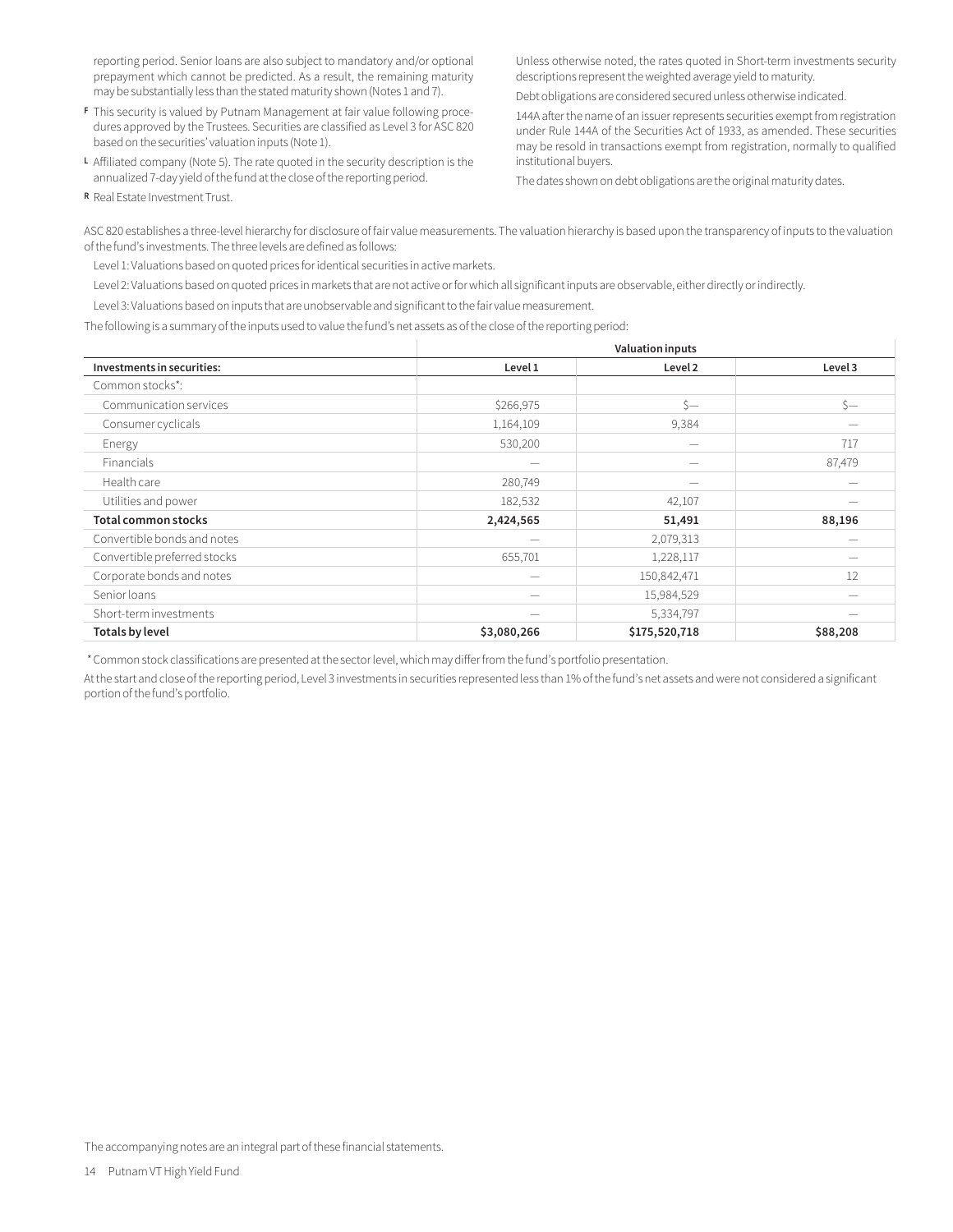# **Statement of assets and liabilities**

6/30/21 (Unaudited)

#### **Assets**

| Investment in securities, at value (Note 1):                     |               |
|------------------------------------------------------------------|---------------|
| Unaffiliated issuers (identified cost \$165,691,212)             | \$173,354,395 |
| Affiliated issuers (identified cost \$5,334,797) (Notes 1 and 5) | 5,334,797     |
| Cash                                                             | 138.674       |
| Dividends, interest and other receivables                        | 2,323,314     |
| Receivable for shares of the fund sold                           | 160,855       |
| Receivable for investments sold                                  | 187.191       |
| <b>Total assets</b>                                              | 181,499,226   |

#### **Liabilities**

| Payable for investments purchased                      | 1,471,827     |
|--------------------------------------------------------|---------------|
| Payable for shares of the fund repurchased             | 110,735       |
| Payable for compensation of Manager (Note 2)           | 80,903        |
| Payable for custodian fees (Note 2)                    | 9,278         |
| Payable for investor servicing fees (Note 2)           | 20,722        |
| Payable for Trustee compensation and expenses (Note 2) | 150,128       |
| Payable for administrative services (Note 2)           | 536           |
| Payable for distribution fees (Note 2)                 | 10.899        |
| Other accrued expenses                                 | 62.020        |
| <b>Total liabilities</b>                               | 1,917,048     |
| Net assets                                             | \$179,582,178 |

#### **Represented by**

| Paid-in capital (Unlimited shares authorized) (Notes 1 and 4)                                                       | \$182,671,484 |
|---------------------------------------------------------------------------------------------------------------------|---------------|
| Total distributable earnings (Note 1)                                                                               | (3,089,306)   |
| Total - Representing net assets applicable to capital shares outstanding                                            | \$179,582,178 |
| Computation of net asset value Class IA                                                                             |               |
| Net assets                                                                                                          | \$126,271,088 |
| Number of shares outstanding                                                                                        | 20,332,501    |
| Net asset value, offering price and redemption price per share (net assets divided by number of shares outstanding) | \$6.21        |
| Computation of net asset value Class IB                                                                             |               |
| Net assets                                                                                                          | \$53,311,090  |
| Number of shares outstanding                                                                                        | 8,668,818     |
| Net asset value, offering price and redemption price per share (net assets divided by number of shares outstanding) | \$6.15        |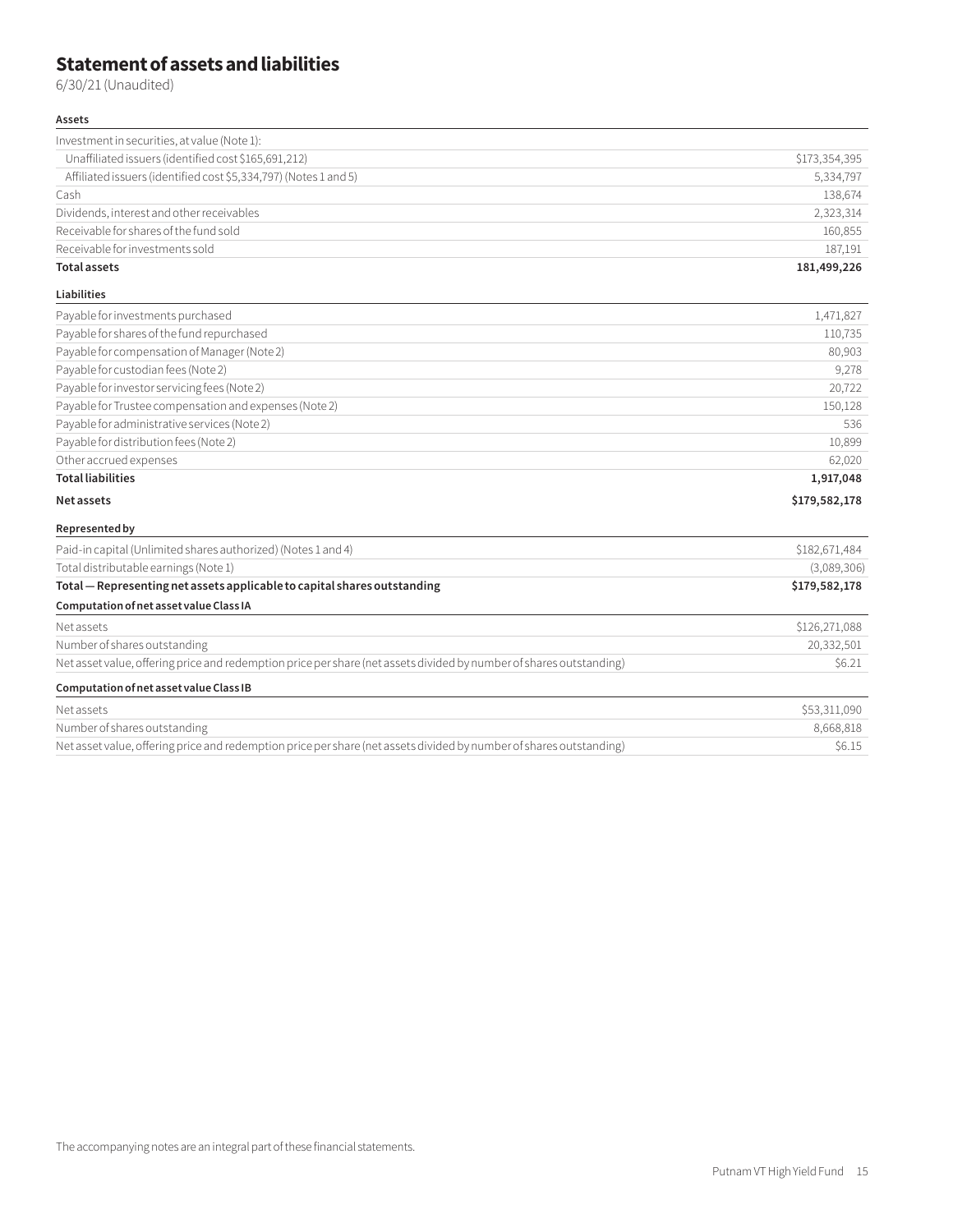# **Statement of operations**

Six months ended 6/30/21 (Unaudited)

#### **Investment income**

| Interest (including interest income of \$3,456 from investments in affiliated issuers) (Note 5) | \$4,612,076 |
|-------------------------------------------------------------------------------------------------|-------------|
| Dividends                                                                                       | 56,031      |
| Total investment income                                                                         | 4,668,107   |
| <b>Expenses</b>                                                                                 |             |
| Compensation of Manager (Note 2)                                                                | 482,802     |
| Investor servicing fees (Note 2)                                                                | 61,779      |
| Custodian fees (Note 2)                                                                         | 6,613       |
| Trustee compensation and expenses (Note 2)                                                      | 3,921       |
| Distribution fees (Note 2)                                                                      | 63,774      |
| Administrative services (Note 2)                                                                | 1,590       |
| Auditing and tax fees                                                                           | 36,090      |
| Other                                                                                           | 24,093      |
| <b>Total expenses</b>                                                                           | 680,662     |
| Expense reduction (Note 2)                                                                      | (40)        |
| Net expenses                                                                                    | 680,622     |
| Net investment income                                                                           | 3,987,485   |
| Realized and unrealized gain (loss)                                                             |             |
| Net realized gain (loss) on:                                                                    |             |
| Securities from unaffiliated issuers (Notes 1 and 3)                                            | 2,484,289   |
| Foreign currency transactions (Note 1)                                                          | 2,403       |
| Forward currency contracts (Note 1)                                                             | (388)       |
| Total net realized gain                                                                         | 2,486,304   |
| Change in net unrealized appreciation (depreciation) on:                                        |             |
| Securities from unaffiliated issuers                                                            | (139, 541)  |
| Assets and liabilities in foreign currencies                                                    | (334)       |
| Forward currency contracts                                                                      | 1,939       |
| Total change in net unrealized depreciation                                                     | (137, 936)  |
| Net gain on investments                                                                         | 2,348,368   |
| Net increase in net assets resulting from operations                                            | \$6,335,853 |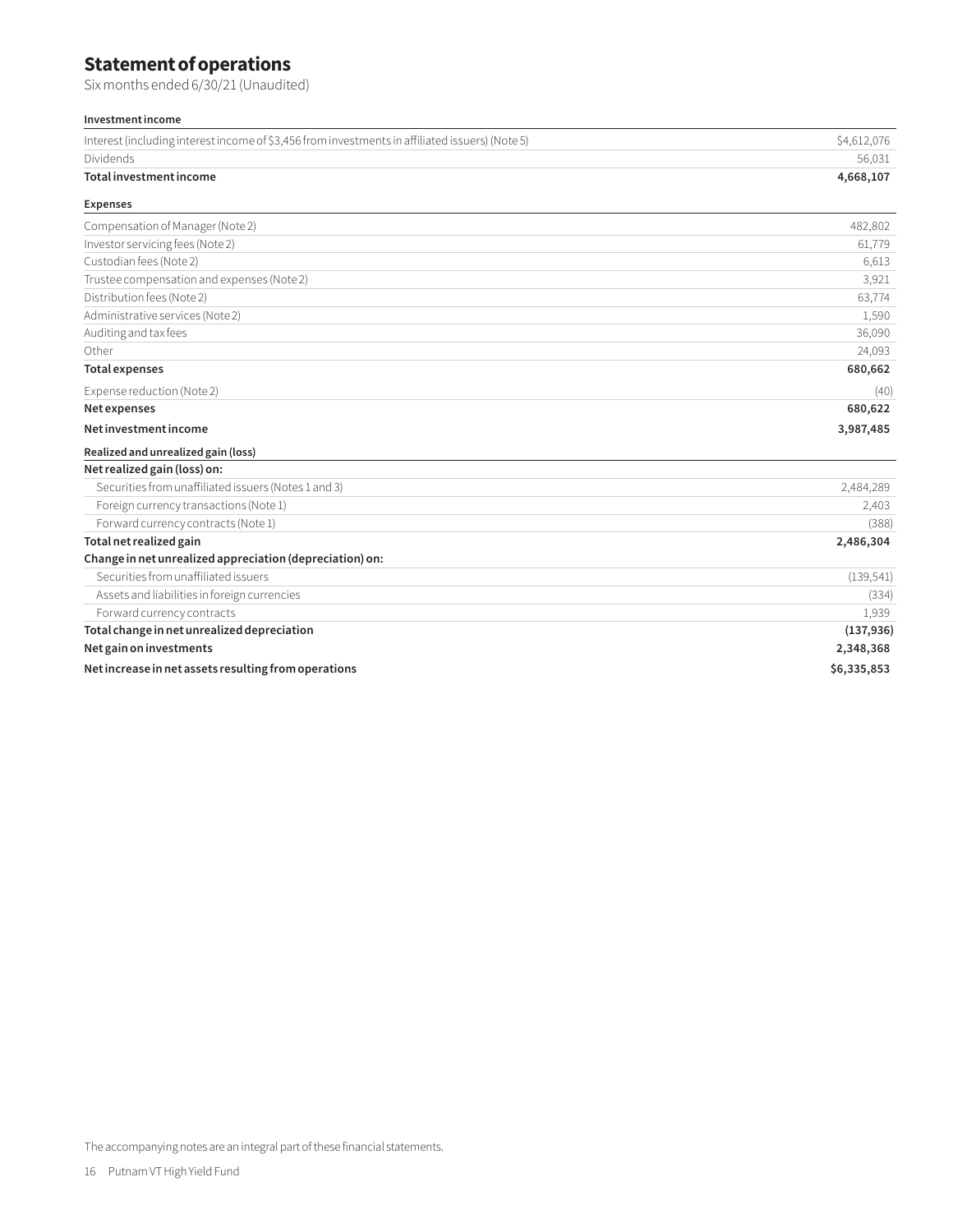# **Statement of changes in net assets**

|                                                                                                                      | Six months<br>ended<br>$6/30/21*$ | Year ended<br>12/31/20 |
|----------------------------------------------------------------------------------------------------------------------|-----------------------------------|------------------------|
| Increase (decrease) in net assets                                                                                    |                                   |                        |
| Operations:                                                                                                          |                                   |                        |
| Net investment income                                                                                                | \$3,987,485                       | \$8,360,245            |
| Net realized gain (loss) on investments and foreign currency transactions                                            | 2,486,304                         | (1,852,810)            |
| Change in net unrealized appreciation (depreciation) of investments and assets and liabilities in foreign currencies | (137,936)                         | 3,130,471              |
| Net increase in net assets resulting from operations                                                                 | 6,335,853                         | 9,637,906              |
| Distributions to shareholders (Note 1):                                                                              |                                   |                        |
| From ordinary income                                                                                                 |                                   |                        |
| Net investment income                                                                                                |                                   |                        |
| Class IA                                                                                                             | (6, 112, 641)                     | (7, 165, 298)          |
| Class IB                                                                                                             | (2, 227, 610)                     | (2, 397, 325)          |
| Increase (decrease) from capital share transactions (Note 4)                                                         | 2,201,719                         | (6, 750, 184)          |
| Total increase (decrease) in net assets                                                                              | 197,321                           | (6,674,901)            |
| Net assets:                                                                                                          |                                   |                        |
| Beginning of period                                                                                                  | 179,384,857                       | 186,059,758            |
| End of period                                                                                                        | \$179,582,178                     | \$179,384,857          |

\* Unaudited.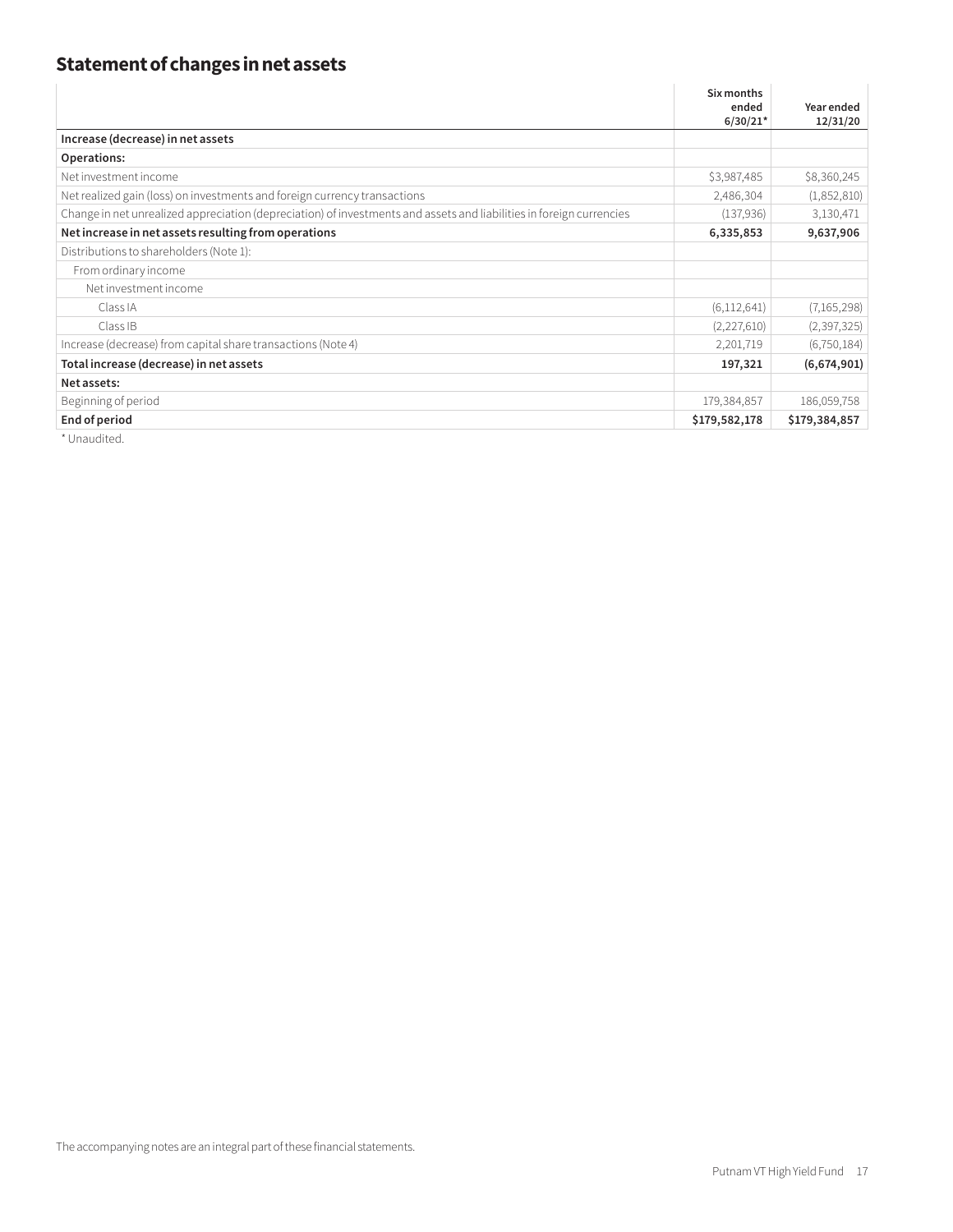### **Financial highlights**(For a common share outstanding throughout the period)

| <b>INVESTMENT OPERATIONS:</b> |                                      |                                           |                                                                   |                                  | LESS                       | <b>DISTRIBUTIONS:</b> |                                |                                        | <b>RATIOS AND SUPPLEMENTAL DATA:</b>       |                                                   |                                                                    |                        |
|-------------------------------|--------------------------------------|-------------------------------------------|-------------------------------------------------------------------|----------------------------------|----------------------------|-----------------------|--------------------------------|----------------------------------------|--------------------------------------------|---------------------------------------------------|--------------------------------------------------------------------|------------------------|
| Period ended                  | Net asset value, beginning of period | Net investment income (loss) <sup>a</sup> | gain(loss)<br>andunrealized<br>Net realized and<br>on investments | Total from investment operations | From net investment income | Total distributions   | Net asset value, end of period | Total return at net asset value (%)b,c | Net assets, end of period<br>(inthousands) | Ratio of expenses to average<br>net assets (%)b,d | Ratio of net investment income (loss)<br>to average net assets (%) | Portfolio turnover (%) |
| Class IA                      |                                      |                                           |                                                                   |                                  |                            |                       |                                |                                        |                                            |                                                   |                                                                    |                        |
| 6/30/211                      | \$6.30                               | .14                                       | .08                                                               | .22                              | (.31)                      | (.31)                 | \$6.21                         | $3.70*$                                | \$126,271                                  | $.35*$                                            | $2.30*$                                                            | $30*$                  |
| 12/31/20                      | 6.39                                 | .30                                       | $(.03)$ f                                                         | .27                              | (.36)                      | (.36)                 | 6.30                           | 5.50                                   | 125,959                                    | .72                                               | 4.98                                                               | 48                     |
| 12/31/19                      | 5.94                                 | .33                                       | .51                                                               | .84                              | (.39)                      | (.39)                 | 6.39                           | 14.55                                  | 131,799                                    | .73                                               | 5.29                                                               | 37                     |
| 12/31/18                      | 6.55                                 | .35                                       | (.57)                                                             | (.22)                            | (.39)                      | (.39)                 | 5.94                           | (3.59)                                 | 129,535                                    | .72                                               | 5.58                                                               | 31                     |
| 12/31/17                      | 6.50                                 | .35                                       | .10                                                               | .45                              | (.40)                      | (.40)                 | 6.55                           | 7.22                                   | 160,526                                    | .72                                               | 5.48                                                               | 43                     |
| 12/31/16                      | 6.02                                 | .35                                       | .54                                                               | .89                              | (.41)                      | (.41)                 | 6.50                           | 15.66                                  | 175,839                                    | .72e                                              | 5.68e                                                              | 48                     |
| Class IB                      |                                      |                                           |                                                                   |                                  |                            |                       |                                |                                        |                                            |                                                   |                                                                    |                        |
| 6/30/21                       | \$6.23                               | .13                                       | .09                                                               | .22                              | (.30)                      | (.30)                 | \$6.15                         | $3.63*$                                | \$53,311                                   | $.47*$                                            | $2.17*$                                                            | $30*$                  |
| 12/31/20                      | 6.32                                 | .28                                       | $(.03)$ f                                                         | .25                              | (.34)                      | (.34)                 | 6.23                           | 5.21                                   | 53,426                                     | .97                                               | 4.71                                                               | 48                     |
| 12/31/19                      | 5.87                                 | .31                                       | .51                                                               | .82                              | (.37)                      | (.37)                 | 6.32                           | 14.40                                  | 54,261                                     | .98                                               | 5.04                                                               | 37                     |
| 12/31/18                      | 6.49                                 | .33                                       | (.58)                                                             | (.25)                            | (.37)                      | (.37)                 | 5.87                           | (4.07)                                 | 45,971                                     | .97                                               | 5.33                                                               | 31                     |
| 12/31/17                      | 6.44                                 | .33                                       | .10                                                               | .43                              | (.38)                      | (.38)                 | 6.49                           | 6.98                                   | 59,038                                     | .97                                               | 5.23                                                               | 43                     |
| 12/31/16                      | 5.96                                 | .33                                       | .55                                                               | .88                              | (.40)                      | (.40)                 | 6.44                           | 15.55                                  | 73,141                                     | .97e                                              | 5.39e                                                              | 48                     |

\* Not annualized.

† Unaudited.

**<sup>a</sup>** Per share net investment income (loss) has been determined on the basis of the weighted average number of shares outstanding during the period.

**<sup>b</sup>** The charges and expenses at the insurance company separate account level are not reflected.

**<sup>c</sup>** Total return assumes dividend reinvestment.

**<sup>d</sup>** Includes amounts paid through expense offset and/or brokerage/service arrangements, if any (Note 2). Also excludes acquired fund fees and expenses, if any.

**<sup>e</sup>** Reflects a voluntary waiver of certain fund expenses in effect during the period. As a result of such waivers, the expenses of each class reflect a reduction of less than 0.01% as a percentage of average net assets (Note 2).

**<sup>f</sup>** The Net realized and unrealized gain (loss) on investments shown for the period noted may not correspond with the amounts shown on the Statement of changes in net assets as a result of timing of share activity.

The accompanying notes are an integral part of these financial statements.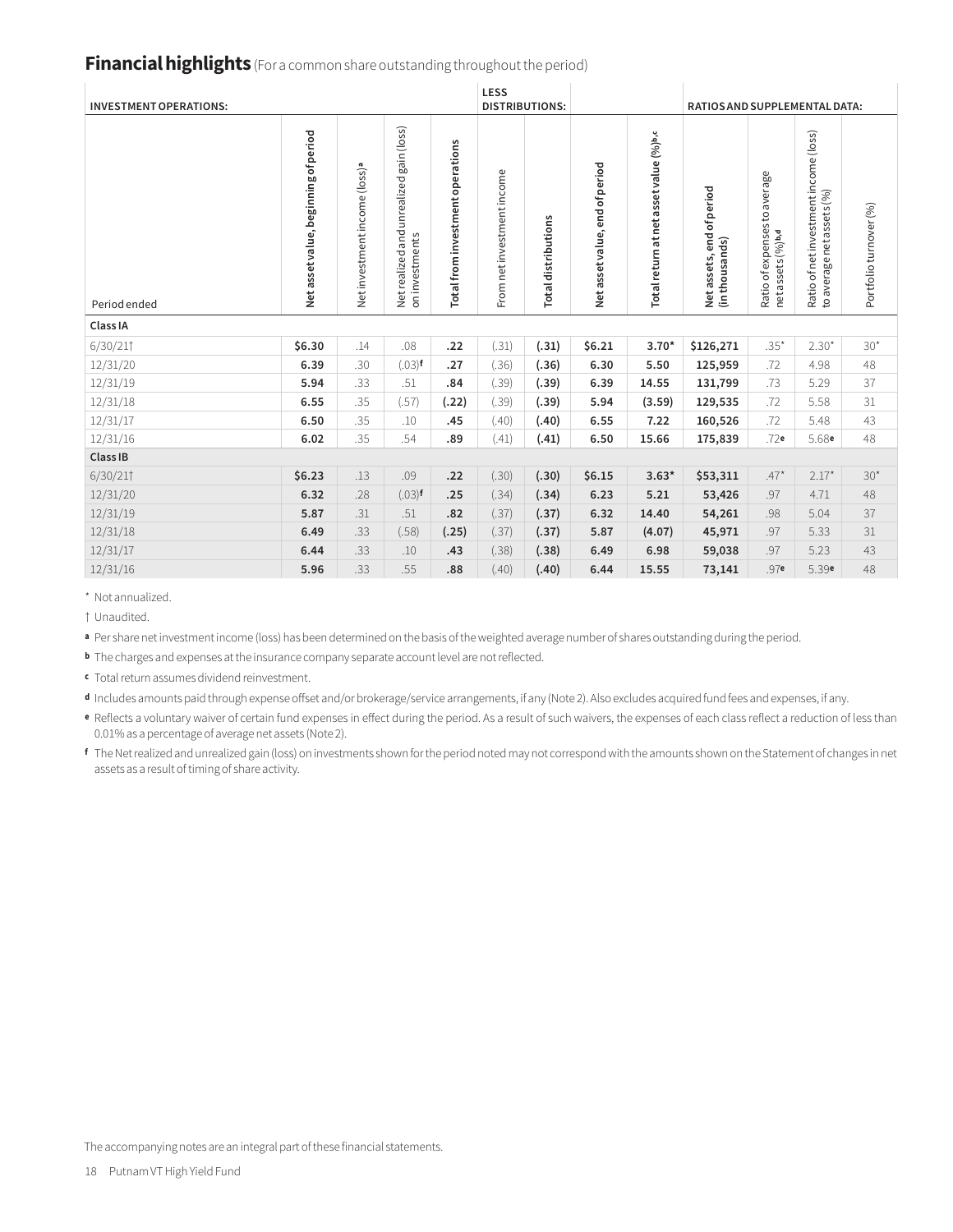# **Notes to financial statements** 6/30/21 (Unaudited)

Within the following Notes to financial statements, references to "State Street" represent State Street Bank and Trust Company, references to "the SEC" represent the Securities and Exchange Commission, references to "Putnam Management" represent Putnam Investment Management, LLC, the fund's manager, an indirect wholly-owned subsidiary of Putnam Investments, LLC and references to "OTC", if any, represent over-the-counter. Unless otherwise noted, the "reporting period" represents the period from January 1, 2021 through June 30, 2021.

Putnam VT High Yield Fund (the fund) is a diversified series of Putnam Variable Trust (the Trust), a Massachusetts business trust registered under the Investment Company Act of 1940, as amended, as an open-end management investment company. The goal of the fund is to seek high current income. Capital growth is a secondary goal when consistent with achieving high current income. The fund invests mainly in bonds that are obligations of U.S. companies, are below investment-grade in quality (sometimes referred to as "junk bonds"), and have intermediate- to long-term maturities (three years or longer). Under normal circumstances, Putnam Management invests at least 80% of the fund's net assets in securities rated below investment-grade. This policy may be changed only after 60 days' notice to shareholders. The fund may also invest in other debt instruments, including loans. Putnam Management may consider, among other factors, credit, interest rate and prepayment risks, as well as general market conditions, when deciding whether to buy or sell investments. Putnam Management may also use derivatives, such as futures, options, certain foreign currency transactions and swap contracts, for both hedging and non-hedging purposes.

The fund offers class IA and class IB shares of beneficial interest. Class IA shares are offered at net asset value and are not subject to a distribution fee. Class IB shares are offered at net asset value and pay an ongoing distribution fee, which is identified in Note 2.

In the normal course of business, the fund enters into contracts that may include agreements to indemnify another party under given circumstances. The fund's maximum exposure under these arrangements is unknown as this would involve future claims that may be, but have not yet been, made against the fund. However, the fund's management team expects the risk of material loss to be remote.

The fund has entered into contractual arrangements with an investment adviser, administrator, distributor, shareholder servicing agent and custodian, who each provide services to the fund. Unless expressly stated otherwise, shareholders are not parties to, or intended beneficiaries of these contractual arrangements, and these contractual arrangements are not intended to create any shareholder right to enforce them against the service providers or to seek any remedy under them against the service providers, either directly or on behalf of the fund.

Under the fund's Amended and Restated Agreement and Declaration of Trust, any claims asserted against or on behalf of the Putnam Funds, including claims against Trustees and Officers, must be brought in state and federal courts located within the Commonwealth of Massachusetts.

#### **Note 1 — Significant accounting policies**

The following is a summary of significant accounting policies consistently followed by the fund in the preparation of its financial statements. The preparation of financial statements is in conformity with accounting principles generally accepted in the United States of America and requires management to make estimates and assumptions that affect the reported amounts of assets and liabilities in the financial statements and the reported amounts of increases and decreases in net assets from operations. Actual results could differ from those estimates. Subsequent events after the Statement of assets and liabilities date through the date that the financial statements were issued have been evaluated in the preparation of the financial statements.

Investment income, realized and unrealized gains and losses and expenses of the fund are borne pro-rata based on the relative net assets of each class to the total net assets of the fund, except that each class bears expenses unique to that class (including the distribution fees applicable to such classes). Each class votes as a class only with respect to its own distribution plan or other matters on which a class vote is required by law or determined by the Trustees. If the fund were liquidated, shares of each class would receive their pro-rata share of the net assets of the fund. In addition, the Trustees declare separate dividends on each class of shares.

**Security valuation** Portfolio securities and other investments are valued using policies and procedures adopted by the Board of Trustees. The Trustees have formed a Pricing Committee to oversee the implementation of these procedures and have delegated responsibility for valuing the fund's assets in accordance with these procedures to Putnam Management. Putnam Management has established an internal Valuation Committee that is responsible for making fair value determinations, evaluating the effectiveness of the pricing policies of the fund and reporting to the Pricing Committee.

Investments for which market quotations are readily available are valued at the last reported sales price on their principal exchange, or official closing price for certain markets, and are classified as Level 1 securities under Accounting Standards Codification 820 *Fair Value Measurements and Disclosures* (ASC 820). If no sales are reported, as in the case of some securities that are traded OTC, a security is valued at its last reported bid price and is generally categorized as a Level 2 security.

Investments in open-end investment companies (excluding exchange-traded funds), if any, which can be classified as Level 1 or Level 2 securities, are valued based on their net asset value. The net asset value of such investment companies equals the total value of their assets less their liabilities and divided by the number of their outstanding shares.

Market quotations are not considered to be readily available for certain debt obligations (including short-term investments with remaining maturities of 60 days or less) and other investments; such investments are valued on the basis of valuations furnished by an independent pricing service approved by the Trustees or dealers selected by Putnam Management. Such services or dealers determine valuations for normal institutional-size trading units of such securities using methods based on market transactions for comparable securities and various relationships, generally recognized by institutional traders, between securities (which consider such factors as security prices, yields, maturities and ratings). These securities will generally be categorized as Level 2.

Many securities markets and exchanges outside the U.S. close prior to the scheduled close of the New York Stock Exchange and therefore the closing prices for securities in such markets or on such exchanges may not fully reflect events that occur after such close but before the scheduled close of the New York Stock Exchange. Accordingly, on certain days, the fund will fair value certain foreign equity securities taking into account multiple factors including movements in the U.S. securities markets, currency valuations and comparisons to the valuation of American Depository Receipts, exchange-traded funds and futures contracts. The foreign equity securities, which would generally be classified as Level 1 securities, will be transferred to Level 2 of the fair value hierarchy when they are valued at fair value. The number of days on which fair value prices will be used will depend on market activity and it is possible that fair value prices will be used by the fund to a significant extent. Securities quoted in foreign currencies, if any, are translated into U.S. dollars at the current exchange rate.

To the extent a pricing service or dealer is unable to value a security or provides a valuation that Putnam Management does not believe accurately reflects the security's fair value, the security will be valued at fair value by Putnam Management in accordance with policies and procedures approved by the Trustees. Certain investments, including certain restricted and illiquid securities and derivatives, are also valued at fair value following procedures approved by the Trustees. These valuations consider such factors as significant market or specific security events such as interest rate or credit quality changes, various relationships with other securities, discount rates, U.S. Treasury, U.S. swap and credit yields, index levels, convexity exposures, recovery rates, sales and other multiples and resale restrictions. These securities are classified as Level 2 or as Level 3 depending on the priority of the significant inputs.

To assess the continuing appropriateness of fair valuations, the Valuation Committee reviews and affirms the reasonableness of such valuations on a regular basis after considering all relevant information that is reasonably available. Such valuations and procedures are reviewed periodically by the Trustees. The fair value of securities is generally determined as the amount that the fund could reasonably expect to realize from an orderly disposition of such securities over a reasonable period of time. By its nature, a fair value price is a good faith estimate of the value of a security in a current sale and does not reflect an actual market price, which may be different by a material amount.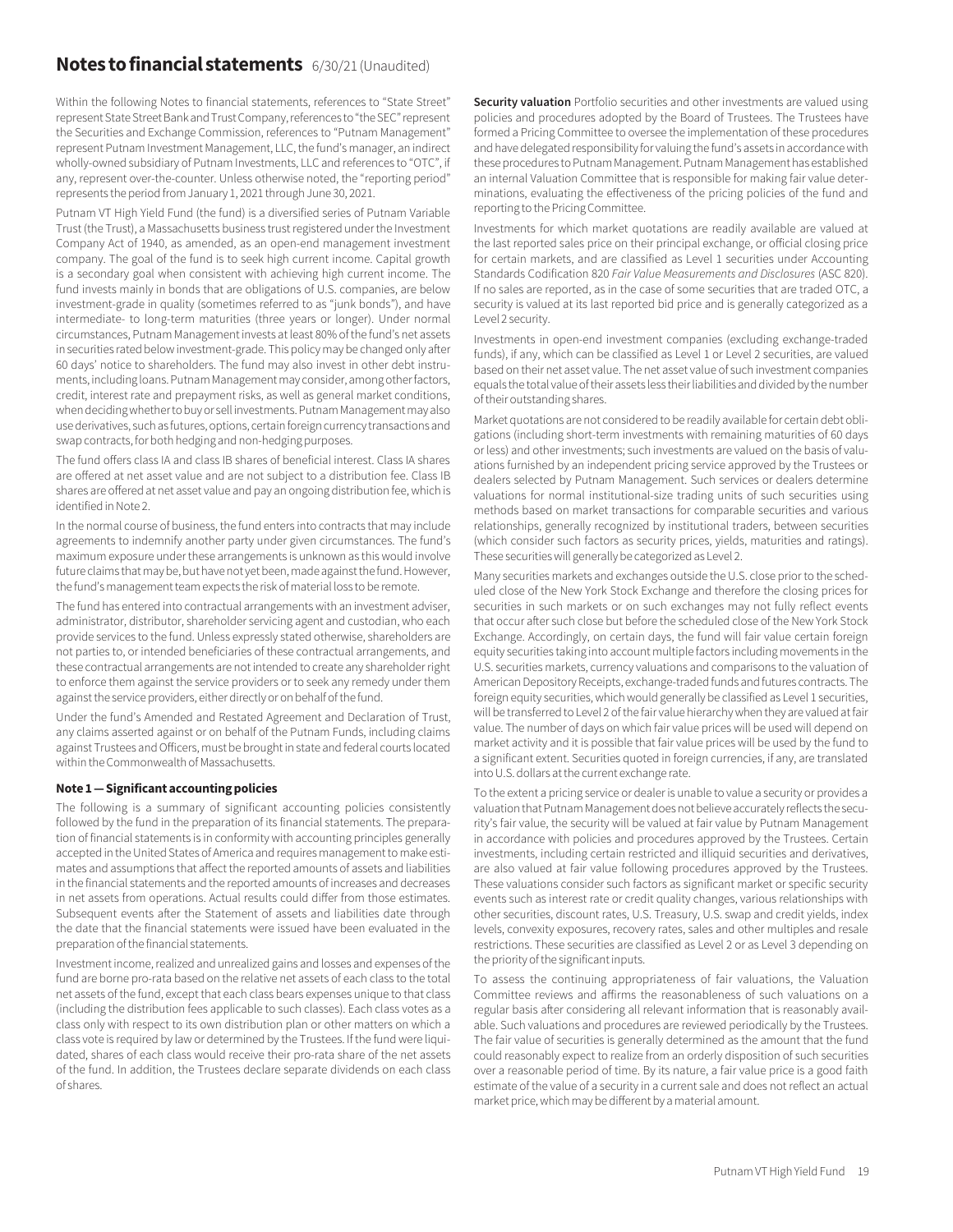**Security transactions and related investment income** Security transactions are recorded on the trade date (the date the order to buy or sell is executed). Gains or losses on securities sold are determined on the identified cost basis.

Interest income, net of any applicable withholding taxes, if any, and including amortization and accretion of premiums and discounts on debt securities, is recorded on the accrual basis. Dividend income, net of any applicable withholding taxes, is recognized on the ex-dividend date except that certain dividends from foreign securities, if any, are recognized as soon as the fund is informed of the ex-dividend date. Non-cash dividends, if any, are recorded at the fair value of the securities received. Dividends representing a return of capital or capital gains, if any, are reflected as a reduction of cost and/or as a realized gain.

The fund may have earned certain fees in connection with its senior loan purchasing activities. These fees, if any, are treated as market discount and are amortized into income in the Statement of operations.

**Foreign currency translation** The accounting records of the fund are maintained in U.S. dollars. The fair value of foreign securities, currency holdings, and other assets and liabilities is recorded in the books and records of the fund after translation to U.S. dollars based on the exchange rates on that day. The cost of each security is determined using historical exchange rates. Income and withholding taxes are translated at prevailing exchange rates when earned or incurred. The fund does not isolate that portion of realized or unrealized gains or losses resulting from changes in the foreign exchange rate on investments from fluctuations arising from changes in the market prices of the securities. Such gains and losses are included with the net realized and unrealized gain or loss on investments. Net realized gains and losses on foreign currency transactions represent net realized exchange gains or losses on disposition of foreign currencies, currency gains and losses realized between the trade and settlement dates on securities transactions and the difference between the amount of investment income and foreign withholding taxes recorded on the fund's books and the U.S. dollar equivalent amounts actually received or paid. Net unrealized appreciation and depreciation of assets and liabilities in foreign currencies arise from changes in the value of assets and liabilities other than investments at the period end, resulting from changes in the exchange rate.

**Forward currency contracts** The fund buys and sells forward currency contracts, which are agreements between two parties to buy and sell currencies at a set price on a future date. These contracts are used to hedge foreign exchange risk, for hedging currency exposures.

The U.S. dollar value of forward currency contracts is determined using current forward currency exchange rates supplied by a quotation service. The fair value of the contract will fluctuate with changes in currency exchange rates. The contract is marked to market daily and the change in fair value is recorded as an unrealized gain or loss. The fund records a realized gain or loss equal to the difference between the value of the contract at the time it was opened and the value at the time it was closed when the contract matures or by delivery of the currency. The fund could be exposed to risk if the value of the currency changes unfavorably, if the counterparties to the contracts are unable to meet the terms of their contracts or if the fund is unable to enter into a closing position. Risks may exceed amounts recognized on the Statement of assets and liabilities.

Forward currency contracts outstanding at period end, if any, are listed after the fund's portfolio.

**Master agreements** The fund is a party to ISDA (International Swaps and Derivatives Association, Inc.) Master Agreements that govern OTC derivative and foreign exchange contracts and Master Securities Forward Transaction Agreements that govern transactions involving mortgage-backed and other assetbacked securities that may result in delayed delivery (Master Agreements) with certain counterparties entered into from time to time. The Master Agreements may contain provisions regarding, among other things, the parties' general obligations, representations, agreements, collateral requirements, events of default and early termination. With respect to certain counterparties, in accordance with the terms of the Master Agreements, collateral pledged to the fund is held in a segregated account by the fund's custodian and, with respect to those amounts which can be sold or repledged, are presented in the fund's portfolio.

Collateral pledged by the fund is segregated by the fund's custodian and identified in the fund's portfolio. Collateral can be in the form of cash or debt securities issued by the U.S. Government or related agencies or other securities as agreed to by the fund and the applicable counterparty. Collateral requirements are determined based on the fund's net position with each counterparty.

With respect to ISDA Master Agreements, termination events applicable to the fund may occur upon a decline in the fund's net assets below a specified threshold over a certain period of time. Termination events applicable to counterparties may occur upon a decline in the counterparty's long-term or short-term credit ratings below a specified level. In each case, upon occurrence, the other party may elect to terminate early and cause settlement of all derivative and foreign exchange contracts outstanding, including the payment of any losses and costs resulting from such early termination, as reasonably determined by the terminating party. Any decision by one or more of the fund's counterparties to elect early termination could impact the fund's future derivative activity.

At the close of the reporting period, the fund did not have a net liability position on open derivative contracts subject to the Master Agreements**.**

**Interfund lending** The fund, along with other Putnam funds, may participate in an interfund lending program pursuant to an exemptive order issued by the SEC. This program allows the fund to borrow from or lend to other Putnam funds that permit such transactions. Interfund lending transactions are subject to each fund's investment policies and borrowing and lending limits. Interest earned or paid on the interfund lending transaction will be based on the average of certain current market rates. During the reporting period, the fund did not utilize the program.

**Lines of credit** The fund participates, along with other Putnam funds, in a \$317.5 million unsecured committed line of credit and a \$235.5 million unsecured uncommitted line of credit, both provided by State Street. Borrowings may be made for temporary or emergency purposes, including the funding of shareholder redemption requests and trade settlements. Interest is charged to the fund based on the fund's borrowing at a rate equal to 1.25% plus the higher of (1) the Federal Funds rate and (2) the Overnight Bank Funding Rate for the committed line of credit and 1.30% plus the higher of (1) the Federal Funds rate and (2) the Overnight Bank Funding Rate for the uncommitted line of credit. A closing fee equal to 0.04% of the committed line of credit and 0.04% of the uncommitted line of credit has been paid by the participating funds. In addition, a commitment fee of 0.21% per annum on any unutilized portion of the committed line of credit is allocated to the participating funds based on their relative net assets and paid quarterly. During the reporting period, the fund had no borrowings against these arrangements.

**Federal taxes** It is the policy of the fund to distribute all of its taxable income within the prescribed time period and otherwise comply with the provisions of the Internal Revenue Code of 1986, as amended (the Code), applicable to regulated investment companies.

The fund is subject to the provisions of Accounting Standards Codification 740 *Income Taxes* (ASC 740). ASC 740 sets forth a minimum threshold for financial statement recognition of the benefit of a tax position taken or expected to be taken in a tax return. The fund did not have a liability to record for any unrecognized tax benefits in the accompanying financial statements. No provision has been made for federal taxes on income, capital gains or unrealized appreciation on securities held nor for excise tax on income and capital gains. Each of the fund's federal tax returns for the prior three fiscal years remains subject to examination by the Internal Revenue Service.

The fund may also be subject to taxes imposed by governments of countries in which it invests. Such taxes are generally based on either income or gains earned or repatriated. The fund accrues and applies such taxes to net investment income, net realized gains and net unrealized gains as income and/or capital gains are earned. In some cases, the fund may be entitled to reclaim all or a portion of such taxes, and such reclaim amounts, if any, are reflected as an asset on the fund's books. In many cases, however, the fund may not receive such amounts for an extended period of time, depending on the country of investment.

Under the Regulated Investment Company Modernization Act of 2010, the fund will be permitted to carry forward capital losses incurred for an unlimited period and the carry forwards will retain their character as either short-term or long-term capital losses. At December 30, 2020, the fund had the following capital loss carryovers available, to the extent allowed by the Code, to offset future net capital gain, if any:

| Loss carryover |              |              |  |  |
|----------------|--------------|--------------|--|--|
| Short-term     | Total        |              |  |  |
| \$1,224,351    | \$15,324,646 | \$16,548,997 |  |  |

Tax cost of investments includes adjustments to net unrealized appreciation (depreciation) which may not necessarily be final tax cost basis adjustments,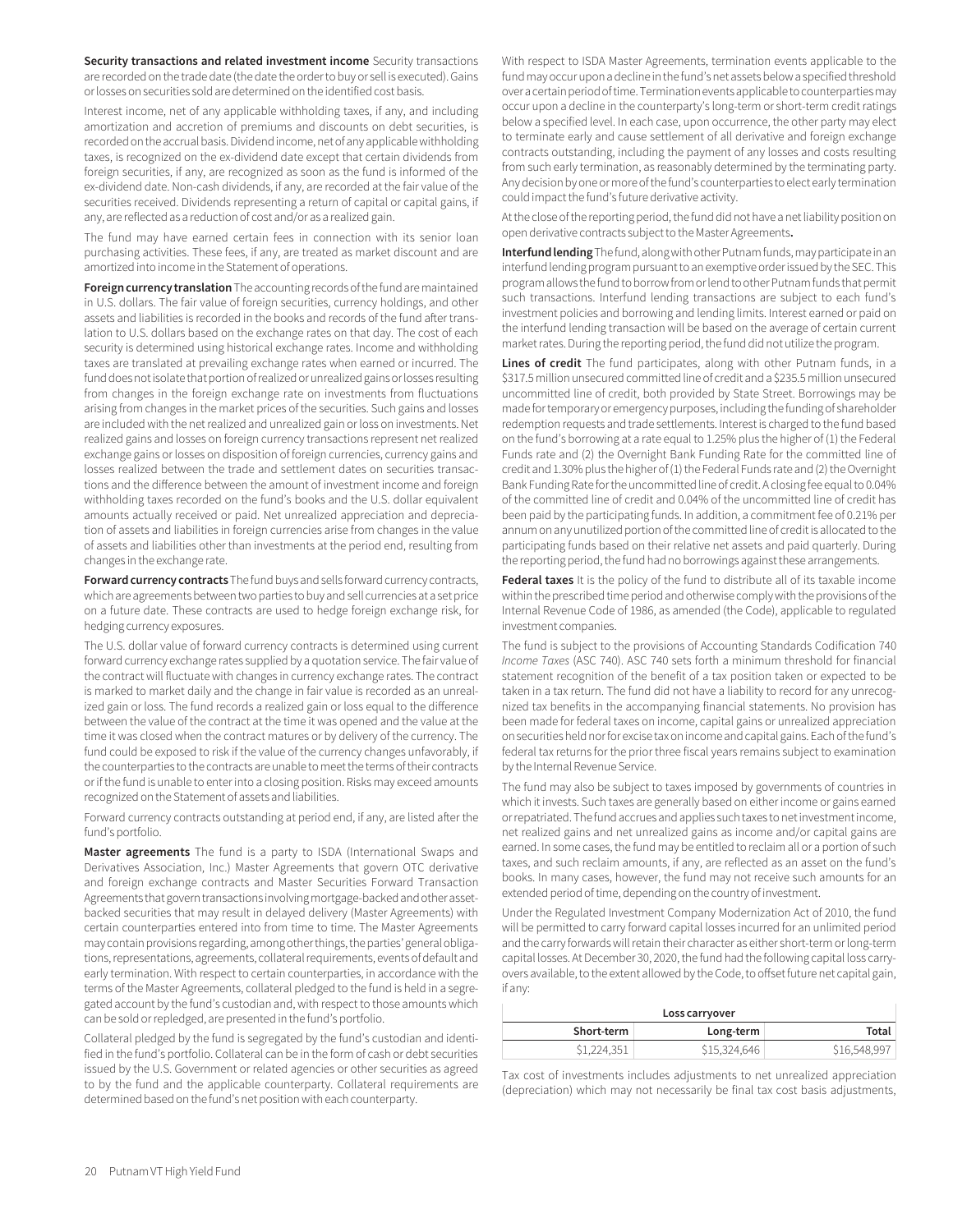but closely approximate the tax basis unrealized gains and losses that may be realized and distributed to shareholders. The aggregate identified cost on a tax basis is \$171,066,448, resulting in gross unrealized appreciation and depreciation of \$9,102,375 and \$1,479,631, respectively, or net unrealized appreciation of \$7,622,744.

**Distributions to shareholders** Distributions to shareholders from net investment income are recorded by the fund on the ex-dividend date. Distributions from capital gains, if any, are recorded on the ex-dividend date and paid at least annually. The amount and character of income and gains to be distributed are determined in accordance with income tax regulations, which may differ from generally accepted accounting principles. Dividend sources are estimated at the time of declaration. Actual results may vary. Any non-taxable return of capital cannot be determined until final tax calculations are completed after the end of the fund's fiscal year. Reclassifications are made to the fund's capital accounts to reflect income and gains available for distribution (or available capital loss carryovers) under income tax regulations.

**Expenses of the Trust** Expenses directly charged or attributable to any fund will be paid from the assets of that fund. Generally, expenses of the Trust will be allocated among and charged to the assets of each fund on a basis that the Trustees deem fair and equitable, which may be based on the relative assets of each fund or the nature of the services performed and relative applicability to each fund.

**Beneficial interest** At the close of the reporting period, insurance companies or their separate accounts were record owners of all but a de minimis number of the shares of the fund. Approximately 31.2% of the fund is owned by accounts of one insurance company.

#### **Note 2 — Management fee, administrative services and other transactions**

The fund pays Putnam Management a management fee (based on the fund's average net assets and computed and paid monthly) at annual rates that may vary based on the average of the aggregate net assets of all open-end mutual funds sponsored by Putnam Management (excluding net assets of funds that are invested in, or that are invested in by, other Putnam funds to the extent necessary to avoid "double counting" of those assets). Such annual rates may vary as follows:

| 0.720% | of the first \$5 billion,     |
|--------|-------------------------------|
| 0.670% | of the next \$5 billion,      |
| 0.620% | of the next \$10 billion,     |
| 0.570% | of the next \$10 billion,     |
| 0.520% | of the next \$50 billion,     |
| 0.500% | of the next \$50 billion,     |
| 0.490% | of the next \$100 billion and |
| 0.485% | of any excess thereafter.     |

For the reporting period, the management fee represented an effective rate (excluding the impact from any expense waivers in effect) of 0.274% of the fund's average net assets.

Putnam Management has contractually agreed, through April 30, 2023, to waive fees and/or reimburse the fund's expenses to the extent necessary to limit the cumulative expenses of the fund, exclusive of brokerage, interest, taxes, investment-related expenses, extraordinary expenses, acquired fund fees and expenses and payments under the fund's investor servicing contract, investment management contract and distribution plan, on a fiscal year-to-date basis to an annual rate of 0.20% of the fund's average net assets over such fiscal year-to-date period. During the reporting period, the fund's expenses were not reduced as a result of this limit.

Putnam Investments Limited (PIL), an affiliate of Putnam Management, is authorized by the Trustees to manage a separate portion of the assets of the fund as determined by Putnam Management from time to time. PIL did not manage any portion of the assets of the fund during the reporting period. If Putnam Management were to engage the services of PIL, Putnam Management would pay a quarterly sub-management fee to PIL for its services at an annual rate of 0.40% of the average net assets of the portion of the fund managed by PIL.

The fund reimburses Putnam Management an allocated amount for the compensation and related expenses of certain officers of the fund and their staff who provide administrative services to the fund. The aggregate amount of all such reimbursements is determined annually by the Trustees.

Custodial functions for the fund's assets are provided by State Street. Custody fees are based on the fund's asset level, the number of its security holdings and transaction volumes.

Putnam Investor Services, Inc., an affiliate of Putnam Management, provides investor servicing agent functions to the fund. Putnam Investor Services, Inc. was paid a monthly fee for investor servicing at an annual rate of 0.07% of the fund's average daily net assets. During the reporting period, the expenses for each class of shares related to investor servicing fees were as follows:

| Class IA | \$43,776 |
|----------|----------|
| Class IB | 18.003   |
| Total    | \$61,779 |

The fund has entered into expense offset arrangements with Putnam Investor Services, Inc. and State Street whereby Putnam Investor Services, Inc.'s and State Street's fees are reduced by credits allowed on cash balances. For the reporting period, the fund's expenses were reduced by \$40 under the expense offset arrangements.

Each Independent Trustee of the fund receives an annual Trustee fee, of which \$115, as a quarterly retainer, has been allocated to the fund, and an additional fee for each Trustees meeting attended. Trustees also are reimbursed for expenses they incur relating to their services as Trustees.

The fund has adopted a Trustee Fee Deferral Plan (the Deferral Plan) which allows the Trustees to defer the receipt of all or a portion of Trustees fees payable on or after July 1, 1995. The deferred fees remain invested in certain Putnam funds until distribution in accordance with the Deferral Plan.

The fund has adopted an unfunded noncontributory defined benefit pension plan (the Pension Plan) covering all Trustees of the fund who have served as a Trustee for at least five years and were first elected prior to 2004. Benefits under the Pension Plan are equal to 50% of the Trustee's average annual attendance and retainer fees for the three years ended December 31, 2005. The retirement benefit is payable during a Trustee's lifetime, beginning the year following retirement, for the number of years of service through December 31, 2006. Pension expense for the fund is included in Trustee compensation and expenses in the Statement of operations. Accrued pension liability is included in Payable for Trustee compensation and expenses in the Statement of assets and liabilities. The Trustees have terminated the Pension Plan with respect to any Trustee first elected after 2003.

The fund has adopted a distribution plan (the Plan) with respect to its class IB shares pursuant to Rule 12b–1 under the Investment Company Act of 1940. The purpose of the Plan is to compensate Putnam Retail Management Limited Partnership, an indirect wholly-owned subsidiary of Putnam Investments, LLC, for services provided and expenses incurred in distributing shares of the fund. The Plan provides for payment by the fund to Putnam Retail Management Limited Partnership at an annual rate of up to 0.35% of the average net assets attributable to the fund's class IB shares. The Trustees have approved payment by the fund at an annual rate of 0.25% of the average net assets attributable to the fund's class IB shares. The expenses related to distribution fees during the reporting period are included in Distribution fees in the Statement of operations.

#### **Note 3 — Purchases and sales of securities**

During the reporting period, the cost of purchases and the proceeds from sales, excluding short-term investments, were as follows:

|                                           | Cost of<br>purchases | Proceeds<br>from sales |
|-------------------------------------------|----------------------|------------------------|
| Investments in securities (Long-term)     | \$51,022,268         | \$57,005,763           |
| U.S. government securities<br>(Long-term) |                      |                        |
| Total                                     | \$51,022,268         | \$57,005,763           |

The fund may purchase or sell investments from or to other Putnam funds in the ordinary course of business, which can reduce the fund's transaction costs, at prices determined in accordance with SEC requirements and policies approved by the Trustees. During the reporting period, purchases or sales of long-term securities from or to other Putnam funds, if any, did not represent more than 5% of the fund's total cost of purchases and/or total proceeds from sales.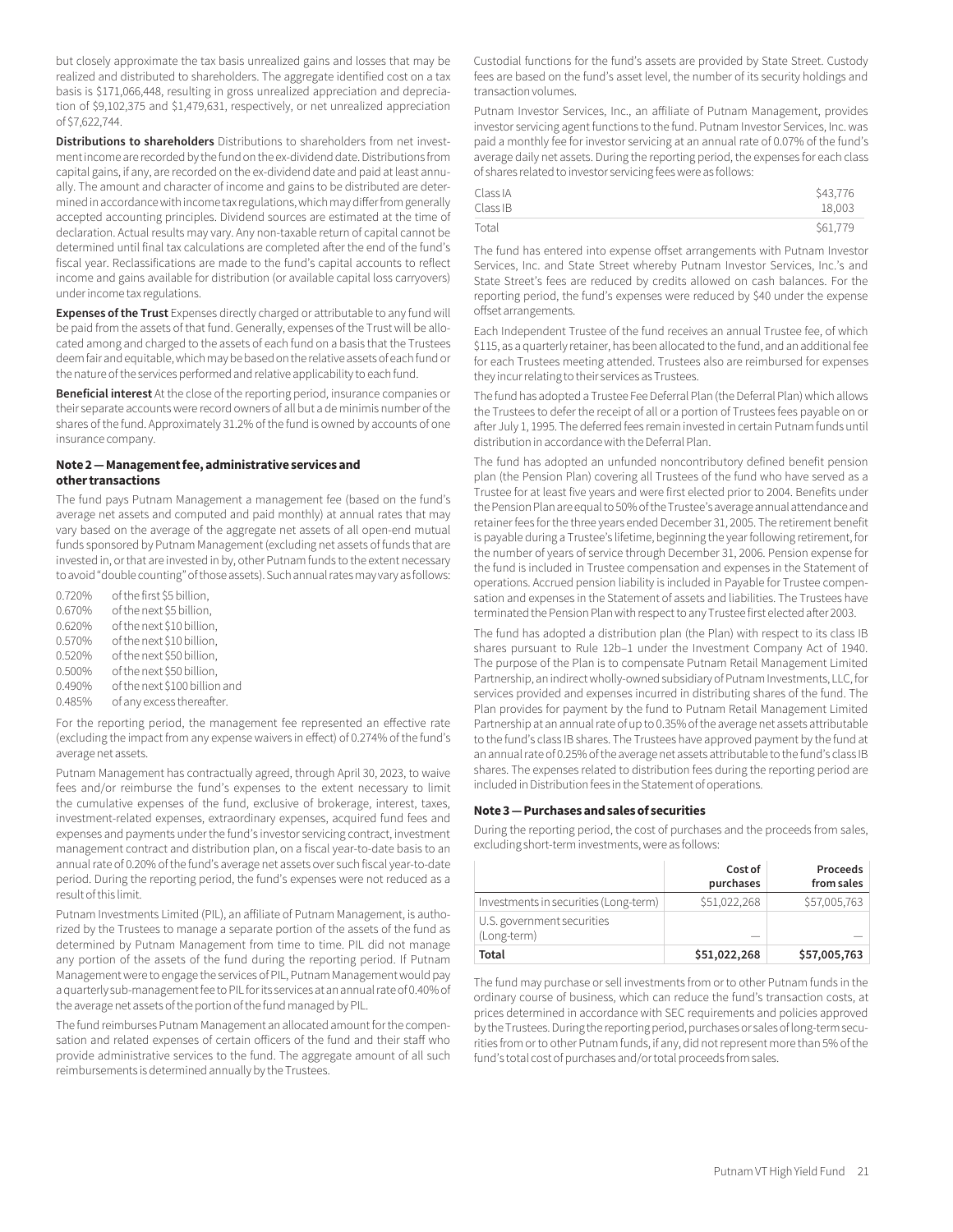#### **Note 4 — Capital shares**

At the close of the reporting period, there were an unlimited number of shares of beneficial interest authorized. Subscriptions and redemptions are presented at the omnibus level. Transactions in capital shares were as follows:

|                                                                   | Class IA shares          |             |                     |                |                                                 | Class IB shares |               |                |
|-------------------------------------------------------------------|--------------------------|-------------|---------------------|----------------|-------------------------------------------------|-----------------|---------------|----------------|
|                                                                   | Six months ended 6/30/21 |             | Year ended 12/31/20 |                | Six months ended 6/30/21<br>Year ended 12/31/20 |                 |               |                |
|                                                                   | <b>Shares</b>            | Amount      | <b>Shares</b>       | Amount         | <b>Shares</b>                                   | Amount          | <b>Shares</b> | Amount         |
| Shares sold                                                       | 809,450                  | \$5,056,033 | 1,643,764           | \$9,680,791    | 1,539,372                                       | \$9,341,742     | 8,523,971     | \$49,252,663   |
| Shares issued in connection with<br>reinvestment of distributions | 1,015,389                | 6,112,641   | 1,391,320           | 7,165,298      | 373,134                                         | 2,227,610       | 470,064       | 2,397,325      |
|                                                                   | 1,824,839                | 11,168,674  | 3,035,084           | 16,846,089     | 1,912,506                                       | 11,569,352      | 8,994,035     | 51,649,988     |
| Shares repurchased                                                | (1,483,307)              | (9,277,517) | (3,657,616)         | (21, 848, 992) | (1,813,482)                                     | (11, 258, 790)  | (9,003,700)   | (53, 397, 269) |
| Net increase (decrease)                                           | 341,532                  | \$1,891,157 | (622, 532)          | \$(5,002,903)  | 99,024                                          | \$310,562       | (9,665)       | \$(1,747,281)  |

#### **Note 5 — Affiliated transactions**

Transactions during the reporting period with any company which is under common ownership or control were as follows:

| Name of affiliate                   | Fair value as of<br>12/31/20 | Purchase cost | Sale proceeds | Investment income | Shares outstanding<br>and fair value as of<br>6/30/21 |
|-------------------------------------|------------------------------|---------------|---------------|-------------------|-------------------------------------------------------|
| Short-term investments              |                              |               |               |                   |                                                       |
| Putnam Short Term Investment Fund*  | \$5,665,586                  | \$34,614,138  | \$34,944,927  | \$3,456           | \$5,334,797                                           |
| <b>Total Short-term investments</b> | \$5,665,586                  | \$34,614,138  | \$34,944,927  | \$3,456           | \$5,334,797                                           |

\*Management fees charged to Putnam Short Term Investment Fund have been waived by Putnam Management. There were no realized or unrealized gains or losses during the period.

#### **Note 6 — Market, credit and other risks**

In the normal course of business, the fund trades financial instruments and enters into financial transactions where risk of potential loss exists due to changes in the market (market risk) or failure of the contracting party to the transaction to perform (credit risk). The fund may be exposed to additional credit risk that an institution or other entity with which the fund has unsettled or open transactions will default. Investments in foreign securities involve certain risks, including those related to economic instability, unfavorable political developments, and currency fluctuations. The fund may invest in higher-yielding, lower-rated bonds that may have a higher rate of default.

On July 27, 2017, the United Kingdom's Financial Conduct Authority ("FCA"), which regulates LIBOR, announced a desire to phase out the use of LIBOR by the end of 2021. On March 5, 2021, the FCA and LIBOR's administrator, ICE Benchmark Administration, announced that most LIBOR settings will no longer be published after the end of 2021 and a majority of U.S. dollar LIBOR settings will no longer be published after June 30, 2023. LIBOR has historically been a common benchmark interest rate index used to make adjustments to variable-rate loans. It is used throughout global banking and financial industries to determine interest rates for a variety of financial instruments and borrowing arrangements. The transition process might lead to increased volatility and illiquidity in markets that currently rely on LIBOR to determine interest rates. It could also lead to a reduction in the value of some LIBOR-based investments and reduce the effectiveness of new hedges placed against existing LIBOR-based investments. While some LIBOR-based instruments may contemplate a scenario where LIBOR is no longer available by providing for an alternative rate-setting methodology, not all may

have such provisions and there may be significant uncertainty regarding the effectiveness of any such alternative methodologies. Since the usefulness of LIBOR as a benchmark could deteriorate during the transition period, these effects could occur prior to the date on which the applicable rate ceases to be published.

Beginning in January 2020, global financial markets have experienced, and may continue to experience, significant volatility resulting from the spread of a virus known as Covid–19. The outbreak of Covid–19 has resulted in travel and border restrictions, quarantines, supply chain disruptions, lower consumer demand, and general market uncertainty. The effects of Covid–19 have adversely affected, and may continue to adversely affect, the global economy, the economies of certain nations, and individual issuers, all of which may negatively impact the fund's performance.

#### **Note 7 — Senior loan commitments**

Senior loans are purchased or sold on a when-issued or delayed delivery basis and may be settled a month or more after the trade date, which from time to time can delay the actual investment of available cash balances; interest income is accrued based on the terms of the securities. Senior loans can be acquired through an agent, by assignment from another holder of the loan, or as a participation interest in another holder's portion of the loan. When the fund invests in a loan or participation, the fund is subject to the risk that an intermediate participant between the fund and the borrower will fail to meet its obligations to the fund, in addition to the risk that the borrower under the loan may default on its obligations.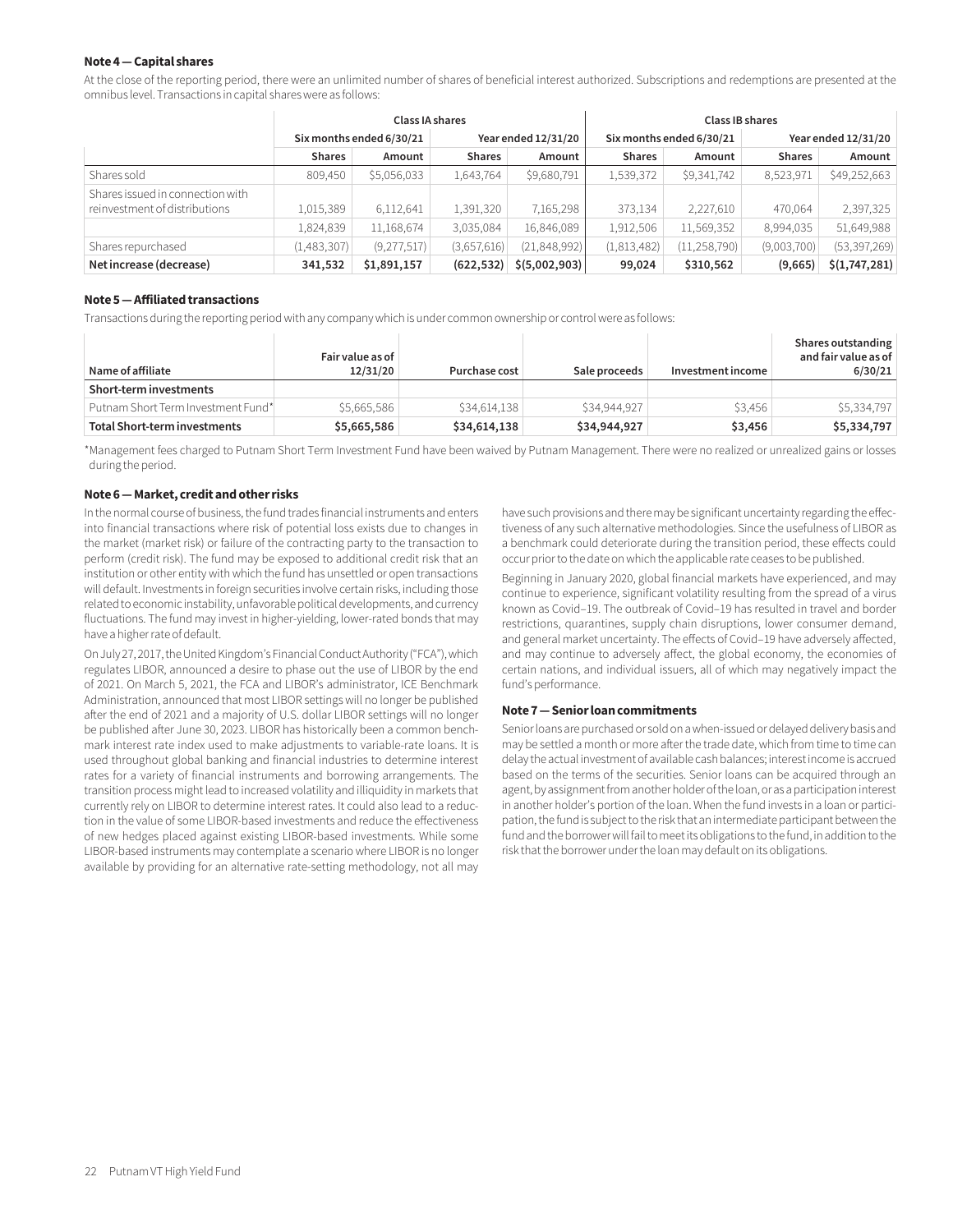#### **Note 8 — Summary of derivative activity**

The volume of activity for the reporting period for any derivative type that was held during the period is listed below and was based on an average of the holdings at the end of each fiscal quarter:

| Forward currency contracts (contract amount) | ۔260,000 |
|----------------------------------------------|----------|
| Warrants (number of warrants)                | 6,000    |

The following is a summary of realized and change in unrealized gains or losses of derivative instruments in the Statement of operations for the reporting period (Note 1):

#### **Amount of realized gain or (loss) on derivatives recognized in net gain or (loss) on investments**

 $\pm$ 

| Derivatives not accounted for as hedging instruments under ASC 815 | <b>Forward currency contracts</b> | Total   |
|--------------------------------------------------------------------|-----------------------------------|---------|
| Foreign exchange contracts                                         | \$(388)                           | S(388)  |
| Total                                                              | \$(388)                           | \$(388) |

#### **Change in unrealized appreciation or (depreciation) on derivatives recognized in net gain or (loss) on investments**

| Derivatives not accounted for as hedging |          |                            |         |
|------------------------------------------|----------|----------------------------|---------|
| instruments under ASC 815                | Warrants | Forward currency contracts | Total   |
| Foreign exchange contracts               |          | \$1,939                    | \$1,939 |
| Equity contracts                         | 1,776    |                            | \$1,776 |
| Total                                    | \$1,776  | \$1,939                    | \$3,715 |

 $\pm$ 

#### **Note 9 — New accounting pronouncements**

In March 2020, the Financial Accounting Standards Board (FASB) issued Accounting Standards Update (ASU) 2020–04, Reference Rate Reform (Topic 848) — *Facilitation of the Effects of Reference Rate Reform on Financial Reporting*. The amendments in ASU 2020–04 provide optional temporary financial reporting relief from the effect of certain types of contract modifications due to the planned discontinuation of LIBOR and other interbank-offered based reference rates as of the end of 2021. The discontinuation of LIBOR was subsequently extended to June 30, 2023. ASU 2020–04 is effective for certain reference rate-related contract modifications that occur during the period March 12, 2020 through December 31, 2022. Management is currently evaluating the impact, if any, of applying this provision.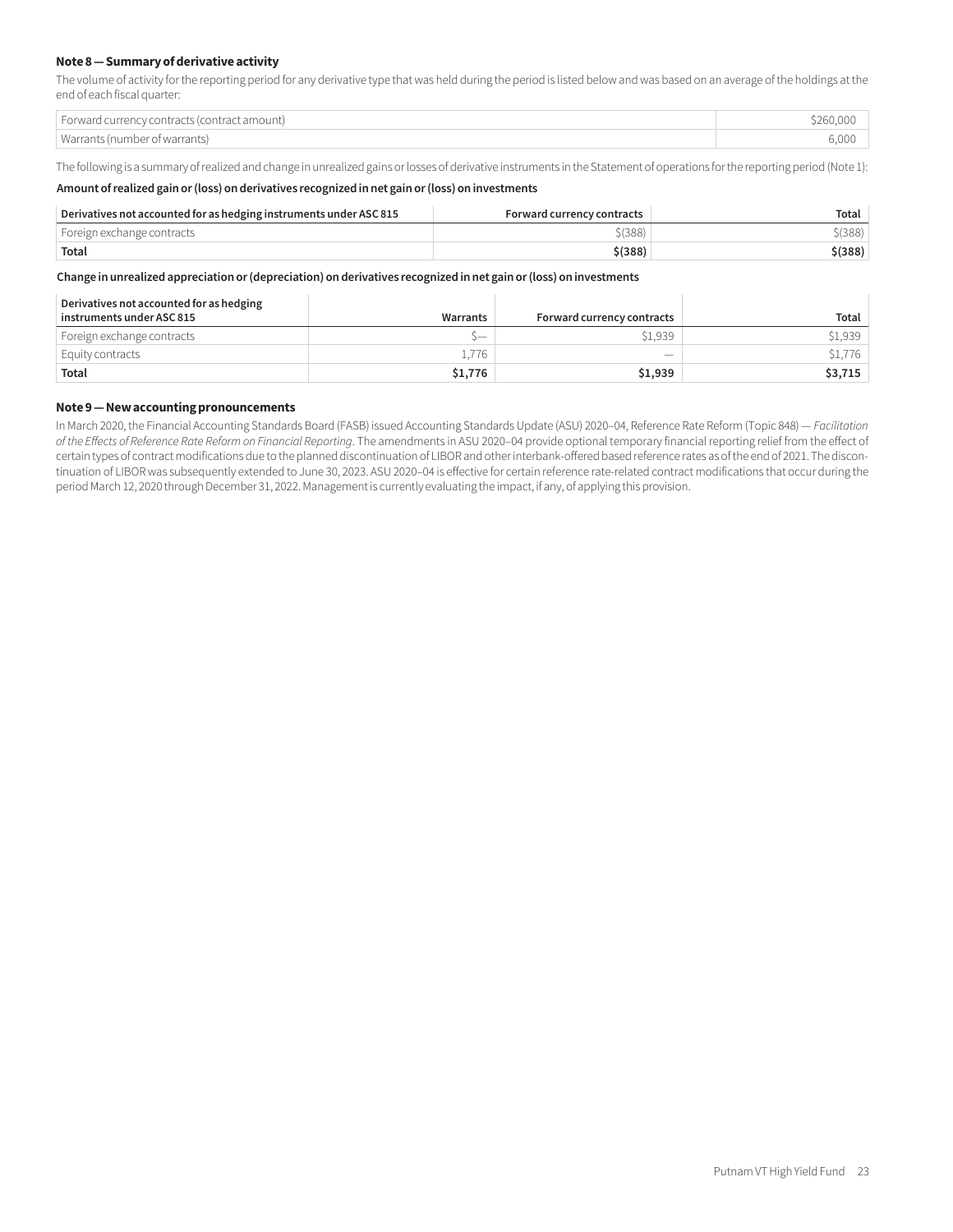### **Trustee approval of management contract**

#### **General conclusions**

The Board of Trustees of The Putnam Funds oversees the management of each fund and, as required by law, determines annually whether to approve the continuance of your fund's management contract with Putnam Investment Management, LLC ("Putnam Management") and the sub-management contract with respect to your fund between Putnam Management and its affiliate, Putnam Investments Limited ("PIL"). The Board, with the assistance of its Contract Committee, requests and evaluates all information it deems reasonably necessary under the circumstances in connection with its annual contract review. The Contract Committee consists solely of Trustees who are not "interested persons" (as this term is defined in the Investment Company Act of 1940, as amended (the "1940 Act")) of The Putnam Funds ("Independent Trustees").

At the outset of the review process, members of the Board's independent staff and independent legal counsel considered any possible changes to the annual contract review materials furnished to the Contract Committee during the course of the previous year's review and, as applicable, identified those changes to Putnam Management. Following these discussions and in consultation with the Contract Committee, the Independent Trustees' independent legal counsel requested that Putnam Management and its affiliates furnish specified information, together with any additional information that Putnam Management considered relevant, to the Contract Committee. Over the course of several months ending in June 2021, the Contract Committee met on a number of occasions with representatives of Putnam Management, and separately in executive session, to consider the information that Putnam Management provided. Throughout this process, the Contract Committee was assisted by the members of the Board's independent staff and by independent legal counsel for The Putnam Funds and the Independent Trustees.

In May 2021, the Contract Committee met in executive session to discuss and consider its recommendations with respect to the continuance of the contracts. At the Trustees' June 2021 meeting, the Contract Committee met in executive session with the other Independent Trustees to review a summary of the key financial, performance and other data that the Contract Committee considered in the course of its review. The Contract Committee then presented its written report, which summarized the key factors that the Committee had considered and set forth its recommendations. The Contract Committee recommended, and the Independent Trustees approved, the continuance of your fund's management and sub-management contracts, effective July 1, 2021. (Because PIL is an affiliate of Putnam Management and Putnam Management remains fully responsible for all services provided by PIL, the Trustees have not attempted to evaluate PIL as a separate entity, and all subsequent references to Putnam Management below should be deemed to include reference to PIL as necessary or appropriate in the context.)

The Independent Trustees' approval was based on the following conclusions:

• That the fee schedule in effect for your fund represented reasonable compensation in light of the nature and quality of the services being provided to the fund, the fees paid by competitive funds, the costs incurred by Putnam Management in providing services to the fund, and the application of certain reductions and waivers noted below; and

• That the fee schedule in effect for your fund represented an appropriate sharing between fund shareholders and Putnam Management of any economies of scale as may exist in the management of the fund at current asset levels.

These conclusions were based on a comprehensive consideration of all information provided to the Trustees and were not the result of any single factor. Some of the factors that figured particularly in the Trustees' deliberations and how the Trustees considered these factors are described below, although individual Trustees may have evaluated the information presented differently, giving different weights to various factors. It is also important to recognize that the management arrangements for your fund and the other Putnam funds are the result of many years of review and discussion between the Independent Trustees and Putnam Management, that some aspects of the arrangements may receive greater scrutiny in some years than others, and that the Trustees' conclusions may be based, in part, on their consideration of fee arrangements in previous years. For example, with certain exceptions primarily involving newly launched or repositioned funds, the current fee arrangements under the vast majority of the funds' management contracts were first implemented at the beginning of 2010 following extensive review by the Contract Committee and discussions with representatives of Putnam Management, as well as approval by shareholders.

#### **Management fee schedules and total expenses**

The Trustees reviewed the management fee schedules in effect for all Putnam funds, including fee levels and breakpoints. Under its management contract, your fund has the benefit of breakpoints in its management fee schedule that provide shareholders with reduced fee levels as assets under management in the Putnam family of funds increase. The Trustees also reviewed the total expenses of each Putnam fund, recognizing that in most cases management fees represented the major, but not the sole, determinant of total costs to fund shareholders. (Two funds have implemented so-called "all-in" management fees covering substantially all routine fund operating costs.)

In reviewing fees and expenses, the Trustees generally focus their attention on material changes in circumstances — for example, changes in assets under management, changes in a fund's investment strategy, changes in Putnam Management's operating costs or profitability, or changes in competitive practices in the mutual fund industry — that suggest that consideration of fee changes might be warranted. The Trustees concluded that the circumstances did not indicate that changes to the management fee schedule for your fund would be appropriate at this time.

As in the past, the Trustees also focused on the competitiveness of each fund's total expense ratio. In order to support the effort to have fund expenses meet competitive standards, the Trustees and Putnam Management and the funds' investor servicing agent, Putnam Investor Services, Inc. ("PSERV"), have implemented expense limitations that were in effect during your fund's fiscal year ending in 2020. These expense limitations were: (i) a contractual expense limitation applicable to specified open-end funds, including your fund, of 25 basis points on investor servicing fees and expenses and (ii) a contractual expense limitation applicable to specified open-end funds, including your fund, of 20 basis points on so-called "other expenses" (i.e., all expenses exclusive of management fees, distribution fees, investor servicing fees, investmentrelated expenses, interest, taxes, brokerage commissions, acquired fund fees and expenses and extraordinary expenses). These expense limitations attempt to maintain competitive expense levels for the funds. Most funds, including your fund, had sufficiently low expenses that these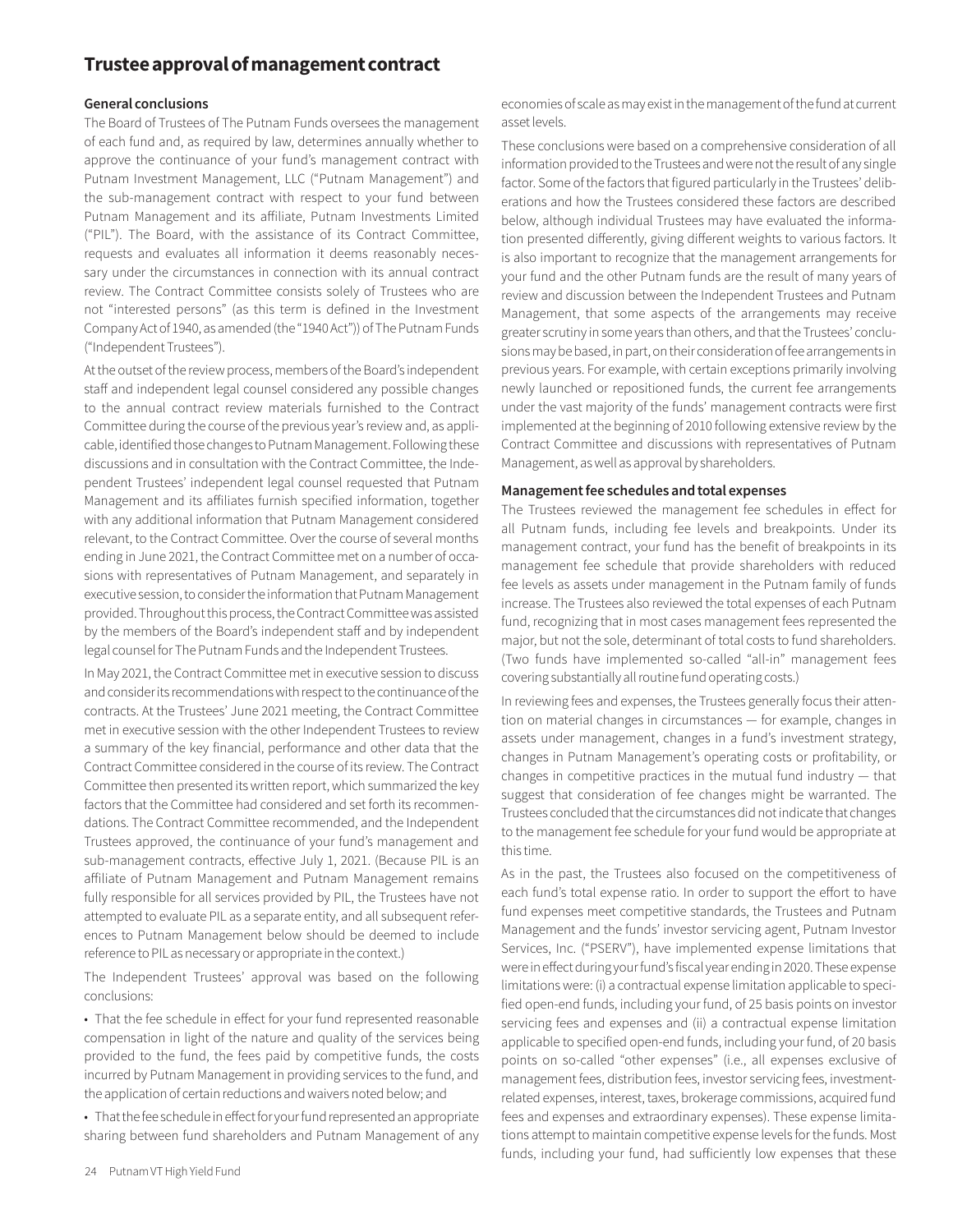expense limitations were not operative during their fiscal years ending in 2020. Putnam Management and PSERV have agreed to maintain these expense limitations until at least April 30, 2023. The support of Putnam Management and PSERV for these expense limitation arrangements was an important factor in the Trustees' decision to approve the continuance of your fund's management and sub-management contracts.

The Trustees reviewed comparative fee and expense information for a custom group of competitive funds selected by Broadridge Financial Solutions, Inc. ("Broadridge"). This comparative information included your fund's percentile ranking for effective management fees and total expenses (excluding any applicable 12b-1 fees), which provides a general indication of your fund's relative standing. In the custom peer group, your fund ranked in the second quintile in effective management fees (determined for your fund and the other funds in the custom peer group based on fund asset size and the applicable contractual management fee schedule) and in the second quintile in total expenses (excluding any applicable 12b-1 fees) as of December 31, 2020. The first quintile represents the least expensive funds and the fifth quintile the most expensive funds. The fee and expense data reported by Broadridge as of December 31, 2020 reflected the most recent fiscal year-end data available in Broadridge's database at that time.

In connection with their review of fund management fees and total expenses, the Trustees also reviewed the costs of the services provided and the profits realized by Putnam Management and its affiliates from their contractual relationships with the funds. This information included trends in revenues, expenses and profitability of Putnam Management and its affiliates relating to the investment management, investor servicing and distribution services provided to the funds. In this regard, the Trustees also reviewed an analysis of the revenues, expenses and profitability of Putnam Management and its affiliates, allocated on a fund-by-fund basis, with respect to the funds' management, distribution, and investor servicing contracts. For each fund, the analysis presented information about revenues, expenses and profitability for each of the agreements separately and for the agreements taken together on a combined basis. The Trustees concluded that, at current asset levels, the fee schedules in place for the Putnam funds, including the fee schedule for your fund, represented reasonable compensation for the services being provided and represented an appropriate sharing between fund shareholders and Putnam Management of any economies of scale as may exist in the management of the Putnam funds at that time.

The information examined by the Trustees in connection with their annual contract review for the Putnam funds included information regarding services provided and fees charged by Putnam Management and its affiliates to other clients, including defined benefit pension and profit-sharing plans, sub-advised mutual funds, private funds sponsored by affiliates of Putnam Management, model-only separately managed accounts and Putnam Management's newly launched exchange-traded funds. This information included, in cases where a product's investment strategy corresponds with a fund's strategy, comparisons of those fees with fees charged to the Putnam funds, as well as an assessment of the differences in the services provided to these clients as compared to the services provided to the Putnam funds. The Trustees observed that the differences in fee rates between these clients and the Putnam funds are by no means uniform when examined by individual asset sectors, suggesting that differences in the pricing of investment management services to these types of clients may reflect, among other things, historical competitive forces operating in separate marketplaces. The Trustees considered the fact that in many cases fee rates across different asset classes are higher on average for mutual funds than for other clients, and the Trustees also considered the differences between the services that Putnam Management provides to the Putnam funds and those that it provides to its other clients. The Trustees did not rely on these comparisons to any significant extent in concluding that the management fees paid by your fund are reasonable.

#### **Investment performance**

The quality of the investment process provided by Putnam Management represented a major factor in the Trustees' evaluation of the quality of services provided by Putnam Management under your fund's management contract. The Trustees were assisted in their review of Putnam Management's investment process and performance by the work of the investment oversight committees of the Trustees and the full Board of Trustees, which meet on a regular basis with individual portfolio managers and with senior management of Putnam Management's Investment Division throughout the year. The Trustees concluded that Putnam Management generally provides a high-quality investment process — based on the experience and skills of the individuals assigned to the management of fund portfolios, the resources made available to them, and in general Putnam Management's ability to attract and retain high-quality personnel — but also recognized that this does not guarantee favorable investment results for every fund in every time period.

The Trustees considered that, in the aggregate, The Putnam Funds generally performed well in 2020, which Putnam Management characterized as a challenging year with significant volatility and varied market dynamics. On an asset-weighted basis, the Putnam funds ranked in the second quartile of their peers as determined by Lipper Inc. ("Lipper") for the year ended December 31, 2020 and, on an asset-weighted-basis, delivered a gross return that was 2.3% ahead of their benchmarks in 2020. In addition to the performance of the individual Putnam funds, the Trustees considered, as they had in prior years, the performance of The Putnam Fund complex versus competitor fund complexes. In this regard, the Trustees observed that The Putnam Funds' relative performance, as reported in the Barron's/Lipper Fund Families survey, continued to be exceptionally strong over the long term, with The Putnam Funds ranking as the 3rd best performing mutual fund complex out of 44 complexes for the ten-year period, with 2020 marking the fourth consecutive year that The Putnam Funds have ranked in the top ten fund complexes for the ten-year period. The Trustees noted that The Putnam Funds' performance was solid over the one- and five-year periods, with The Putnam Funds ranking 22nd out of 53 complexes and 14th out of 50 complexes, respectively. In addition to the Barron's/Lipper Fund Families Survey, the Trustees also considered the funds' ratings assigned by Morningstar Inc., noting that 26 of the funds were four- or five-star rated at the end of 2020 (representing an increase of four funds year-over-year) and that this included seven funds that had achieved a five-star rating (representing an increase of two funds year-over-year). They also noted, however, the disappointing investment performance of some funds for periods ended December 31, 2020 and considered information provided by Putnam Management regarding the factors contributing to the underperformance and actions being taken to improve the performance of these particular funds. The Trustees indicated their intention to continue to monitor closely the performance of those funds and evaluate whether additional actions to address areas of underperformance may be warranted.

For purposes of the Trustees' evaluation of the Putnam funds' investment performance, the Trustees generally focus on a competitive industry ranking of each fund's total net return over a one-year, three-year and five-year period. For a number of Putnam funds with relatively unique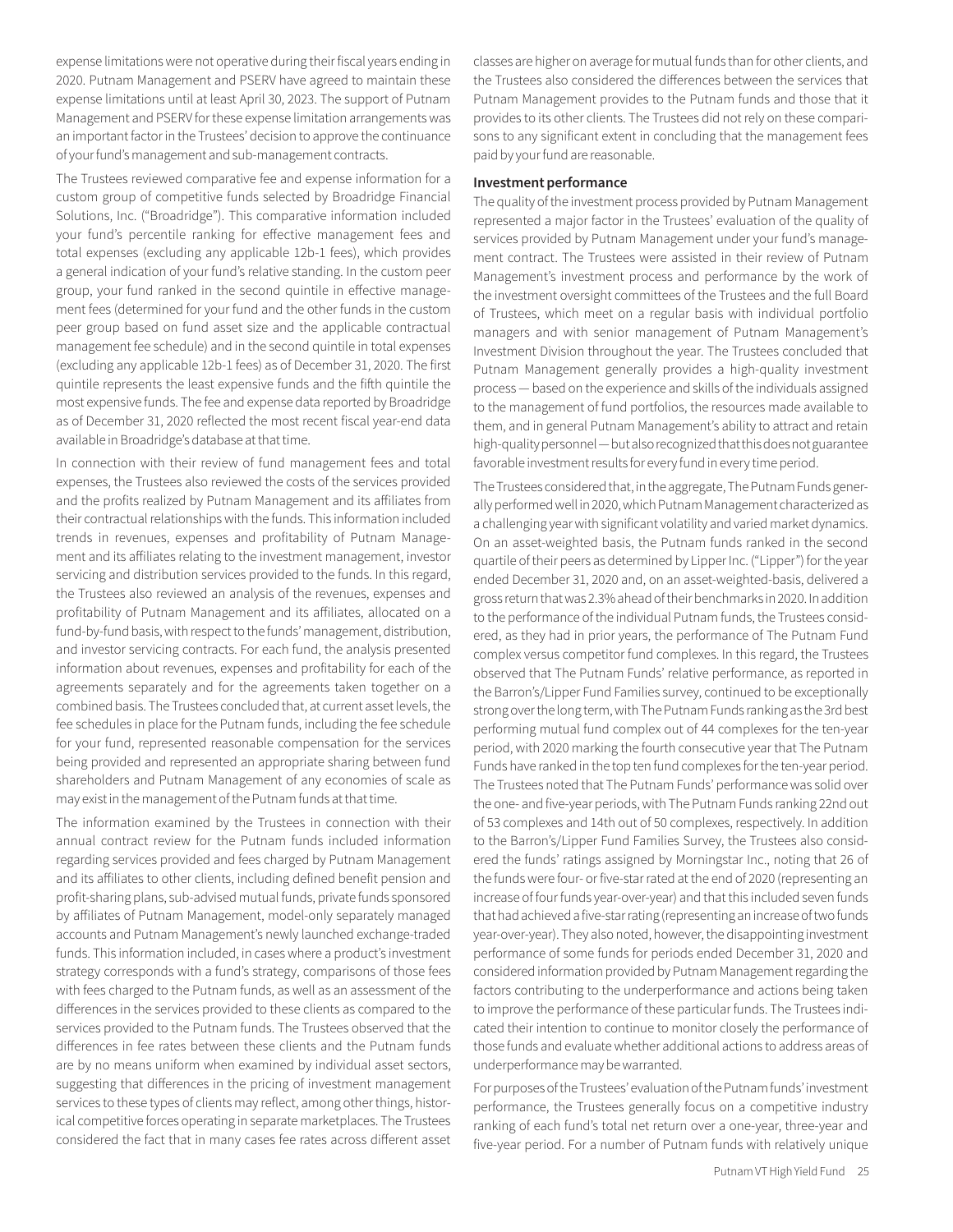investment mandates for which Putnam Management informed the Trustees that meaningful competitive performance rankings are not considered to be available, the Trustees evaluated performance based on their total gross and net returns and comparisons of those returns to the returns of selected investment benchmarks. In the case of your fund, the Trustees considered that its class IA share cumulative total return performance at net asset value was in the following quartiles of its Lipper peer group (Lipper VP (Underlying Funds) — High Yield Funds) for the one-year, three-year and five-year periods ended December 31, 2020 (the first quartile representing the best-performing funds and the fourth quartile the worst-performing funds):

| Five-year period | Three-year period | One-year period |
|------------------|-------------------|-----------------|
|                  |                   |                 |

Over the one-year, three-year and five-year periods ended December 31, 2020, there were 102, 102 and 96 funds, respectively, in your fund's Lipper peer group. (When considering performance information, shareholders should be mindful that past performance is not a guarantee of future results.)

The Trustees considered Putnam Management's continued efforts to support fund performance through certain initiatives, including structuring compensation for portfolio managers to enhance accountability for fund performance, emphasizing accountability in the portfolio management process, and affirming its commitment to a fundamentaldriven approach to investing. The Trustees noted further that Putnam Management had made selective hires and internal promotions in 2020 to strengthen its investment team.

#### **Brokerage and soft-dollar allocations; investor servicing**

The Trustees considered various potential benefits that Putnam Management may receive in connection with the services it provides under the management contract with your fund. These include benefits related to brokerage allocation and the use of soft dollars, whereby a portion of the commissions paid by a fund for brokerage may be used to acquire research services that are expected to be useful to Putnam Management in managing the assets of the fund and of other clients. Subject to policies established by the Trustees, soft dollars generated by these means are used predominantly to acquire brokerage and research services (including third-party research and market data) that enhance Putnam Management's investment capabilities and supplement Putnam Management's internal research efforts. The Trustees indicated their continued intent to monitor regulatory and industry developments in this area with the assistance of their Brokerage Committee. In addition, with the assistance of their Brokerage Committee, the Trustees indicated their continued intent to monitor the allocation of the Putnam funds' brokerage in order to ensure that the principle of seeking best price and execution remains paramount in the portfolio trading process.

Putnam Management may also receive benefits from payments that the funds make to Putnam Management's affiliates for investor or distribution services. In conjunction with the annual review of your fund's management and sub-management contracts, the Trustees reviewed your fund's investor servicing agreement with PSERV and its distributor's contract and distribution plans with Putnam Retail Management Limited Partnership ("PRM"), both of which are affiliates of Putnam Management. The Trustees concluded that the fees payable by the funds to PSERV and PRM, as applicable, for such services are fair and reasonable in relation to the nature and quality of such services, the fees paid by competitive funds, and the costs incurred by PSERV and PRM, as applicable, in providing such services. Furthermore, the Trustees were of the view that the investor services provided by PSERV were required for the operation of the funds, and that they were of a quality at least equal to those provided by other providers.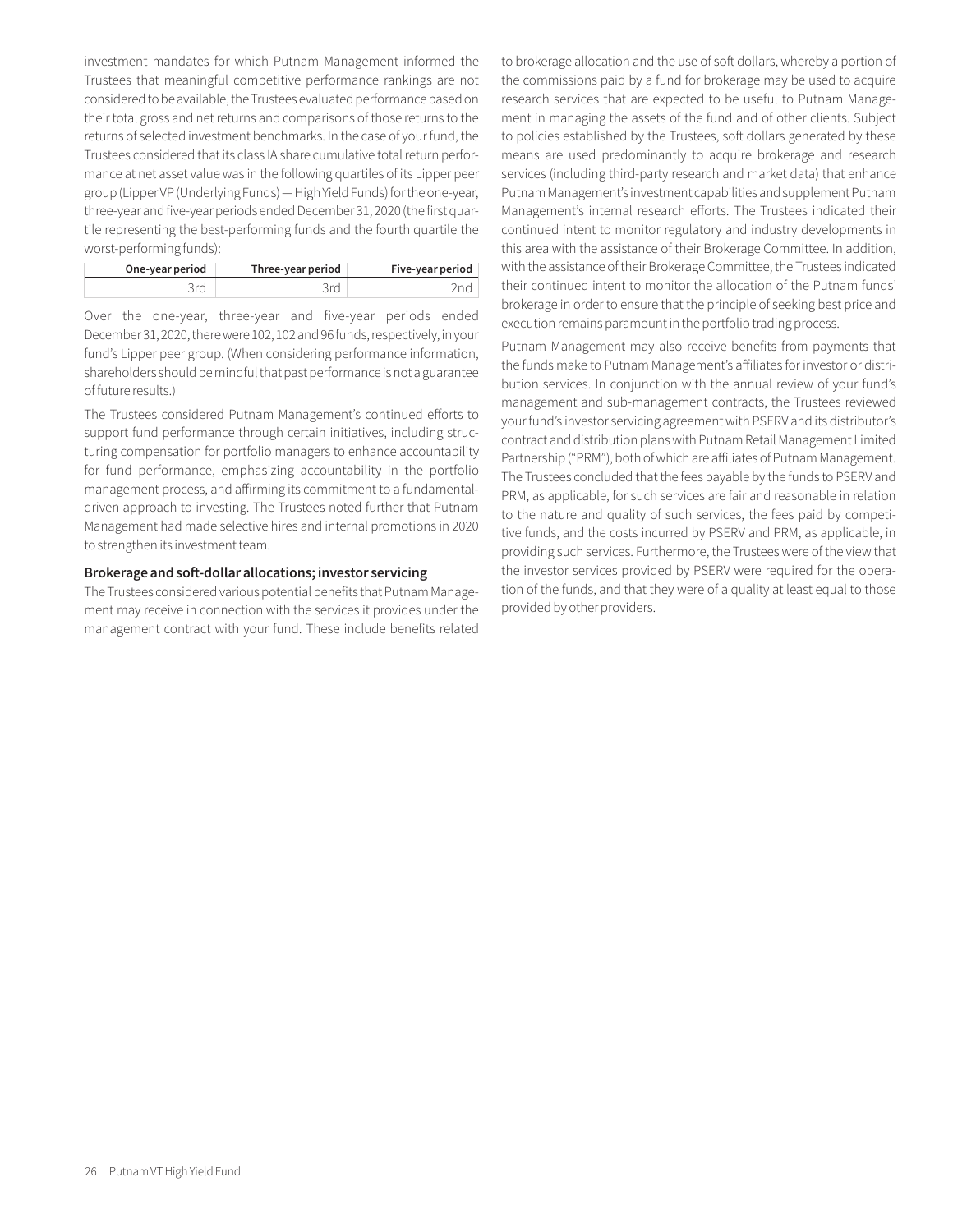This page intentionally left blank.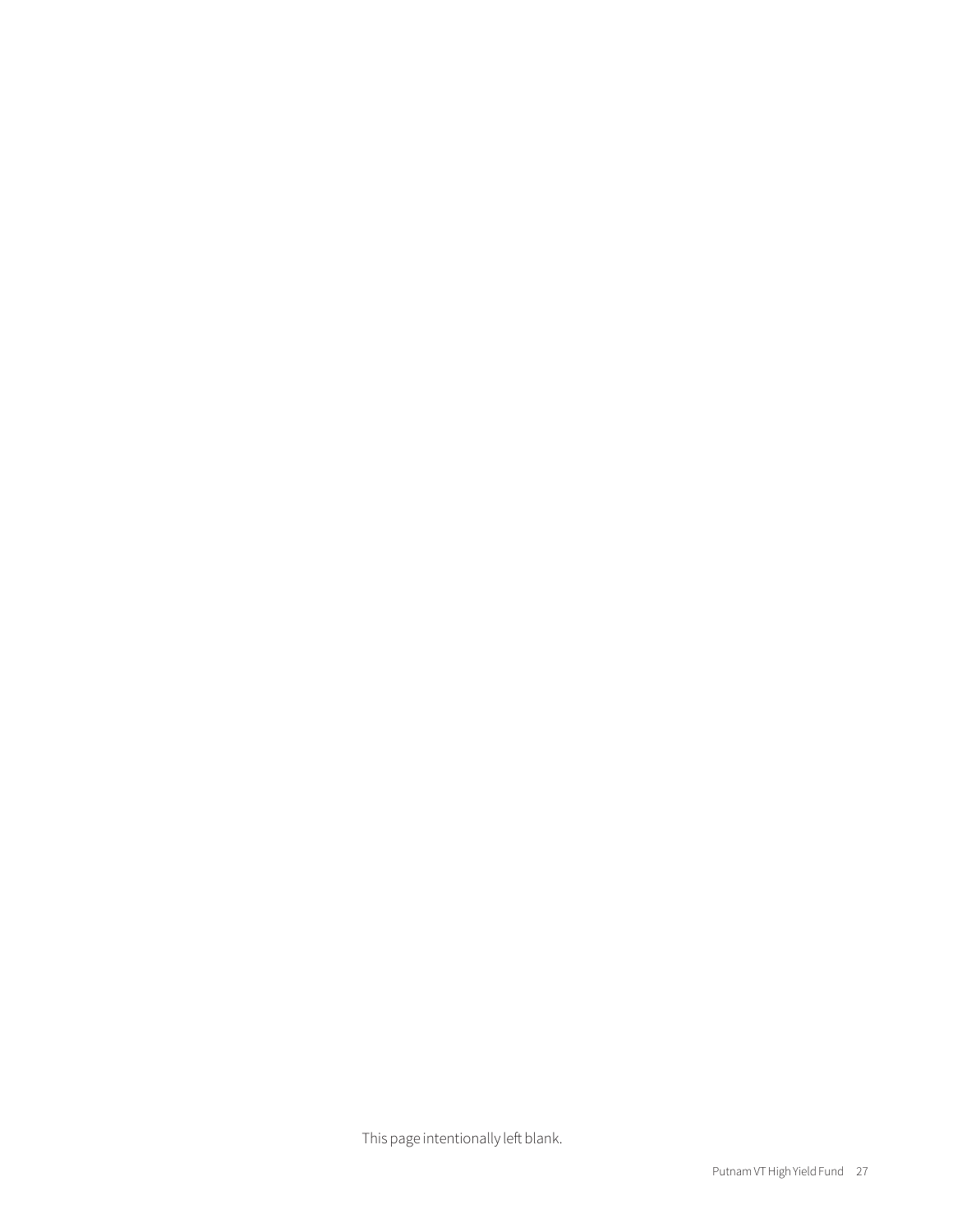This page intentionally left blank.